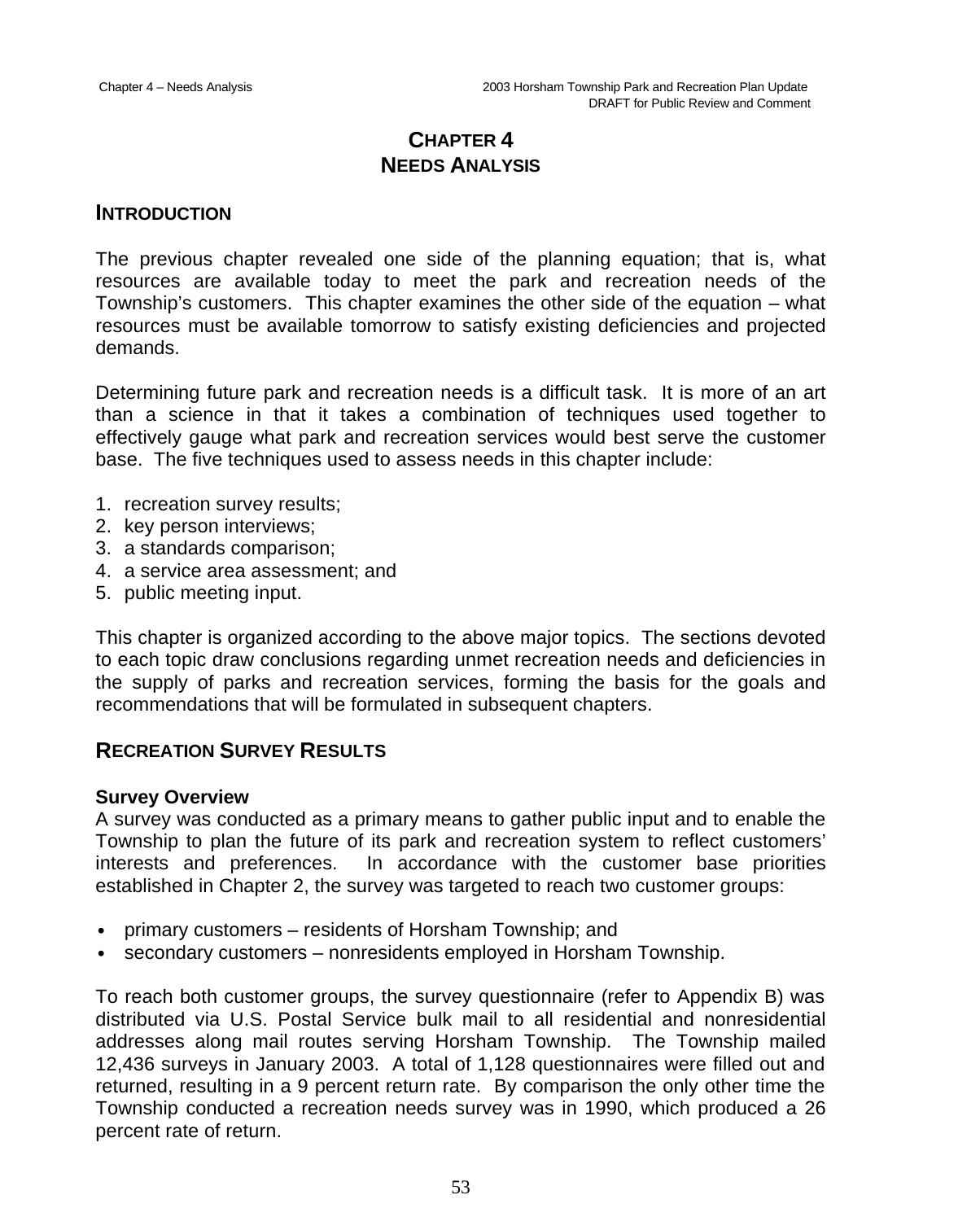Traditional mail surveys typically result in a 10 percent return. Therefore, the survey effort for this plan is generally consistent with surveys of this type, albeit a lower return than had been anticipated. The Township had hoped for a response equal to or greater than that achieved in 1990. Why was the survey return rate not as high as expected? The answer to this question can only be speculated.

• No response can be interpreted as a response in and of itself. In other words, if people feel strongly that they need to express their opinions to foster change regarding the subject matter of a survey or to better address their interests and needs, then they theoretically answer and return the questionnaire. Conversely, people may often choose not to respond to a survey if they regard the subject matter as being something unimportant or of low priority to them. Therefore, a lack of response can be interpreted as being a general acceptance from the nonrespondents that the existing supply of parks and recreation services is sufficient to meet their needs and that they have no critical recreation needs or concerns. Commentary: The Township has made significant improvements to its parks and recreation services since 1990 when the first recreation survey was administered. Because there were significant unmet needs that have since been met, it is thought that the public's perception is more positive and customers are happier with the recreation resources available to them today than with what were provided 13 years ago. Therefore, it can be asserted that the return rate is indicative that the local park and recreation system is better and adequate for many customers.

In spite of the above interpretation of how non-respondents might feel, only data obtained from returned surveys can logically be factored into the findings. Those who chose not to respond (despite their viewpoints, whether satisfied or unsatisfied, happy or unhappy, or concerned or not concerned) lost the opportunity to influence the decision-making process based on the survey findings alone.

The basic purpose of any survey is to gather data from a sample of the total population. Furthermore, the premise behind a survey is to estimate the prevailing opinions and sentiments of all people. Although the survey was not structured to produce a statistically accurate representative sample of resident opinion, the conclusions drawn from the responses reflect a wide spectrum of customers that provided both positive and negative viewpoints regarding the future of the park and recreation system.

## **Customer Groups**

The survey questionnaire (refer to Appendix B) was designed to enable the unique needs of different customer groups to be identified through data analysis. The first three questions of the survey asked respondents to provide information so that the data could be sorted by:

- type of customer (residential/primary and nonresidential/secondary);
- age and gender; and
- customer service area.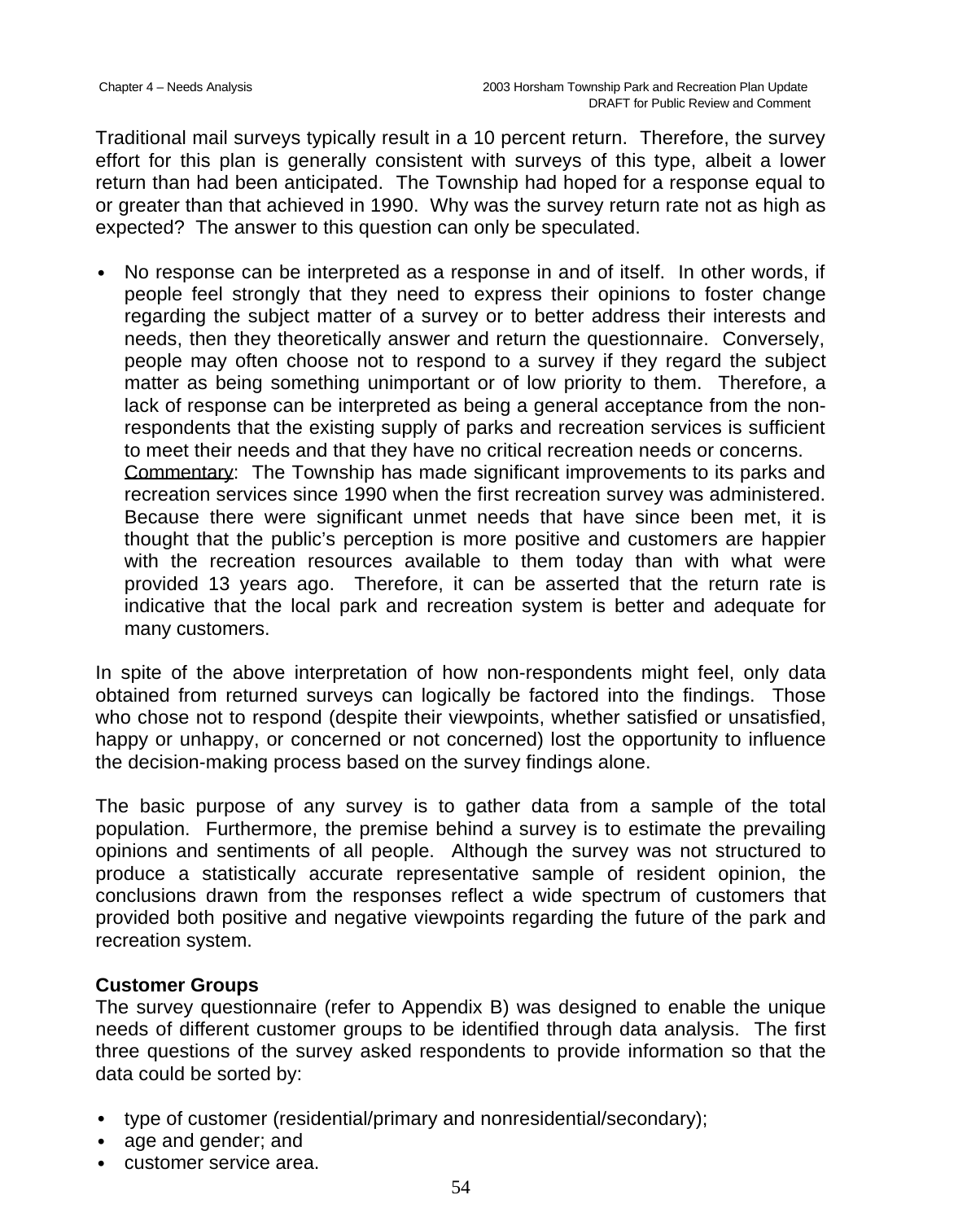Figure 13 presents return data according to customer type. Despite efforts to elicit response from nonresidential properties, recognizing that they also benefit from the local park and recreation system, all but five returned surveys originated from residential addresses. This represents less than one percent of all returns. Therefore, the survey results are predominantly based on the needs of primary customers.

| <b>QUESTION 1:</b>                                                   |        |        |          |          |        |                |                 |
|----------------------------------------------------------------------|--------|--------|----------|----------|--------|----------------|-----------------|
| Is the nature of your mailing address residential or nonresidential? |        |        |          |          |        |                |                 |
| <b>RETURNED</b>                                                      | AREA   | AREA   | AREA     | AREA     | AREA   | AREA           | <b>TOWNSHIP</b> |
| <b>SURVEYS</b>                                                       | Α      | В      | С        | D        | E      | <b>UNKNOWN</b> | <b>TOTAL</b>    |
| Residential:                                                         |        |        |          |          |        |                |                 |
| Number                                                               | 134    | 272    | 150      | 230      | 304    | 33             | 1,123           |
| Representation                                                       | 11.88% | 24.11% | 13.30%   | 20.39%   | 26.95% | 2.93%          | 99.56%          |
| Nonresidential:                                                      |        |        |          |          |        |                |                 |
| Number                                                               | 2      | 2      | 0        | $\Omega$ | 1      | 0              | 5               |
| Representation                                                       | 0.18%  | 0.18%  | $0.00\%$ | $0.00\%$ | 0.09%  | $0.00\%$       | 0.44%           |

| Figure 13                                       |
|-------------------------------------------------|
| Residential and Nonresidential Surveys Returned |

Survey respondents were instructed to answer the questions to reflect the needs of everyone in their household for residential addresses and to account for the recreation interests of all employees at nonresidential addresses. Assuming that all respondents followed this instruction, 3,386 customers were surveyed, as identified by age and gender in Figure 14:

Return data for the customer service areas are presented in Figure 15. This figure shows that geographically, the highest number of returned surveys (305) came from area E, accounting for 27 percent of all returns. Area A returned the least number of surveys (136), resulting in the lowest representation at 12 percent of the total returns. Based on 2000 census data and the number of surveys returned from residential addresses (1,123), 12 percent of the households in the township participated.

It is interesting to compare the above percentages with percentages derived for each customer service area based on the residential population surveyed. Because a total of 74 persons surveyed were nonresidential customers, the balance of 3,312 persons were residents. This is a little more than 13 percent of the township's 2000 population. Figure 16 shows that even though customer service area A had the lowest representation of returned surveys, it had the highest percentage of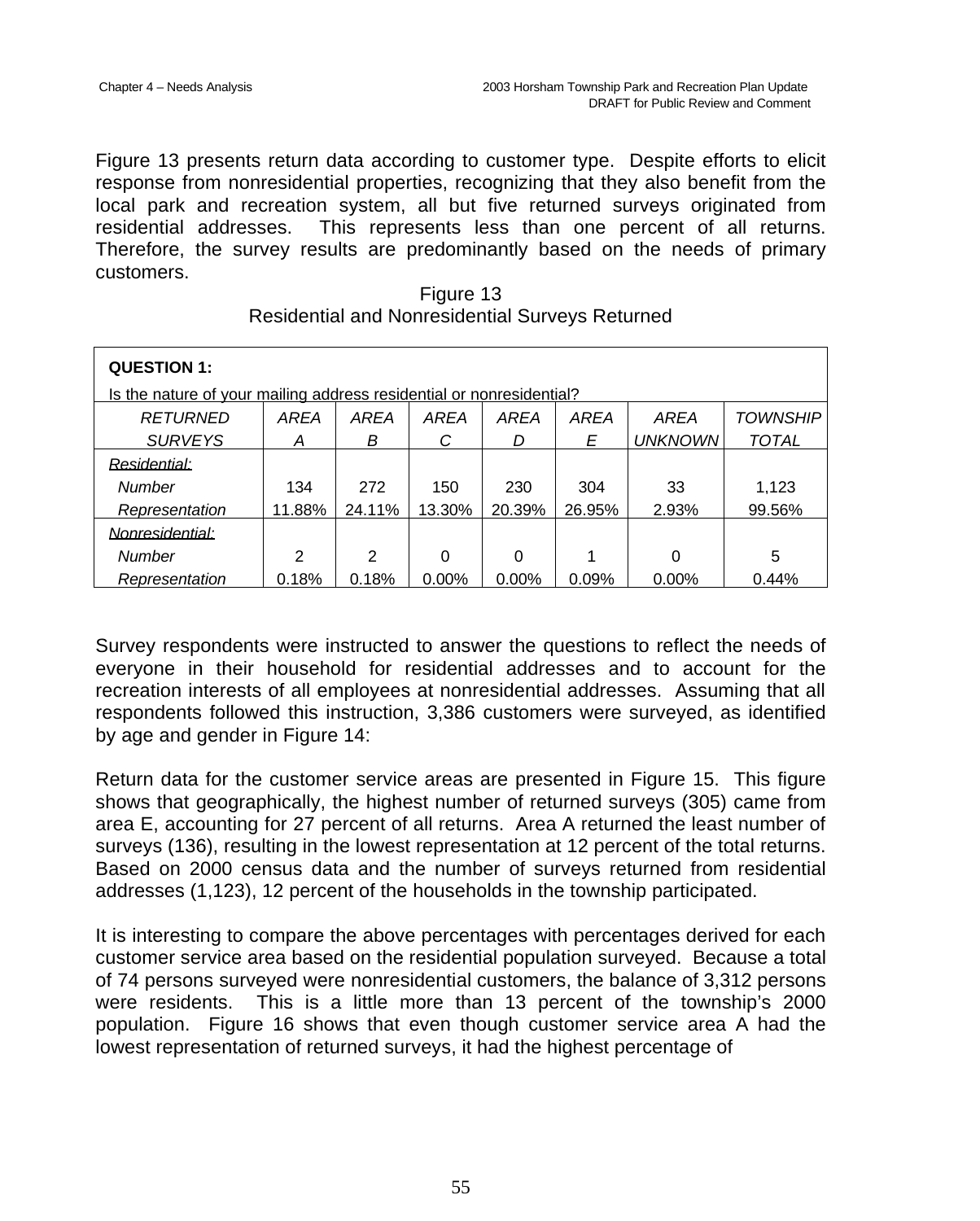# Page Reserved for:

Figure 14 Customers Surveyed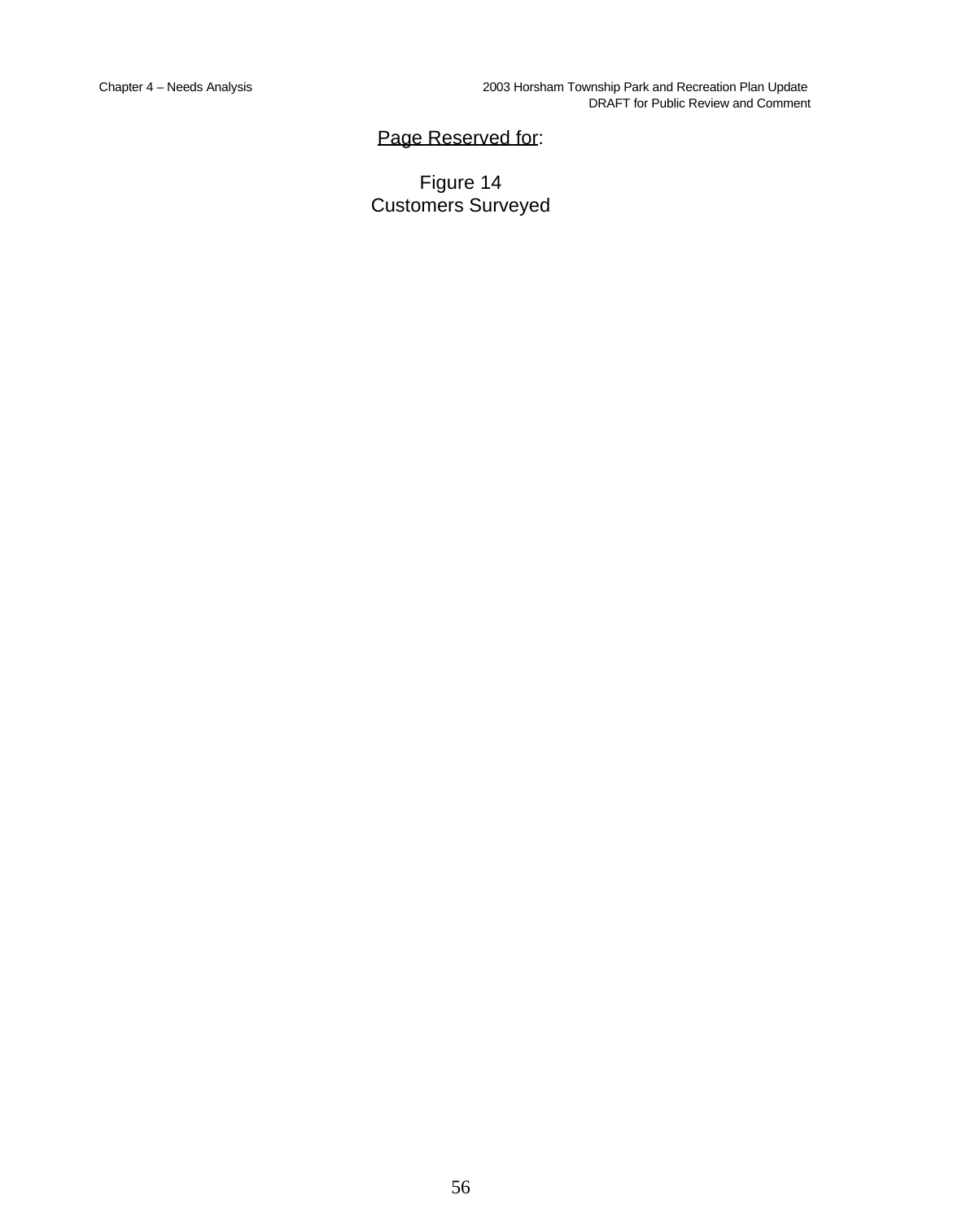# Figure 15 Geographic Distribution of Surveys

| <b>QUESTION 3:</b>                                                                          |        |        |        |        |        |                |                 |
|---------------------------------------------------------------------------------------------|--------|--------|--------|--------|--------|----------------|-----------------|
| Identify the Area of the Township in which you live (or work, if a nonresidential address). |        |        |        |        |        |                |                 |
| RETURNED                                                                                    | AREA   | AREA   | AREA   | AREA   | AREA   | AREA           | <b>TOWNSHIP</b> |
| <b>SURVEYS</b>                                                                              |        | B      | C      |        | F      | <b>UNKNOWN</b> | <b>TOTAL</b>    |
| Number                                                                                      | 136    | 274    | 150    | 230    | 305    | 33             | 1.128           |
| Representation                                                                              | 12.06% | 24.29% | 13.30% | 20.39% | 27.04% | 2.93%          | 100.00%         |

representation of the population for its respective geographical area – almost 33 percent. Ironically, the roles were also switched for customer service area E in that it had faired the best regarding the number of surveys returned, but did poorly (i.e., for all intents and purposes, it tied in last place) according to the population of the service area represented.

Figure 16 Representation of Primary Customers

| <b>POPULATION</b>                               | <b>AREA</b><br>А | AREA<br>в      | AREA<br>С      | <b>AREA</b><br>D | <b>AREA</b><br>E | AREA<br><b>UNKNOWN</b> | <b>TOWNSHIP</b><br><b>TOTAL</b> |
|-------------------------------------------------|------------------|----------------|----------------|------------------|------------------|------------------------|---------------------------------|
| <b>Residential Population</b><br>Surveved       | 427              | 781            | 481            | 804              | 790              | 29                     | 3.312                           |
| (Percentage of Total)                           | (13%)            | (24%)          | (15%)          | (24%)            | (24%)            | (1%)                   | $(100\%)$                       |
| 2000 Census Population<br>(Percentage of Total) | 1,303<br>(5%)    | 7.457<br>(31%) | 3,872<br>(16%) | 4.347<br>(18%)   | 7.253<br>(30%)   | na<br>(na)             | 24.232<br>$(100\%)$             |
| Representation                                  | 32.77%           | 10.47%         | 12.42%         | 18.50%           | 10.89%           | na                     | 13.67%                          |

Another interesting comparison can be made between the percentages of the "residential population surveyed" and the "2000 census population" for each customer service area. These percentages are shown in parentheses in Figure 16.

- A greater proportion of the population of areas A and D are represented in the total survey results than are distributed between the two geographies (i.e., 13% versus 5% and 24% versus 18%, respectively).
- A smaller share of residents in areas B and E were surveyed than lived there at the time of the census.
- The percentages for area C are nearly identical.

A reasonable explanation for the disparity between the percentages could be that the township population has actually shifted in the past three years since the 2000 census was taken. For example, a significant amount of new housing units have been constructed in customer service area A, which would explain the higher percentage of response. Likewise, other changes in the population base in other customer service areas may have affected the survey response in those locales.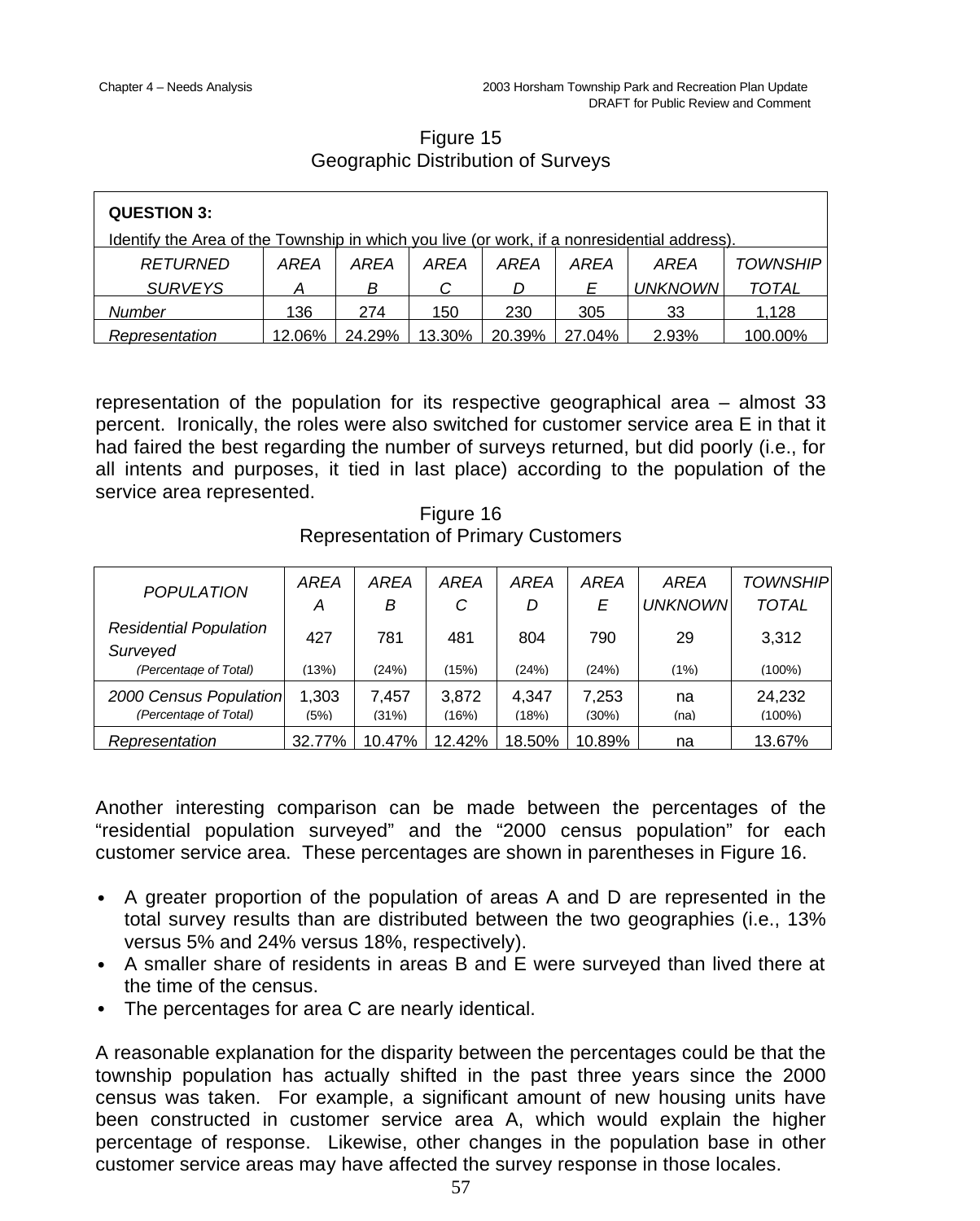## **Organization of Survey Findings**

As noted earlier in this plan, it is the collective mix of public, quasi-public, and private recreation areas and facilities in a community that serves to satisfy customer's needs. It becomes difficult to separate out a single park or a grouping of parks or facilities to assess how effectively each meets the needs of the population. However, the recreation survey asked various questions in an attempt to measure how customers feel about different aspects of the park and recreation system and to judge whether parts of the system and services should be expanded.

Because many questions addressed related matters, the findings from the survey are organized and presented in the following format:

- community-wide park needs;
- neighborhood-type park needs;
- facility needs;
- program needs;
- publicity needs;
- maintenance needs; and
- preservation needs.

### **Community-wide Park Needs**

One question from the recreation survey asked for comment regarding the availability of parks and recreation facilities on a community-wide basis (refer to Figure 17). When asked to rate whether the supply of parks and recreation facilities in the township is adequate, three-quarters of the respondents indicated that it is, with slightly more than one-third of all respondents strongly agreeing with the statement. Nearly 16 percent of the respondents were neutral on the subject. Seven (7) percent were dissatisfied to some degree with the supply. Only 3 percent surveyed rated that supplying parks and facilities is unimportant to them.

| <b>QUESTION 6:</b><br>In general, the supply of parks and recreation facilities in Horsham Township is<br>adequate. |           |           |           |           |                  |                               |                                 |  |  |
|---------------------------------------------------------------------------------------------------------------------|-----------|-----------|-----------|-----------|------------------|-------------------------------|---------------------------------|--|--|
| <b>RESPONDENT</b><br><b>OPINION</b>                                                                                 | AREA<br>Α | AREA<br>В | AREA<br>С | AREA<br>D | <b>AREA</b><br>Е | <b>AREA</b><br><b>UNKNOWN</b> | <b>TOWNSHIP</b><br><b>TOTAL</b> |  |  |
| <b>Strongly Agree</b>                                                                                               | 44.85%    | 39.05%    | 42.00%    | 34.35%    | 40.98%           | 24.24%                        | 39.27%                          |  |  |
| <b>Moderately Agree</b>                                                                                             | 35.29%    | 32.85%    | 31.33%    | 46.52%    | 32.79%           | 3.03%                         | 34.84%                          |  |  |
| Neutral                                                                                                             | 11.76%    | 18.61%    | 18.00%    | 12.61%    | 17.38%           | 6.06%                         | 15.78%                          |  |  |
| <b>Moderately Disagree</b>                                                                                          | 5.15%     | 5.47%     | 6.00%     | 4.35%     | 5.90%            | 3.03%                         | 5.32%                           |  |  |
| <b>Strongly Disagree</b>                                                                                            | 2.94%     | 1.46%     | 1.33%     | 1.74%     | 1.64%            | $0.00\%$                      | 1.68%                           |  |  |
| Unimportant                                                                                                         | $0.00\%$  | 2.55%     | 1.33%     | 0.43%     | 1.31%            | 63.64%                        | 3.10%                           |  |  |

## Figure 17 Adequacy of Parks/Facilities Community-wide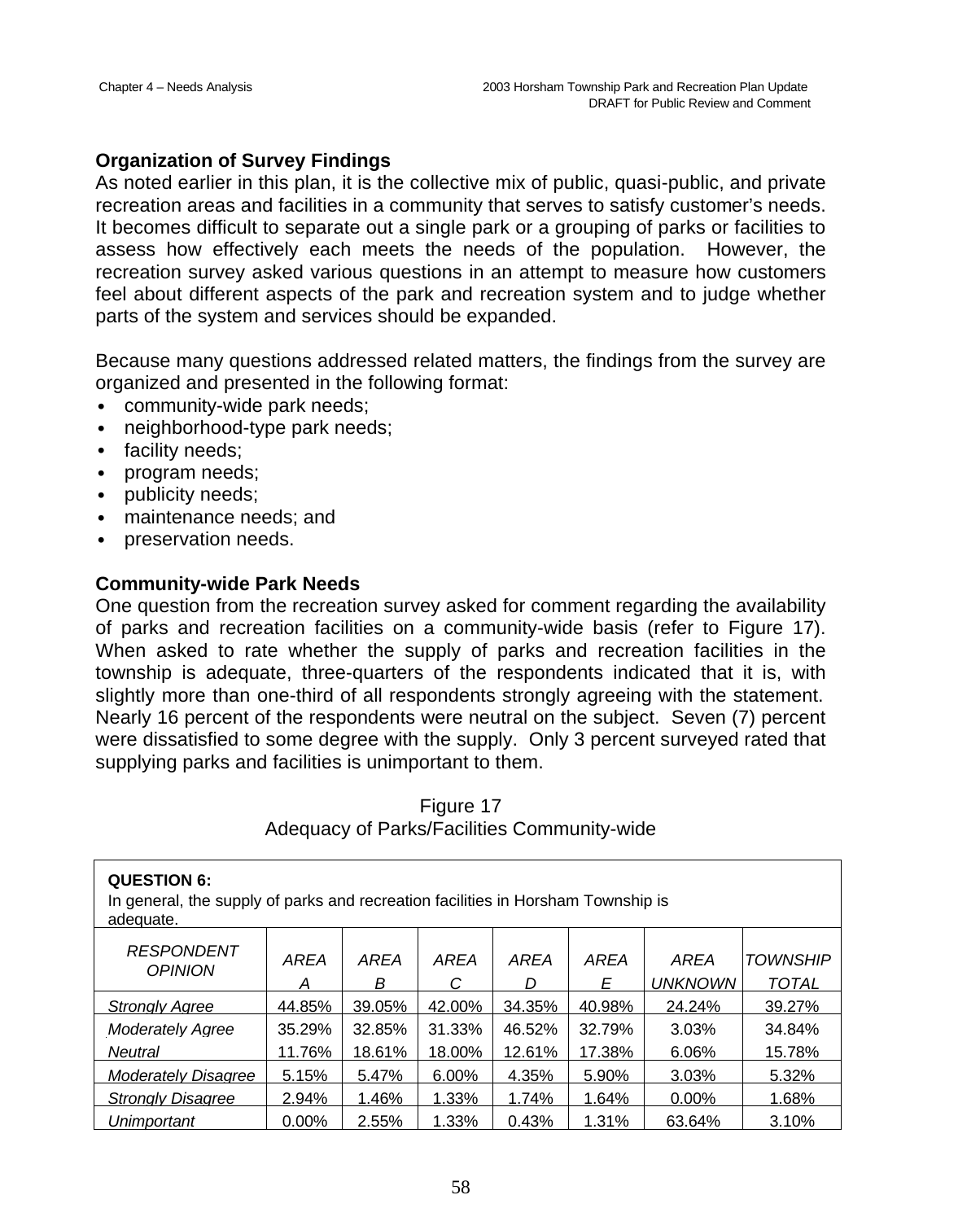### **Neighborhood-Type Park Needs**

There were four questions in the survey questionnaire that elicited comment regarding parks and recreation facilities in the respondents' "neighborhoods." The first question (refer to Figure 18) asked about the availability of nearby recreation opportunities for adults in the five customer service areas. Fifty-eight (58) percent of the respondents felt that existing neighborhood parks adequately serve the recreation needs of the adult population. Slightly more than one-fifth (21%) felt neutral, neither agreeing nor disagreeing that the supply is adequate. Almost 19 percent believed the supply of adult recreation is inadequate, with only one-third of those respondents feeling strongly in that regard. Nearly 21 percent were neutral on the subject. Three (3) percent responded that adult recreation parks and facilities are unimportant to them.

| Figure 18                                            |  |
|------------------------------------------------------|--|
| Adequacy of Neighborhood Parks/Facilities for Adults |  |

| <b>QUESTION 7:</b><br>The Area in which you live/work is adequately served by parks and recreation facilities for ADULT<br>recreation. |          |        |             |        |        |                |                 |  |
|----------------------------------------------------------------------------------------------------------------------------------------|----------|--------|-------------|--------|--------|----------------|-----------------|--|
| <b>RESPONDENT</b>                                                                                                                      | AREA     | AREA   | <b>AREA</b> | AREA   | AREA   | AREA           | <i>TOWNSHIP</i> |  |
| <b>OPINION</b>                                                                                                                         | Α        | В      | С           | D      | E      | <b>UNKNOWN</b> | <b>TOTAL</b>    |  |
| <b>Strongly Agree</b>                                                                                                                  | 37.50%   | 22.99% | 30.67%      | 33.91% | 28.85% | 21.21%         | 29.52%          |  |
| <b>Moderately Agree</b>                                                                                                                | 27.21%   | 15.69% | 30.00%      | 42.17% | 30.49% | 9.09%          | 28.19%          |  |
| <b>Neutral</b>                                                                                                                         | 22.06%   | 25.18% | 29.33%      | 13.48% | 20.00% | 3.03%          | 20.92%          |  |
| Moderately Disagree                                                                                                                    | 8.09%    | 23.72% | 5.33%       | 8.26%  | 13.44% | 3.03%          | 12.85%          |  |
| <b>Strongly Disagree</b>                                                                                                               | 5.15%    | 11.31% | 4.00%       | 1.74%  | 4.92%  | 3.03%          | 5.67%           |  |
| Unimportant                                                                                                                            | $0.00\%$ | 1.09%  | 0.67%       | 0.43%  | 2.30%  | 60.61%         | 2.84%           |  |

When respondents were asked to judge the availability of parks for youth in their neighborhood, 29 percent felt strongly that the supply is okay (refer to Figure 19). Twenty-seven (27) percent believed that the supply is moderately adequate. While 18 percent had a neutral viewpoint, 23 percent indicated that there is some degree of need to expand the supply of neighborhood parks so that youth can play closer to home. Respondents who regarded the provision of parks for youth as being unimportant represented about 4 percent.

Almost half of the respondents (45%) indicated that members of their family or business employees would use a park more often if one was closer to their home or place of work (refer to Figure 20). Surprisingly, 31 percent were undecided as to whether a closer park closer would result in more frequent visits. Almost one-fifth (18%) noted that their family/employees would not visit a park any more frequently if one were closer. About 6 percent rated that having a park closer to them is not important.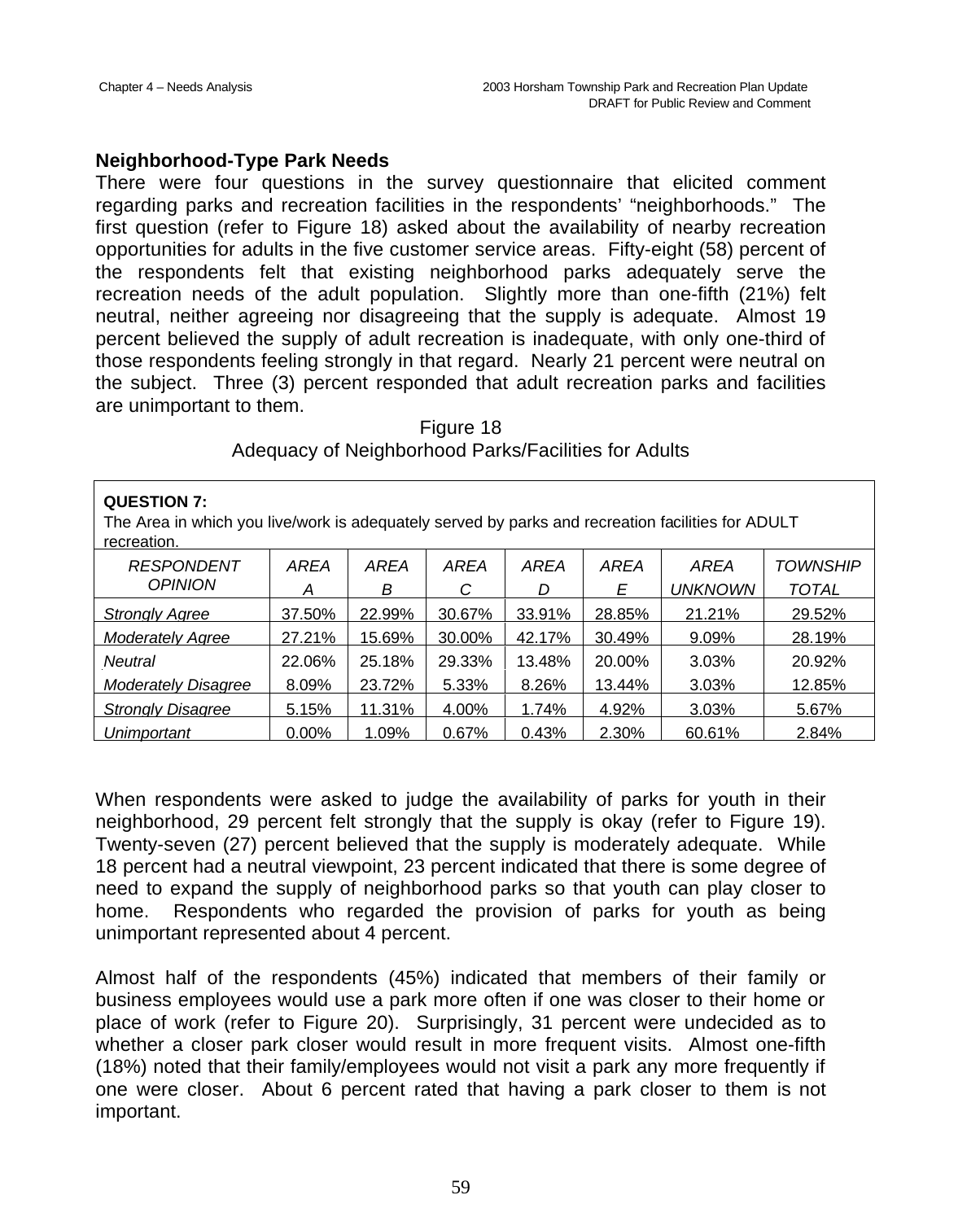| Figure 19                                           |  |
|-----------------------------------------------------|--|
| Adequacy of Neighborhood Parks/Facilities for Youth |  |

| <b>QUESTION 8:</b>                                                                                                       |        |        |        |        |        |                |                 |  |
|--------------------------------------------------------------------------------------------------------------------------|--------|--------|--------|--------|--------|----------------|-----------------|--|
| There are enough public recreation areas close to where you liver for the YOUTH in your<br>neighborhood to use for play. |        |        |        |        |        |                |                 |  |
| <b>RESPONDENT</b>                                                                                                        | AREA   | AREA   | AREA   | AREA   | AREA   | AREA           | <i>TOWNSHIP</i> |  |
| <b>OPINION</b>                                                                                                           | А      | В      | С      | D      | Е      | <b>UNKNOWN</b> | <b>TOTAL</b>    |  |
| <b>Strongly Agree</b>                                                                                                    | 37.50% | 21.90% | 36.67% | 31.74% | 25.90% | 15.15%         | 28.63%          |  |
| <b>Moderately Agree</b>                                                                                                  | 30.15% | 28.47% | 22.67% | 32.17% | 23.93% | 9.09%          | 26.86%          |  |
| <b>Neutral</b>                                                                                                           | 16.18% | 17.88% | 22.00% | 13.48% | 20.98% | 3.03%          | 17.73%          |  |
| <b>Moderately Disagree</b>                                                                                               | 10.29% | 20.07% | 12.67% | 16.09% | 16.07% | 6.06%          | 15.60%          |  |
| <b>Strongly Disagree</b>                                                                                                 | 4.41%  | 9.49%  | 5.33%  | 5.22%  | 8.52%  | 3.03%          | 7.00%           |  |
| Unimportant                                                                                                              | 1.47%  | 2.19%  | 0.67%  | 1.30%  | 4.59%  | 63.64%         | 4.17%           |  |

Figure 20 Usage of Neighborhood Park

| <b>QUESTION 11:</b>                                                                                                                               |        |        |        |        |        |                |                 |
|---------------------------------------------------------------------------------------------------------------------------------------------------|--------|--------|--------|--------|--------|----------------|-----------------|
| Your family (or your employees if a nonresidential address) would use a Township park more often if<br>one was closer to your home/place of work. |        |        |        |        |        |                |                 |
| <b>RESPONDENT</b>                                                                                                                                 | AREA   | AREA   | AREA   | AREA   | AREA   | AREA           | <b>TOWNSHIP</b> |
| <b>OPINION</b>                                                                                                                                    | А      | В      | С      | D      | Е      | <b>UNKNOWN</b> | <b>TOTAL</b>    |
| <b>Strongly Agree</b>                                                                                                                             | 23.53% | 26.64% | 20.67% | 23.48% | 31.48% | 6.06%          | 25.53%          |
| <b>Moderately Agree</b>                                                                                                                           | 16.91% | 25.18% | 16.00% | 23.04% | 15.08% | 6.06%          | 19.24%          |
| Neutral                                                                                                                                           | 26.47% | 28.47% | 38.67% | 33.91% | 31.15% | 21.21%         | 31.21%          |
| Moderately Disagree                                                                                                                               | 16.18% | 8.03%  | 10.00% | 10.00% | 7.87%  | $0.00\%$       | 9.40%           |
| <b>Strongly Disagree</b>                                                                                                                          | 11.76% | 8.03%  | 10.00% | 8.26%  | 9.51%  | 3.03%          | 9.04%           |
| Unimportant                                                                                                                                       | 5.15%  | 3.65%  | 4.67%  | 1.30%  | 4.92%  | 63.64%         | 5.59%           |

In a question that evoked response similar to that for which results are presented in Figure 20, not quite one-third (30%) of the respondents expressed that they consider it to be of moderate to high importance for the Township to purchase more land for a park closer to their homes/business (refer to Figure 21). One-third considered a new park close to where they live/work to be of moderate to low importance. While nearly one-quarter (24%) were undecided whether the Township should or should not acquire and new park closer to their address, 13 percent expressed that such an acquisition is unimportant to them.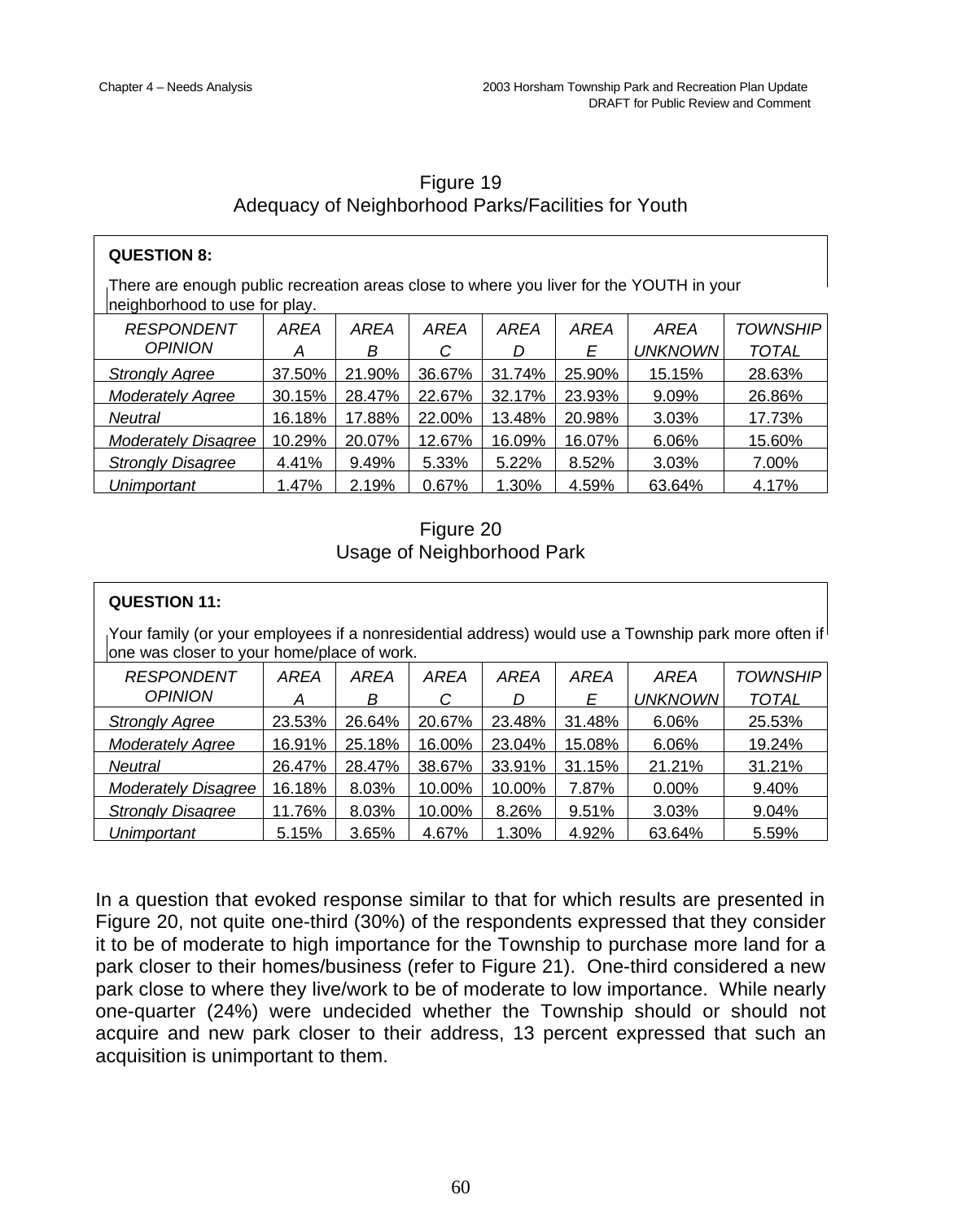$\overline{1}$ 

٦

| <b>QUESTION 14:</b>                                                                           |        |        |        |        |        |                |              |  |  |
|-----------------------------------------------------------------------------------------------|--------|--------|--------|--------|--------|----------------|--------------|--|--|
| It is important for the Township to purchase more land for a new park closer to your address. |        |        |        |        |        |                |              |  |  |
| <b>RESPONDENT</b>                                                                             | AREA   | AREA   | AREA   | AREA   | AREA   | AREA           | TOWNSHIP     |  |  |
| <b>OPINION</b>                                                                                | A      | В      | C      | D      | Е      | <b>UNKNOWN</b> | <b>TOTAL</b> |  |  |
| <b>Strongly Agree</b>                                                                         | 11.76% | 18.25% | 20.67% | 13.91% | 14.10% | 9.09%          | 15.51%       |  |  |
| <b>Moderately Agree</b>                                                                       | 11.03% | 15.69% | 15.33% | 16.52% | 11.15% | $0.00\%$       | 13.56%       |  |  |
| Neutral                                                                                       | 22.79% | 22.99% | 20.67% | 24.35% | 27.87% | 3.03%          | 23.67%       |  |  |
| Moderately Disagree                                                                           | 13.97% | 13.50% | 8.67%  | 15.22% | 15.08% | $0.00\%$       | 13.30%       |  |  |
| <b>Strongly Disagree</b>                                                                      | 26.47% | 17.52% | 24.00% | 19.13% | 19.34% | 24.24%         | 20.48%       |  |  |
| Unimportant                                                                                   | 13.97% | 12.04% | 10.67% | 10.87% | 12.46% | 63.64%         | 13.48%       |  |  |

# Figure 21 Acquire a Closer Neighborhood Park

# **Facility Needs**

Parks offer greater benefit to the public if they are developed to suit the recreation preferences of the population being served. Given the broad interests among the people, a wide range of facilities must be provided. Four questions were included in the survey to collect information about the facility needs that are unique to Horsham Township customers. The first question asked if it is important to have the Township develop more active recreation facilities (refer to Figure 22). The survey revealed that one-third of the respondents felt it is important. Twenty-six (26) percent had a neutral viewpoint, while the same share of respondents (26%) disagreed. A little over one-tenth (13%) revealed that new active facilities are unimportant to them.

## Figure 22 More Active Recreation Facilities

| <b>QUESTION 15:</b>                                                                                                                 |        |        |        |        |        |                |                 |
|-------------------------------------------------------------------------------------------------------------------------------------|--------|--------|--------|--------|--------|----------------|-----------------|
| It is important for the Township to develop more active recreation facilities (i.e., athletic fields, ball<br>courts, playgrounds). |        |        |        |        |        |                |                 |
| <b>RESPONDENT</b>                                                                                                                   | AREA   | AREA   | AREA   | AREA   | AREA   | AREA           | <i>TOWNSHIP</i> |
| <b>OPINION</b>                                                                                                                      | A      | В      | С      | D      | Ε      | <b>UNKNOWN</b> | <b>TOTAL</b>    |
| <b>Strongly Agree</b>                                                                                                               | 18.38% | 14.23% | 17.33% | 13.48% | 10.16% | 6.06%          | 13.65%          |
| <b>Moderately Agree</b>                                                                                                             | 18.38% | 26.64% | 18.67% | 20.43% | 17.70% | 3.03%          | 20.21%          |
| Neutral                                                                                                                             | 25.00% | 22.63% | 21.33% | 30.00% | 30.49% | 12.12%         | 26.06%          |
| <b>Moderately Disagree</b>                                                                                                          | 12.50% | 9.49%  | 13.33% | 13.04% | 17.38% | 3.03%          | 13.03%          |
| <b>Strongly Disagree</b>                                                                                                            | 13.24% | 14.96% | 19.33% | 10.00% | 13.44% | 6.06%          | 13.65%          |
| Unimportant                                                                                                                         | 12.50% | 12.04% | 10.00% | 13.04% | 10.82% | 69.70%         | 13.39%          |

On the other side of the spectrum of active recreation is the preservation of natural areas for passive recreation. Nearly three-quarters (73%) of all respondents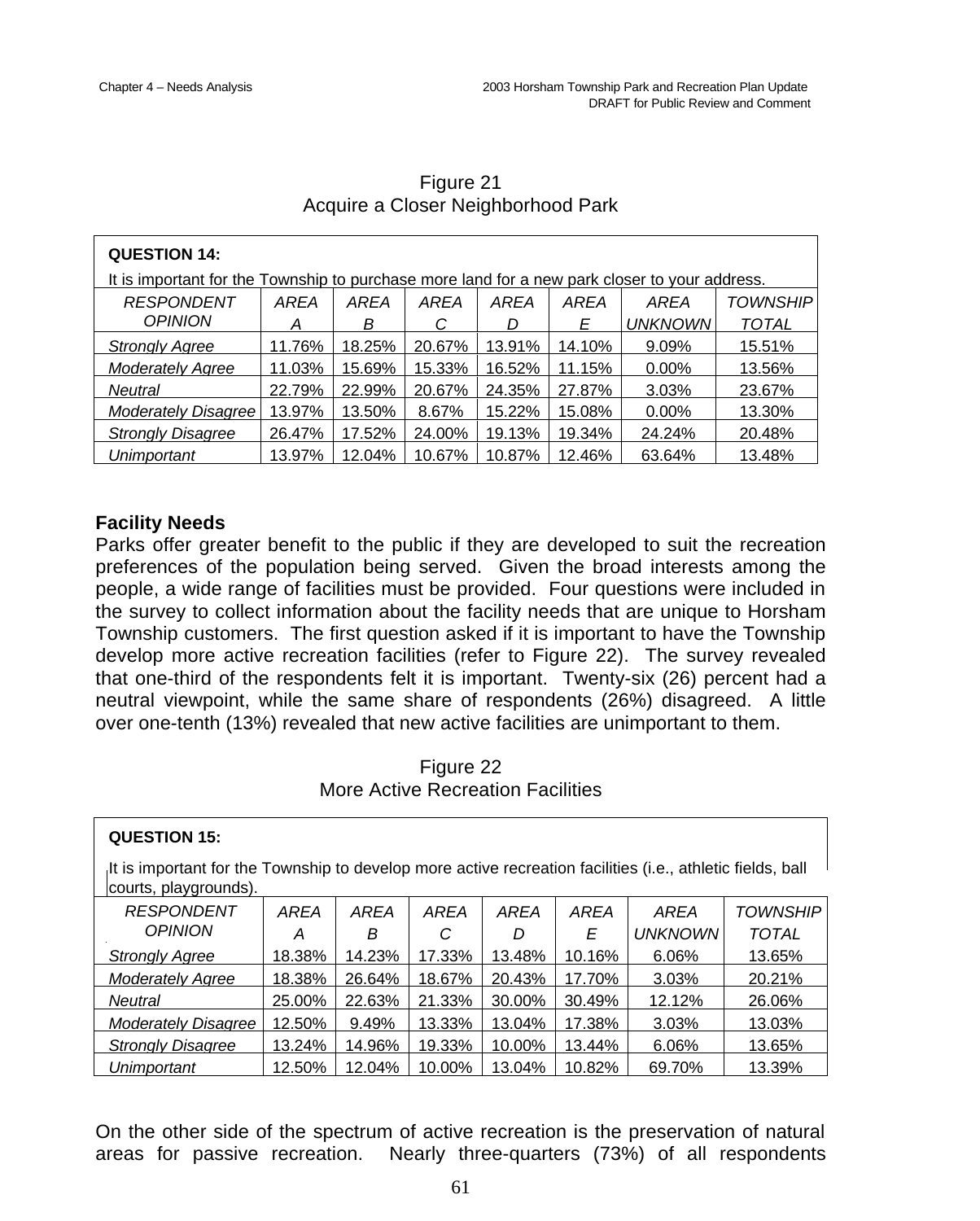regarded preservation to be an important action to undertake (refer to Figure 23). Almost half (47%) felt that preservation should be regarded with a very high importance. Thirteen (13) percent expressed a neutral point of view. Seven (7) percent disagreed. Six (6) percent expressed a feeling of unimportance to setting aside protected areas for passive recreation.

| Figure 23                                 |
|-------------------------------------------|
| More Natural Areas for Passive Recreation |

| <b>QUESTION 16:</b>                                                                                                                      |        |        |        |        |             |                |                 |  |  |
|------------------------------------------------------------------------------------------------------------------------------------------|--------|--------|--------|--------|-------------|----------------|-----------------|--|--|
| It is important for the Township to preserve more natural areas (i.e., stream valleys, woodlands) as<br>parkland for passive recreation. |        |        |        |        |             |                |                 |  |  |
| <b>RESPONDENT</b>                                                                                                                        | AREA   | AREA   | AREA   | AREA   | <b>AREA</b> | AREA           | <b>TOWNSHIP</b> |  |  |
| <b>OPINION</b>                                                                                                                           | A      | В      | C      | D      | Е           | <b>UNKNOWN</b> | <b>TOTAL</b>    |  |  |
| <b>Strongly Agree</b>                                                                                                                    | 47.06% | 46.35% | 52.67% | 46.52% | 49.84%      | 12.12%         | 47.25%          |  |  |
| <b>Moderately Agree</b>                                                                                                                  | 26.47% | 27.37% | 25.33% | 30.43% | 24.59%      | 9.09%          | 26.33%          |  |  |
| Neutral                                                                                                                                  | 13.24% | 13.14% | 12.67% | 15.22% | 12.13%      | 6.06%          | 13.03%          |  |  |
| <b>Moderately Disagree</b>                                                                                                               | 5.15%  | 3.28%  | 4.00%  | 2.17%  | 2.95%       | $0.00\%$       | 3.19%           |  |  |
| <b>Strongly Disagree</b>                                                                                                                 | 2.21%  | 5.11%  | 2.67%  | 1.74%  | 5.25%       | 6.06%          | 3.81%           |  |  |
| Unimportant                                                                                                                              | 5.88%  | 4.74%  | 2.67%  | 3.91%  | 5.25%       | 66.67%         | 6.38%           |  |  |

One question on the survey elicited comment regarding the provision of a communitywide trail system (refer to Figure 24). Response to the question revealed that 82 percent supported the creation of a trail system. More than half (58%) of the respondents strongly agreed that more trails are needed and are necessary to meet their recreation needs. Seven (7) percent were neutral on the subject. Five (5) percent of the respondents each expressed disagreement with the need for and a disinterest in more trails.

# Figure 24 Continue Creating Community-wide Trail System

| <b>QUESTION 17:</b>                                                                                                                                                          |          |        |        |          |             |                |                 |  |  |
|------------------------------------------------------------------------------------------------------------------------------------------------------------------------------|----------|--------|--------|----------|-------------|----------------|-----------------|--|--|
| It is important for the Township to continue creating a community-wide trail system for pedestrians<br>and bicyclists that would link together parks with residential areas. |          |        |        |          |             |                |                 |  |  |
| <b>RESPONDENT</b>                                                                                                                                                            | AREA     | AREA   | AREA   | AREA     | <b>AREA</b> | AREA           | <b>TOWNSHIP</b> |  |  |
| <b>OPINION</b>                                                                                                                                                               | А        | В      |        |          | Е           | <b>UNKNOWN</b> | TOTAL           |  |  |
| <b>Strongly Agree</b>                                                                                                                                                        | 58.09%   | 55.47% | 66.67% | 61.74%   | 57.70%      | 12.12%         | 57.89%          |  |  |
| <b>Moderately Agree</b>                                                                                                                                                      | 25.00%   | 25.55% | 20.00% | 25.22%   | 25.25%      | $9.09\%$       | 24.11%          |  |  |
| <b>Neutral</b>                                                                                                                                                               | 6.62%    | 8.39%  | 6.00%  | 5.65%    | 8.85%       | 6.06%          | 7.36%           |  |  |
| <b>Moderately Disagree</b>                                                                                                                                                   | $0.00\%$ | 2.55%  | 2.67%  | $1.30\%$ | 1.97%       | 3.03%          | 1.86%           |  |  |
| <b>Strongly Disagree</b>                                                                                                                                                     | 4.41%    | 4.01%  | 4.00%  | 3.04%    | 2.62%       | $0.00\%$       | 3.37%           |  |  |
| Unimportant                                                                                                                                                                  | 5.88%    | 4.01%  | 0.67%  | 3.04%    | 3.61%       | 69.70%         | 5.41%           |  |  |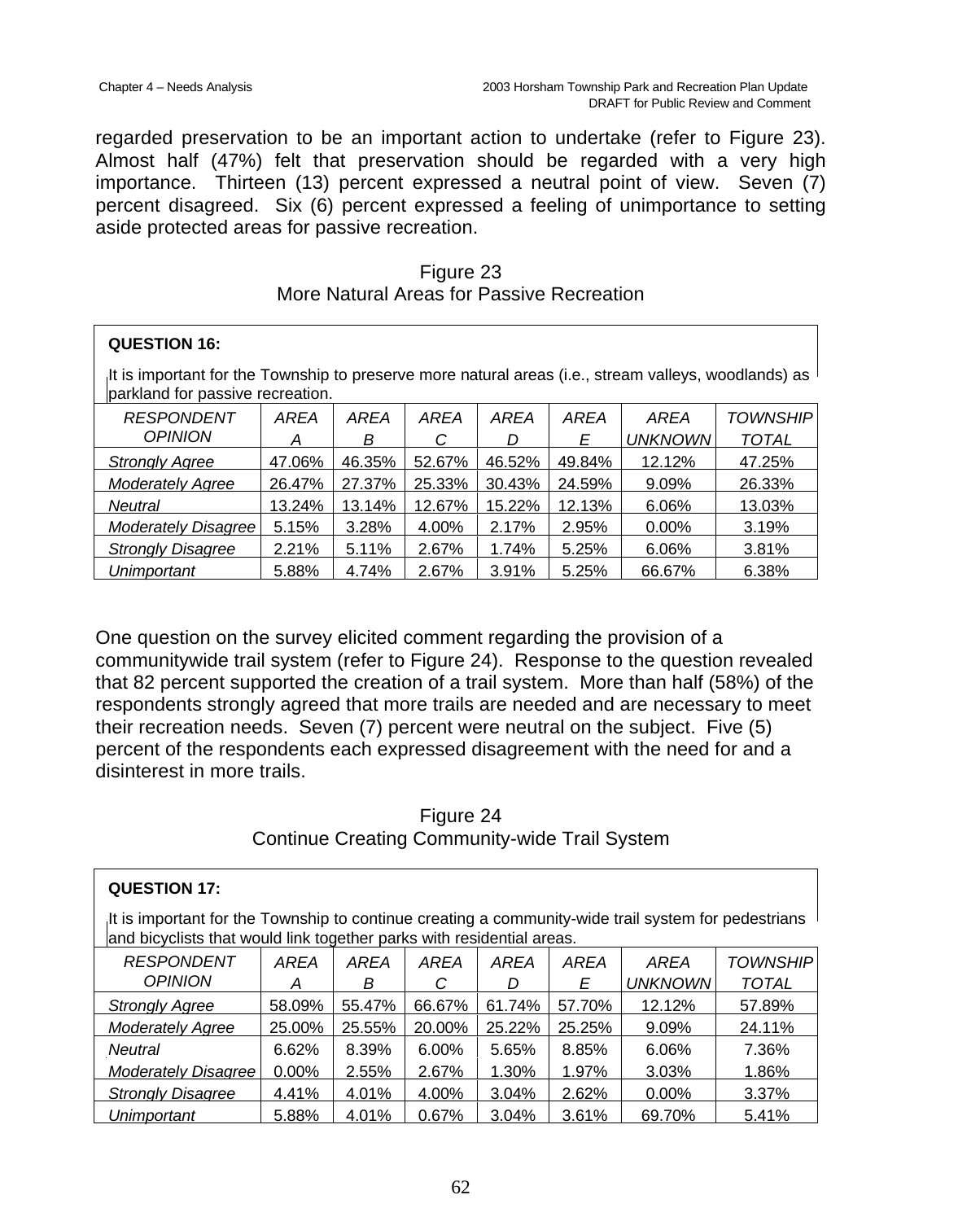#### Facility Preferences

A large part of the survey questionnaire was devoted to asking respondents to specify the facilities that are needed to serve their recreation needs. The questionnaire presented a list of 29 facilities from which the respondents were asked provide answers in two parts:

- Part  $1$  They were asked to identify the facilities that they currently use.
- Part 2 They were asked to rate how important it is for the Township to expand the availability of the facilities to serve their future needs.

Figure 25 lists the findings relative to both parts of the facility needs exercise. The fourth column of the table presents the results of Part 1. The percentage of respondents who use each facility is presented in conjunction with the ranking of the facility based on percentage (ranking in parentheses). For example, 46 percent of the respondents indicated that they currently use bicycling trails, and this was the third most popular response. Seventy-one (71) percent of the respondents stated that they use hiking/walking trails, which ranked at the top of the list as the facility that the population uses the most. The ten favorite facilities, in order according to use, include:

- hiking/walking trails;
- fitness/exercise trails:
- bicycling trails;
- picnic areas and pavilions;
- nature areas and interpretive trails;
- playground apparatus;
- historical sites:
- fishing areas;
- tennis courts: and
- basketball courts.

The fifth through the tenth columns in Figure 25 present data obtained from Part 2 of the survey's facility needs exercise. The columns show the percentage of respondents indicating the degree of importance to develop more of each facility in the future. However, to assess the relative importance of each facility to serve respondents' needs, the data was plugged into a weighted ranking system (refer to Appendix C) to reveal the facility priorities of respondents. The facilities in the table are listed in order of priority from  $1<sup>st</sup>$  through  $29<sup>th</sup>$ , with the facilities in greatest demand at the top of the list and those in least demand at the bottom. The top ten facilities that respondents most need are listed below in order of preference:

- bicycling trails;
- hiking/walking trails:
- fitness/exercise trails:
- outdoor swimming pool;
- nature areas and interpretive trails;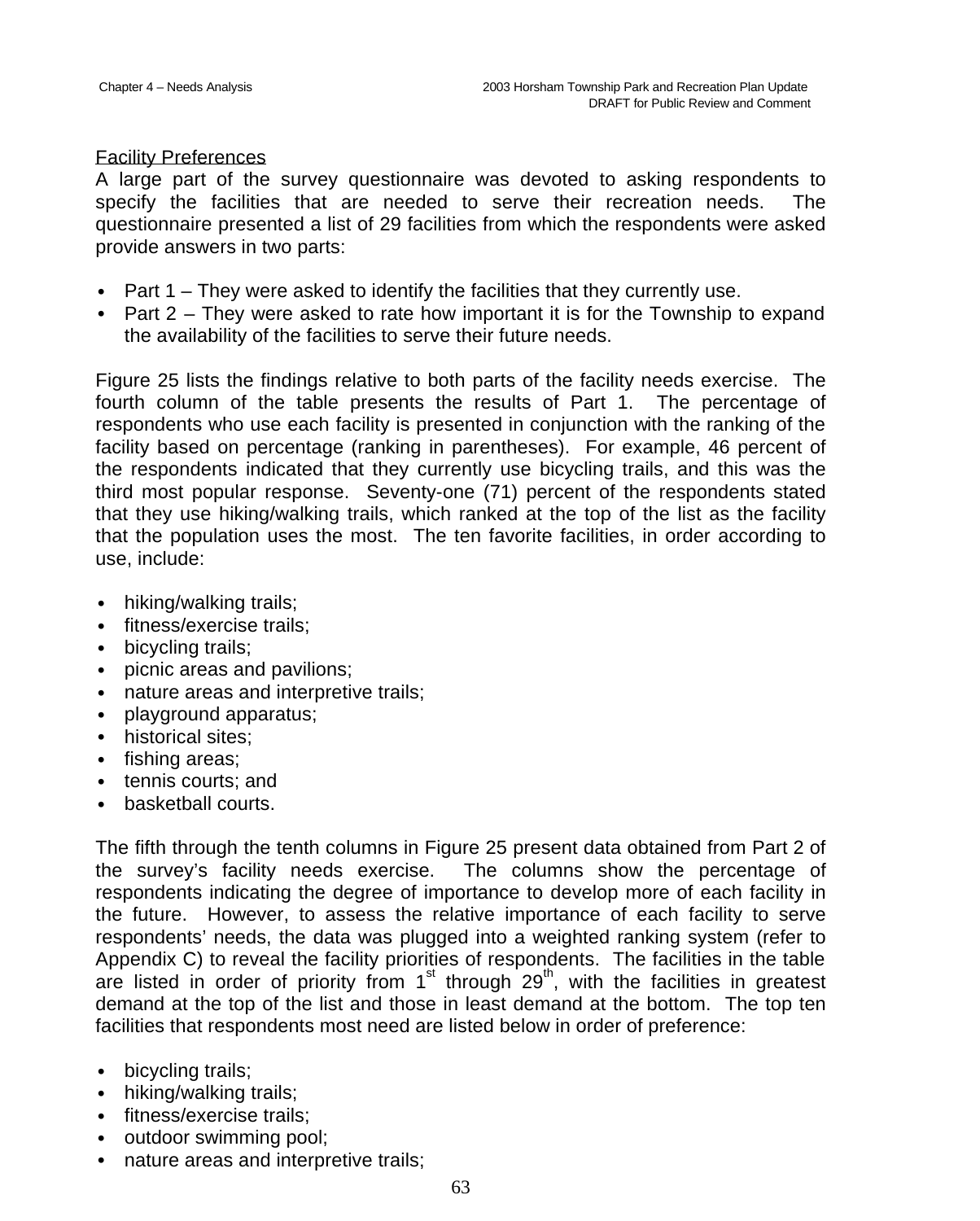# Page Reserved for:

Figure 25 Township-wide Facility Demand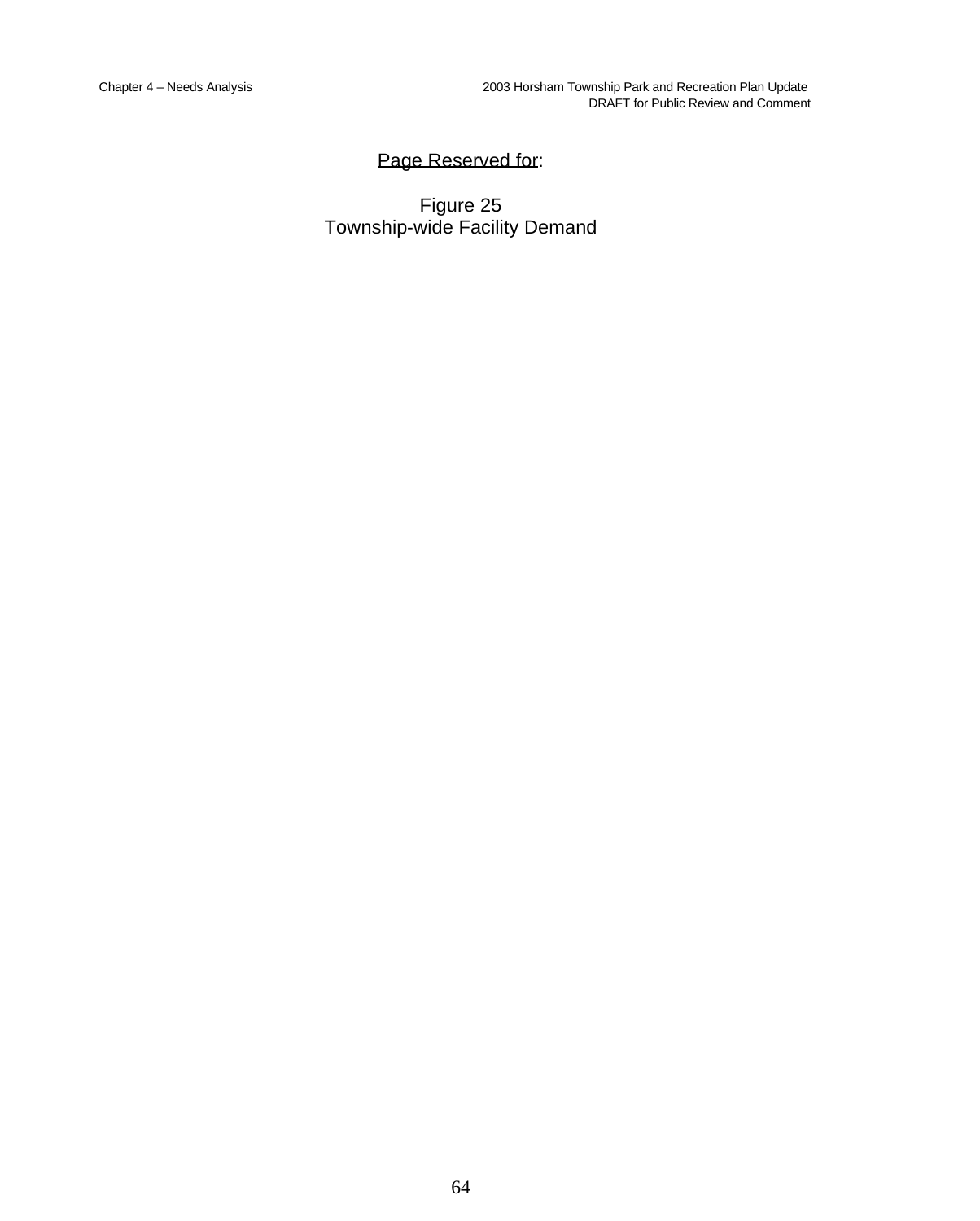- indoor recreation center;
- dog park;
- ice skating areas;
- environmental education center; and
- outdoor amphitheater.

The second column of Figure 25 presents the priority ranking that each facility had received in 1990 when the Township last conducted a recreation needs survey. It is interesting to compare the rankings to see what changes have occurred in customers' preferences. For example, facilities in the top five grouping have remained the same with the exception of "playground apparatus" and "nature areas and interpretive trails" which essentially switched places. Playgrounds were ranked  $4<sup>th</sup>$  in 1990, but are now 11<sup>th</sup>, whereas nature areas and interpretive trails were 11<sup>th</sup> and are now  $5<sup>th</sup>$ . The drop in the priority of playground apparatus can be attributed to the fact that the Township has installed new play equipment at many of its parks throughout the community, which now better satisfy the needs of the population. A reasonable explanation for the increase in priority for nature areas/trails could be that the continued development in the township and the resultant loss of open space has heightened the public's awareness and interest in preserving areas into which they can escape and experience nature.

By comparing the priority ranking to current use, additional observations can be made. Compare the numbers for an outdoor swimming pool, for instance. Despite ranking  $4^{\text{th}}$  in priority for a preferred recreation facility, a pool came in 14<sup>th</sup> place based on current use. This is not surprising because people cannot participate in outdoor swimming activity when the supply of public pools is limited. Similarly, a small percentage of the population currently uses an indoor recreation center, but the demand for this facility is relatively high (ranked  $6<sup>th</sup>$ ) due to the fact that there are not many places available for general indoor recreation.

Facility demands and preferences by customer service area are presented in Figure 26. As expected, there are variations in what people of different geographic areas need. These differences can be attributed not only to unique recreational interests of the customers but also to the varied supply of recreation resources to which the population can use. A particularly good example to point out is the need for an outdoor swimming pool. The priority for a pool ranks at least in the top four facilities in all customer service areas except area  $B$  where it ranks in  $9<sup>th</sup>$  place. The logical reason for a pool not to be in greater demand in area B is because a private swim facility, the Hideaway Swim Club, is located in this area.

## Questionnaire Omission

It is important to point out an error in the survey questionnaire: "baseball fields" were inadvertently omitted from the list of facilities from which respondents were asked to respond. Because respondents were not specifically questioned regarding their need for this type of facility, it could be argued that the public need for them might not be adequately represented in the survey results. However, the consequence of this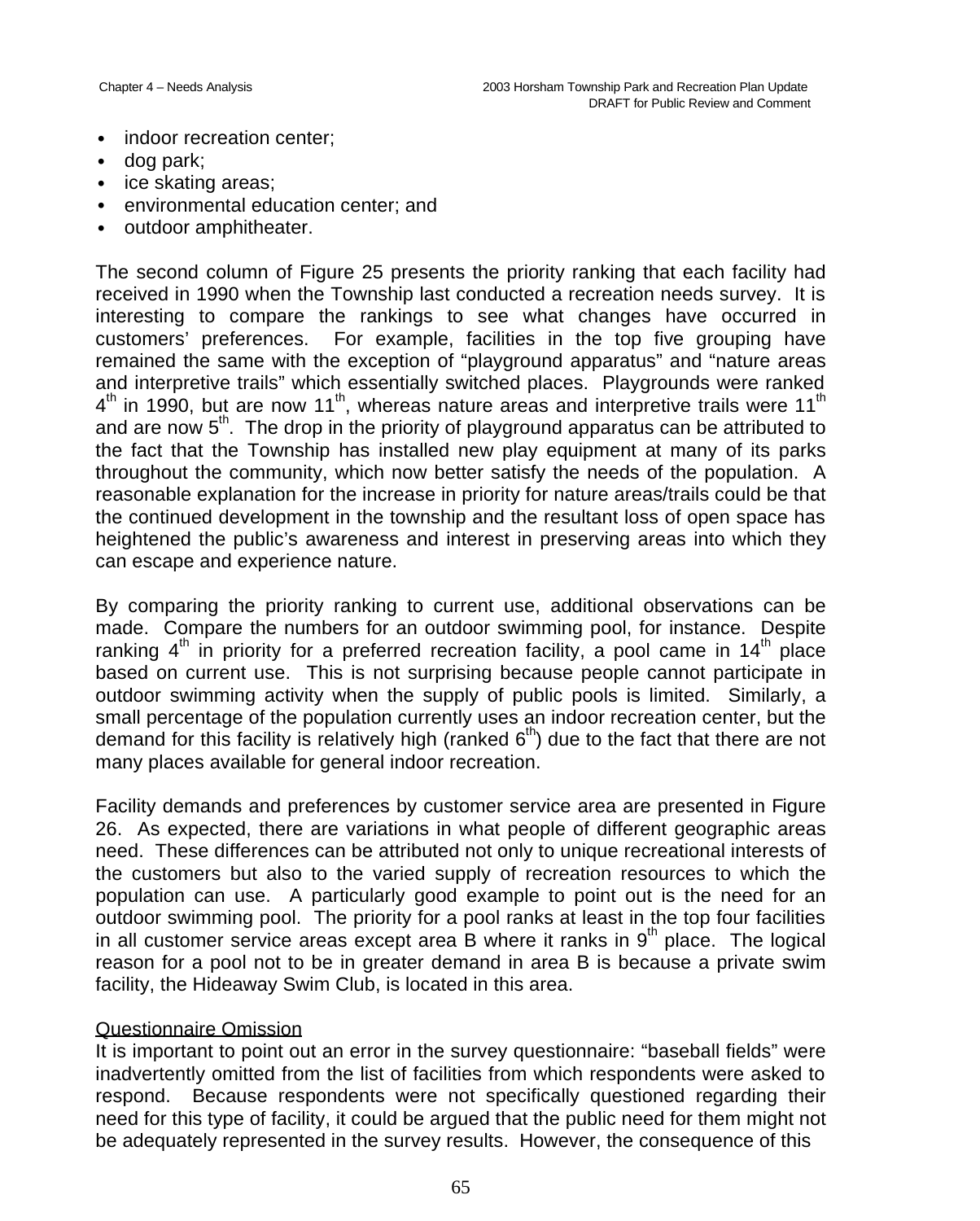# Page Reserved for:

Figure 26 Facility Demand and Preference by Area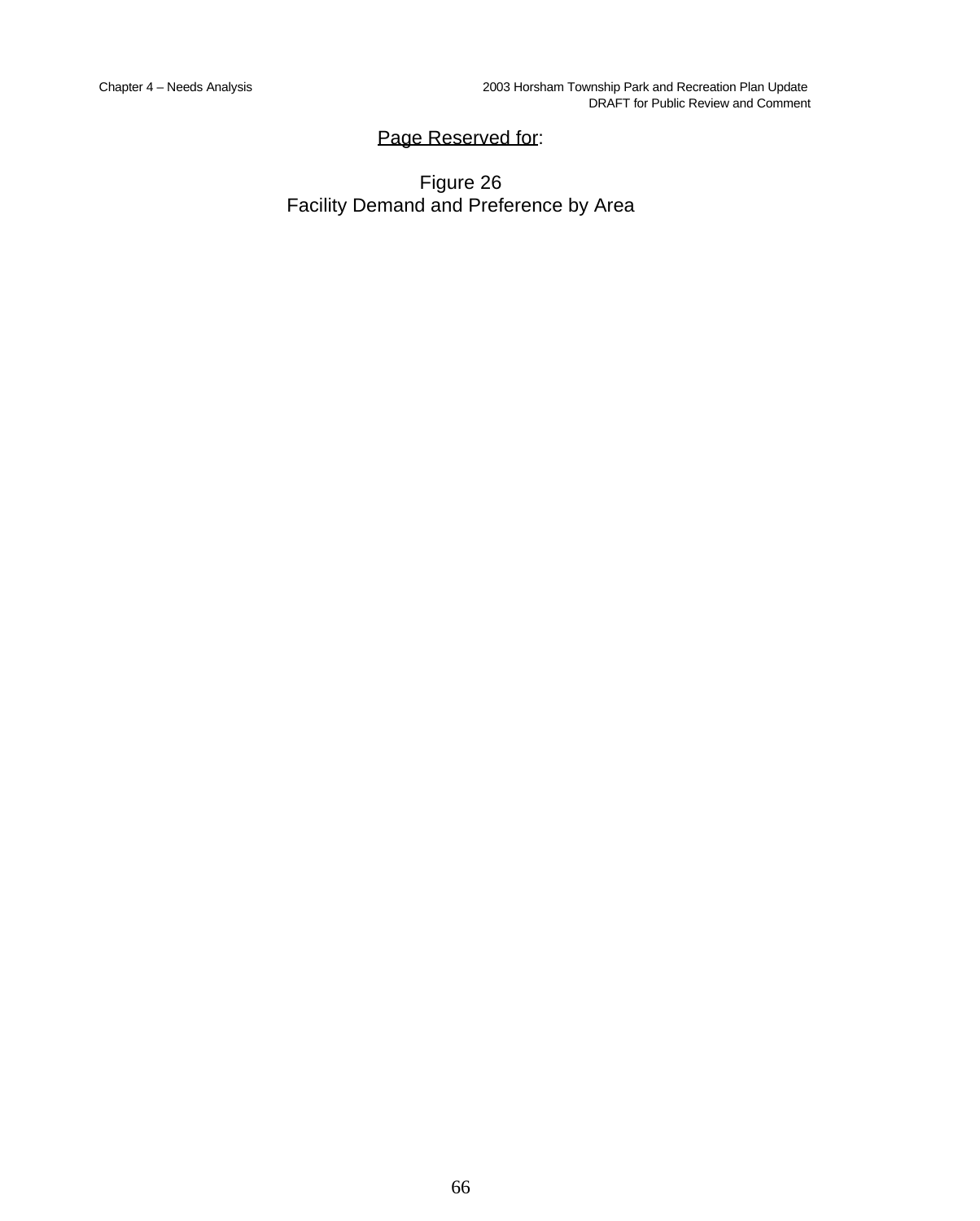error is not believed to be of critical concern since everyone had an equal opportunity to identify baseball fields as a write-in response:

• The questionnaire provided two blank spaces (questions 51 and 52) that respondents could fill in to specify "other" facilities that they need even though the facility was not listed. Results indicate that only 9 write-in responses for some sort of baseball facility were provided, which is less than 1 percent of all respondents.

It is also speculated that the overall effect of omitting baseball fields from the facility list was lessened by the fact that the "softball fields" category likely served as a catch-all for customers' softball **and** baseball needs because of the similarity between the facilities. In fact, baseball fields and softball fields were listed as one type of facility when the Township conducted a recreation needs survey in 1990.

For further analysis, the responses to the baseball field write-ins were added to those provided for softball fields to generate one combined score, but the priority did not change – it remained as  $23^{\text{rd}}$ . Therefore, it is assumed that the need for baseball fields is being sufficiently met in relationship to other facilities that are in greater demand. If respondents felt strongly about baseball fields, then a written response was an available alternative elsewhere in the survey questionnaire.

The need for baseball facilities also appeared in two other sections of the survey that offered write-in responses:

- Questions 19 and 20 gave respondents the opportunity to specify unlisted actions that they felt the Township should take to better satisfy their recreation needs. Only 4 respondents noted that the provision of baseball fields is an important action.
- The last page of the questionnaire was an open-ended question providing space for respondents to give additional written comments or recommendations regarding recreation and parks in the township. This opportunity resulted in only 2 respondents mentioning that baseball field improvements are needed.

## Reaffirmed Facility Needs

Appendix D includes 7 detailed tables that present written responses provided by respondents, five of which relate, in whole or in part, to facility needs:

• Table D-1 – As noted above, questions 19 and 20 evoked responses that reinforced the importance of providing facilities – as an action that should be undertaken by the Township to better meet customers' recreation needs. Although the intent was to identify unique needs of customers, respondents wrote down answers that repeated responses given elsewhere on the questionnaire, which essentially served to reaffirm the importance of the named facility to them. The majority of the 198 responses duplicated need previously identified, but one unique facility need was expressed – a dog park, which is a dedicated park or area for dog owners to bring their pets for exercise, play, and socialization. Forty-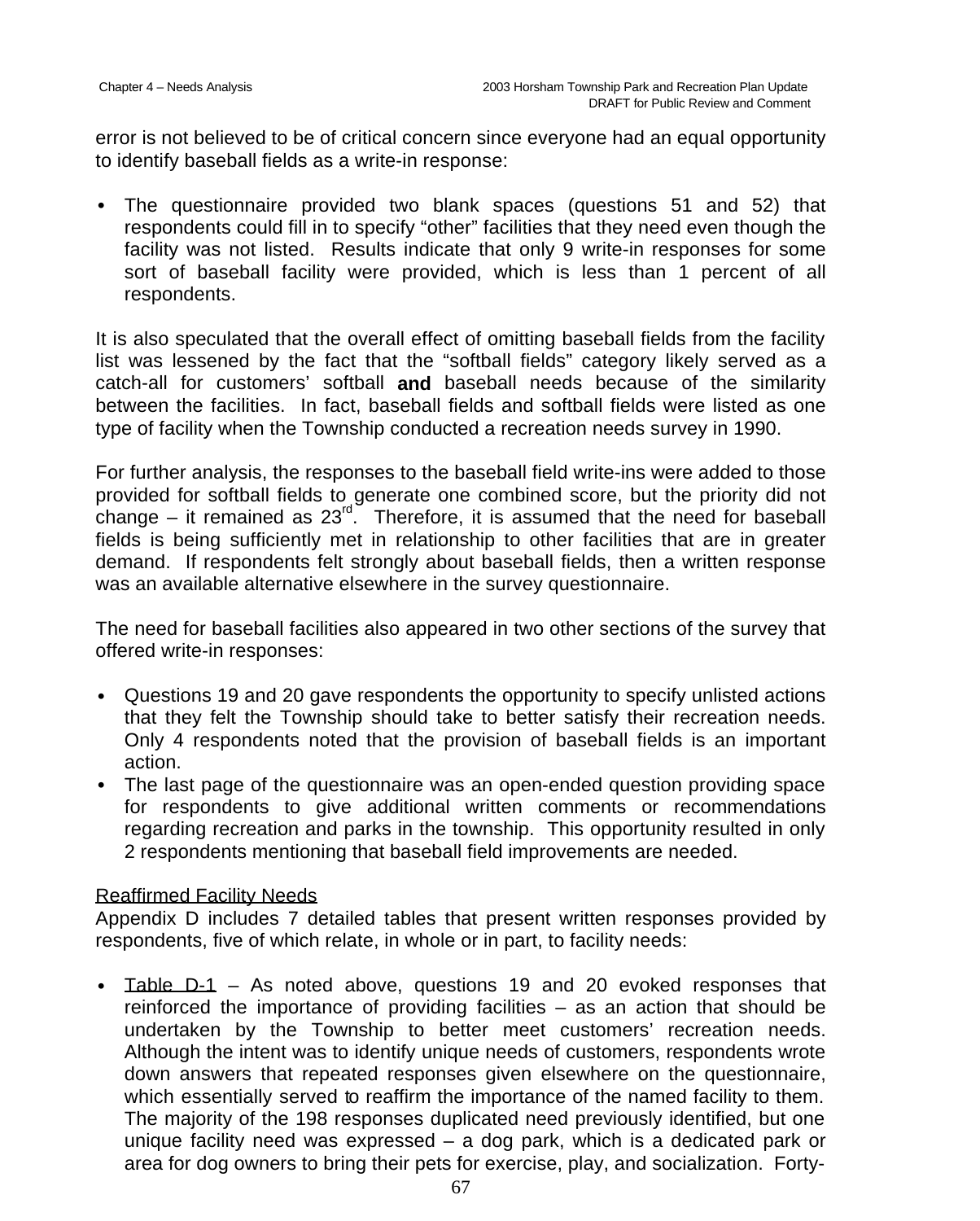| # Responses<br>19 & 20 | # Responses<br>from Questions from Questions<br>51 & 52 | # Responses<br>from the Last<br>Question | Categorical Response: Facility Type               |
|------------------------|---------------------------------------------------------|------------------------------------------|---------------------------------------------------|
| 4                      | 9                                                       | $\overline{2}$                           | <b>Baseball Fields</b>                            |
| 11                     | 1                                                       | 11                                       | <b>Basketball Courts</b>                          |
| 34                     | 8                                                       | 86                                       | <b>Bicycle and Pedestrian Facilities / Trails</b> |
| na                     | 1                                                       | 1                                        | <b>Bocce Courts</b>                               |
| na                     | 1                                                       | na                                       | Dirt Bike Track                                   |
| na                     | 1                                                       | na                                       | Disc (Frisbee) Golf Course                        |
| 44                     | 6                                                       | 45                                       | Dog Park                                          |
| 4                      | 3                                                       | 1                                        | <b>Equestrian Facilities</b>                      |
| na                     | 1                                                       | 1                                        | <b>Field Hockey Fields</b>                        |
| 1                      | 1                                                       | 8                                        | <b>Fishing Areas</b>                              |
| na                     | na                                                      | 1                                        | Garden Plots                                      |
| 1                      | $\overline{2}$                                          | 1                                        | <b>Golf Facilities</b>                            |
| na                     | na                                                      | 4                                        | <b>Handicapped Facilities</b>                     |
| na                     | na                                                      | 1                                        | <b>Hunting Areas</b>                              |
| 3                      | 3                                                       | 7                                        | <b>Ice Skating Facilities</b>                     |
| 29                     | 23                                                      | 42                                       | <b>Indoor Facilities</b>                          |
| na                     | na                                                      | 1                                        | Lacrosse Fields                                   |
| 3                      | 1                                                       | 4                                        | Library                                           |
| na                     | na                                                      | 1                                        | <b>Model Airplane Facility</b>                    |
| na                     | na                                                      | 1                                        | <b>Model Railroad Facility</b>                    |
| na                     | na                                                      | 1                                        | Multi-Purpose, Turf Playfields                    |
| 3                      | na                                                      | na                                       | <b>Outdoor Amphitheater</b>                       |
| na                     | 1                                                       | na                                       | <b>Outdoor Racquetball Facility</b>               |
| 27                     | 1                                                       | 50                                       | <b>Outdoor Swimming Pool</b>                      |
| na                     | na                                                      | 3                                        | <b>Park Benches</b>                               |
| 8                      | 2                                                       | 3                                        | Passive/Natural/Environmental Area                |
| na                     | na                                                      | 4                                        | <b>Picnic Areas and Pavilions</b>                 |
| 5                      | 1                                                       | 26                                       | Playgrounds                                       |
| 1                      | $\overline{2}$                                          | 1.                                       | Restrooms                                         |
| na                     | na                                                      | 1                                        | <b>Senior Citizen Facilities</b>                  |
| <u>na</u>              | na                                                      | $\overline{2}$                           | <b>Shared Use of School Facilities</b>            |
| <u>na</u>              | na                                                      | 1                                        | <b>Shared Use of Private Facilities</b>           |
| $\overline{2}$         | na                                                      | $\overline{4}$                           | <b>Soccer Fields</b>                              |
| 13                     | 3                                                       | 14                                       | <b>Skating Facility</b>                           |
| 3                      | 5                                                       | 1                                        | <b>Target Range</b>                               |
| $\overline{2}$         | na                                                      | 3                                        | <b>Tennis Courts</b>                              |
| na                     | 1                                                       | 1                                        | <b>Volleyball Courts</b>                          |

Figure 27 Write-in Facility Needs

**198 77 311 Total**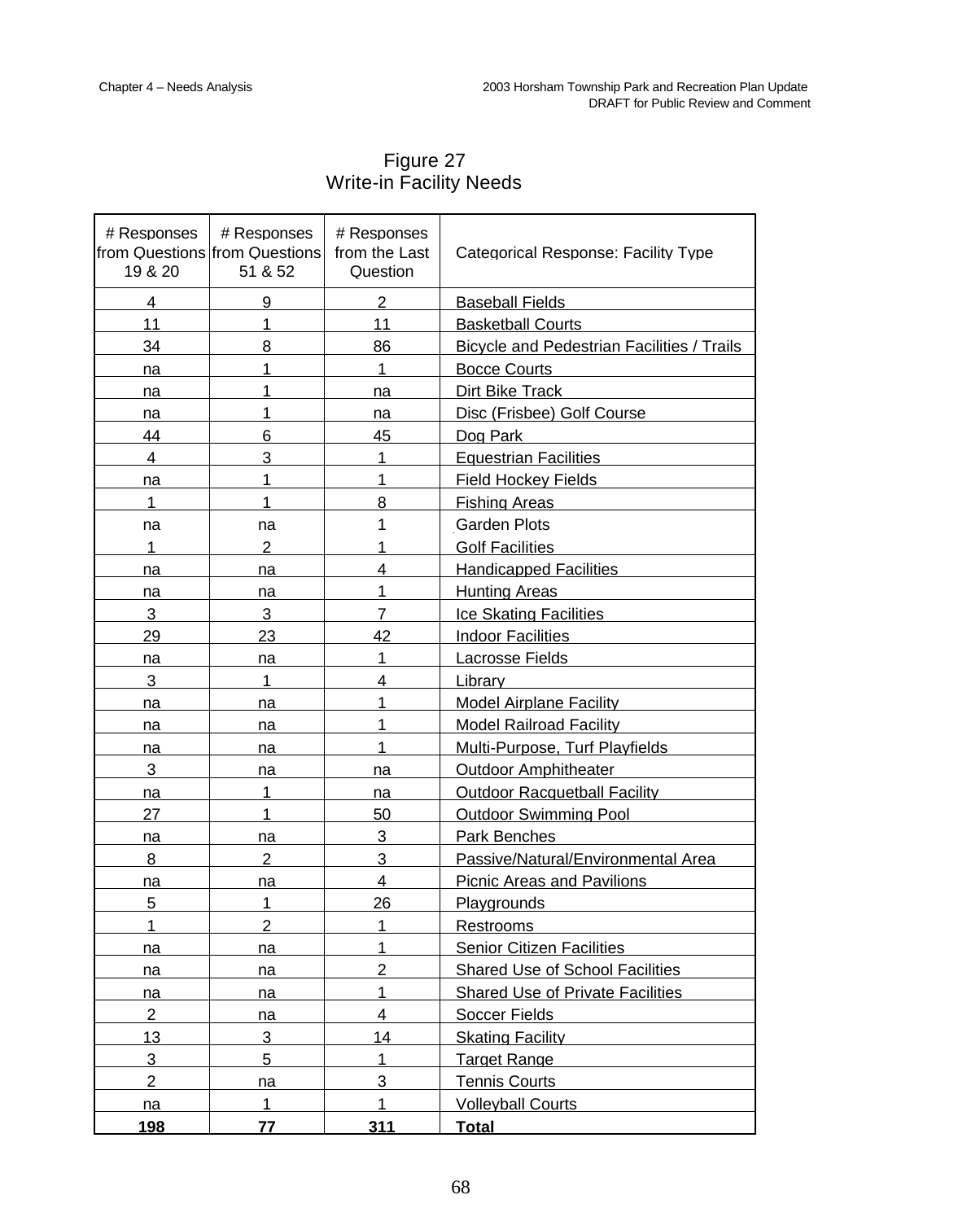four (44) respondents provided a comment in support of this type of facility. Figure 27 identifies the total number of responses relative to each facility type that was written in by the respondents.

- Table D-2 If respondents indicated in question 30 that they would like to have handicapped facilities available, they were given the option of specifying the type of such facility needed. Sixteen (16) written responses were provided, ranging from a general comment that anything accessible would be welcomed to more specific needs like accessible garden plots, restrooms, trails, and playgrounds.
- Table D-3 Question 44 allowed the need for specific kinds of senior citizen facilities to be identified. There were 40 written responses to this question. The most popular response (29 total) was for an indoor senior center for meetings and recreational activities. Another common expressed need was for more trails (7).
- Table D-4 Questions 51 and 52 gave survey respondents the opportunity to specify facilities that they need even though they were not listed, thereby enabling the Township to identify special needs of customers. Although most of the 77 responses were repeats, a dog park stood out again as a unique need.
- Table D-7 The last question of the survey (unnumbered) also resulted in many facility needs being repeated by respondents (refer again to Figure 27). There were 45 respondents voicing their support for a dog park.

# **Program Needs**

To assess the existing and projected void in the program supply base, the survey included many questions relative to the supply of recreation programs. When asked about the existing supply of recreation programs for adults in the township, only 15 percent of all respondents strongly agreed that the supply is adequate (refer to Figure 28). Nearly one-quarter (23%) moderately agreed that enough programs for adult recreation are provided. Forty (40) percent felt neutral about the adequacy of the supply base. Of the remaining one-fifth of respondents, 17 percent indicated some degree of dissatisfaction with the supply and 4 percent indicated that adult recreation programs are unimportant to them.

| <b>QUESTION 9:</b><br>In general, the supply of recreation programs (organized activities) for ADULTS in Horsham<br>Township is adequate. |        |        |        |        |        |                |                 |  |  |
|-------------------------------------------------------------------------------------------------------------------------------------------|--------|--------|--------|--------|--------|----------------|-----------------|--|--|
| <b>RESPONDENT</b>                                                                                                                         | AREA   | AREA   | AREA   | AREA   | AREA   | AREA           | <b>TOWNSHIP</b> |  |  |
| <b>OPINION</b>                                                                                                                            | А      | B      | С      | D      | Е      | <b>UNKNOWN</b> | <b>TOTAL</b>    |  |  |
| <b>Strongly Agree</b>                                                                                                                     | 13.97% | 13.87% | 17.33% | 18.26% | 14.10% | 9.09%          | 15.16%          |  |  |
| <b>Moderately Agree</b>                                                                                                                   | 25.00% | 18.61% | 28.00% | 26.96% | 23.61% | 9.09%          | 23.40%          |  |  |
| Neutral                                                                                                                                   | 41.91% | 44.89% | 34.67% | 36.09% | 42.95% | 15.15%         | 39.98%          |  |  |
| <b>Moderately Disagree</b>                                                                                                                | 13.24% | 16.79% | 15.33% | 14.78% | 11.80% | 3.03%          | 14.01%          |  |  |
| <b>Strongly Disagree</b>                                                                                                                  | 3.68%  | 3.65%  | 2.00%  | 2.61%  | 4.92%  | $0.00\%$       | 3.46%           |  |  |
| Unimportant                                                                                                                               | 2.21%  | 2.19%  | 2.67%  | 1.30%  | 2.62%  | 63.64%         | 3.99%           |  |  |

Figure 28 Adequacy of Programs for Adults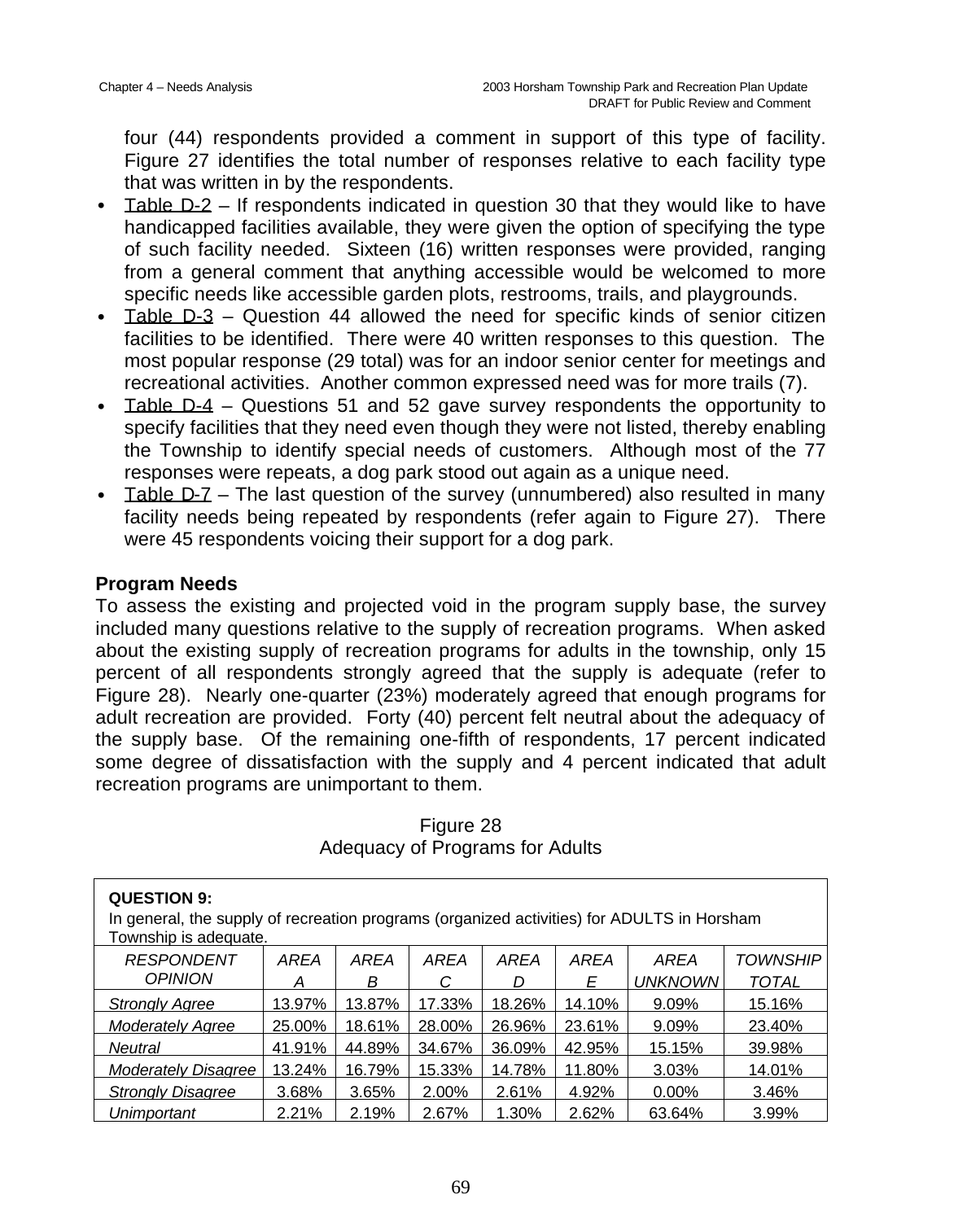The existing supply of recreation programs for youth in the township was rated to be adequate by 57 percent of all respondents, with 26 percent strongly agreeing that there were enough youth programs (refer to Figure 29). Almost one-third (29%) had a neutral viewpoint, while 8 percent felt either strongly or moderately dissatisfied with the supply. Roughly 5 percent indicated that programs provided for the youth population are unimportant.

Figure 29 Adequacy of Programs for Youth

| <b>QUESTION 10:</b>      |                                                                                              |        |        |        |        |                |                 |  |  |
|--------------------------|----------------------------------------------------------------------------------------------|--------|--------|--------|--------|----------------|-----------------|--|--|
|                          | In general, the supply of recreation programs for the YOUTH in Horsham Township is adequate. |        |        |        |        |                |                 |  |  |
| <b>RESPONDENT</b>        | AREA                                                                                         | AREA   | AREA   | AREA   | AREA   | AREA           | <i>TOWNSHIP</i> |  |  |
| <b>OPINION</b>           | А                                                                                            | В      | С      | D      | E      | <b>UNKNOWN</b> | <b>TOTAL</b>    |  |  |
| <b>Strongly Agree</b>    | 28.68%                                                                                       | 21.53% | 32.67% | 30.43% | 25.25% | 15.15%         | 26.51%          |  |  |
| <b>Moderately Agree</b>  | 36.03%                                                                                       | 33.94% | 28.00% | 38.70% | 22.95% | 9.09%          | 30.67%          |  |  |
| <b>Neutral</b>           | 23.53%                                                                                       | 32.48% | 28.67% | 20.00% | 38.36% | 12.12%         | 29.34%          |  |  |
| Moderately Disagree      | 8.09%                                                                                        | 6.20%  | 6.67%  | 9.13%  | 7.21%  | $0.00\%$       | 7.18%           |  |  |
| <b>Strongly Disagree</b> | 1.47%                                                                                        | 1.46%  | 1.33%  | 0.87%  | 1.64%  | $0.00\%$       | 1.33%           |  |  |
| Unimportant              | 2.21%                                                                                        | 4.38%  | 2.67%  | 0.87%  | 4.59%  | 63.64%         | 4.96%           |  |  |

In addition to gathering information about existing programs, the survey asked respondents to offer insight as to the need for programs in the future. Respondents expressed their opinions about whether the Township should provide more recreation opportunities for the following identified customer groups:

- preschoolers (0-5 years old);
- children (6-12 years old);
- $\bullet$  teens (13-18 years old);
- young adults (19-34 years old);
- older adults (35-59 years old);
- seniors (60 years old and older); and
- handicapped persons (any age).

The results from these questions are presented in seven tables (refer to Figures 31 through 37). They are provided as percentages of response township-wide and are also broken down according to customer service area. This information can guide the Township in planning programs that target specific sectors of the population for each area. They indicate preferences for customer group programming and reveal unique variations in needs based on geography and demographics.

Respondent answers to the program demand questions can be summarized for the entire township (refer to Figure 30). The response indicates that there is a perceived need for more programs for every customer group. On a township-wide level, the percentage of respondents that agreed that programs should be provided ranged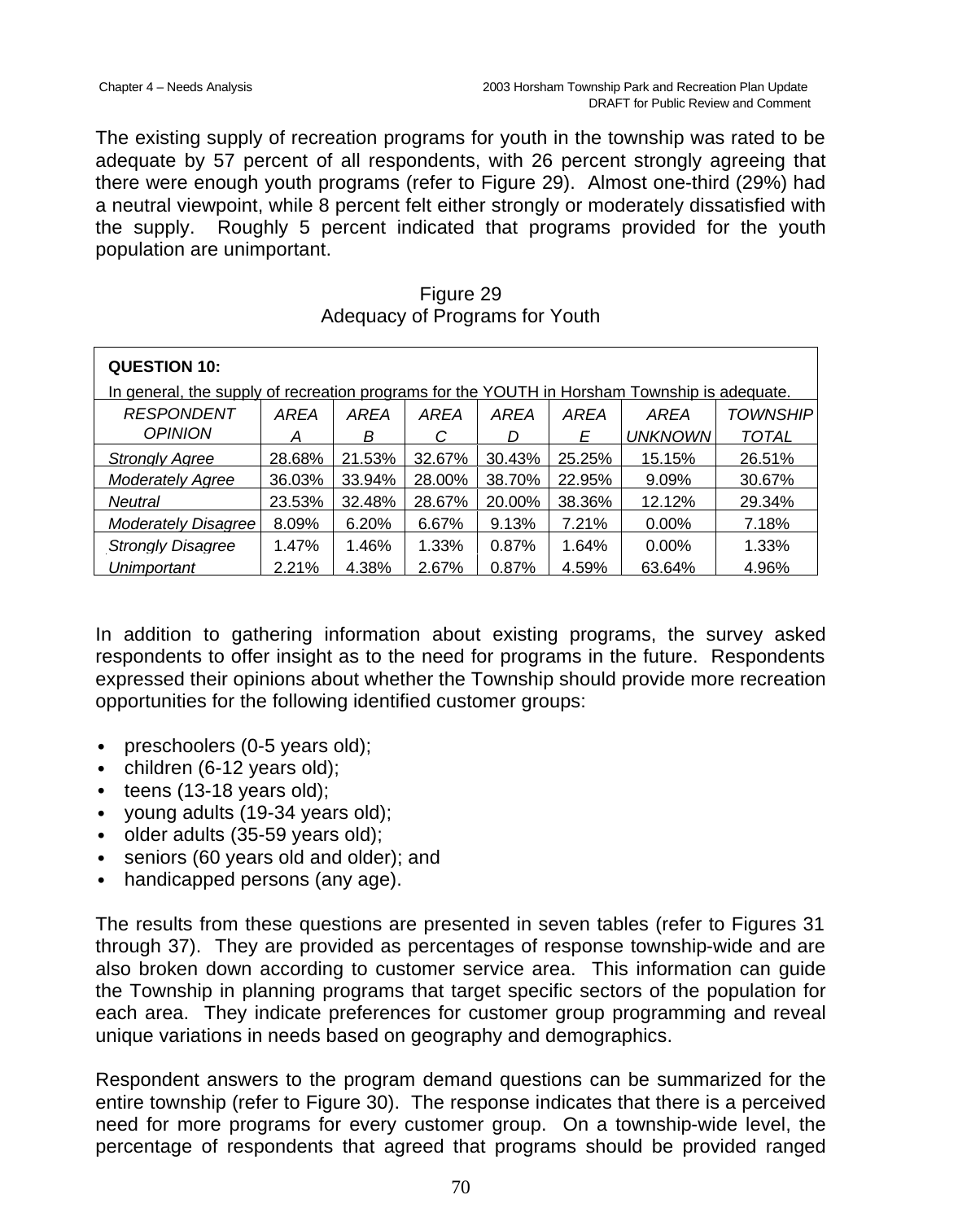from a low of 26 percent to a high of 43 percent. The percentage of respondents that disagreed with the need for more programs ranged from 5 to 13 percent. The percentages for agreement or disagreement correlated to one another in that groups with a higher percent of agreement tended to have a lower percent of disagreement. The share of respondents who were neutral on the subject was relatively the same across the board, at an average of 28 percent. And an average of 25 percent of the respondents rated that the provision of programs was unimportant.

#### Figure 30

Township-wide Summary: Program Demand by Customer Group

| <b>QUESTIONS 12a through 12g:</b><br>It is important for the Township to strive to provide more recreation opportunities for |              |                                                          |           |         |             |         |           |  |  |  |
|------------------------------------------------------------------------------------------------------------------------------|--------------|----------------------------------------------------------|-----------|---------|-------------|---------|-----------|--|--|--|
| <b>RESPONDENT</b>                                                                                                            |              | <b>CUSTOMER GROUP</b>                                    |           |         |             |         |           |  |  |  |
| <b>OPINION</b>                                                                                                               | Preschoolers | Young Adults<br><b>Older Adults</b><br>Children<br>Teens |           | Seniors | Handicapped |         |           |  |  |  |
|                                                                                                                              | $(0-5)$      | $(6-12)$                                                 | $(13-18)$ | (19-34) | (35-59)     | $(60+)$ | (any age) |  |  |  |
| Agree                                                                                                                        | 26.33%       | 34.75%                                                   | 43.18%    | 36.70%  | 42.64%      | 39.27%  | 36.53%    |  |  |  |
| Neutral                                                                                                                      | 31.12%       | 28.19%                                                   | 25.18%    | 29.34%  | 27.48%      | 28.90%  | 30.59%    |  |  |  |
| Disagree                                                                                                                     | 13.65%       | 11.53%                                                   | 8.34%     | 7.80%   | 7.89%       | 7.10%   | 5.76%     |  |  |  |
| Unimportant                                                                                                                  | 28.90%       | 25.53%                                                   | 23.32%    | 26.15%  | 21.99%      | 24.73%  | 27.13%    |  |  |  |

Figure 31 Program Demand for Preschoolers

| <b>QUESTION 12a:</b><br>It is important for the Township to strive to provide more recreation opportunities for preschoolers (0-<br>5 years old). |        |        |        |             |             |                |                 |  |  |
|---------------------------------------------------------------------------------------------------------------------------------------------------|--------|--------|--------|-------------|-------------|----------------|-----------------|--|--|
| <b>RESPONDENT</b>                                                                                                                                 | AREA   | AREA   | AREA   | <b>AREA</b> | <b>AREA</b> | AREA           | <b>TOWNSHIP</b> |  |  |
| <b>OPINION</b>                                                                                                                                    | А      | В      | С      | D           | E           | <b>UNKNOWN</b> | <b>TOTAL</b>    |  |  |
| <b>Strongly Agree</b>                                                                                                                             | 13.24% | 12.04% | 14.67% | 11.74%      | 13.11%      | 9.09%          | 12.68%          |  |  |
| <b>Moderately Agree</b>                                                                                                                           | 8.82%  | 13.50% | 12.00% | 20.43%      | 12.79%      | 3.03%          | 13.65%          |  |  |
| Neutral                                                                                                                                           | 35.29% | 32.12% | 27.33% | 28.26%      | 34.75%      | $9.09\%$       | 31.12%          |  |  |
| <b>Moderately Disagree</b>                                                                                                                        | 7.35%  | 6.93%  | 6.67%  | 7.83%       | 6.23%       | $0.00\%$       | 6.74%           |  |  |
| <b>Strongly Disagree</b>                                                                                                                          | 8.82%  | 5.47%  | 10.67% | 5.65%       | 6.89%       | 3.03%          | 6.91%           |  |  |
| Unimportant                                                                                                                                       | 26.47% | 29.93% | 28.67% | 26.09%      | 26.23%      | 75.76%         | 28.90%          |  |  |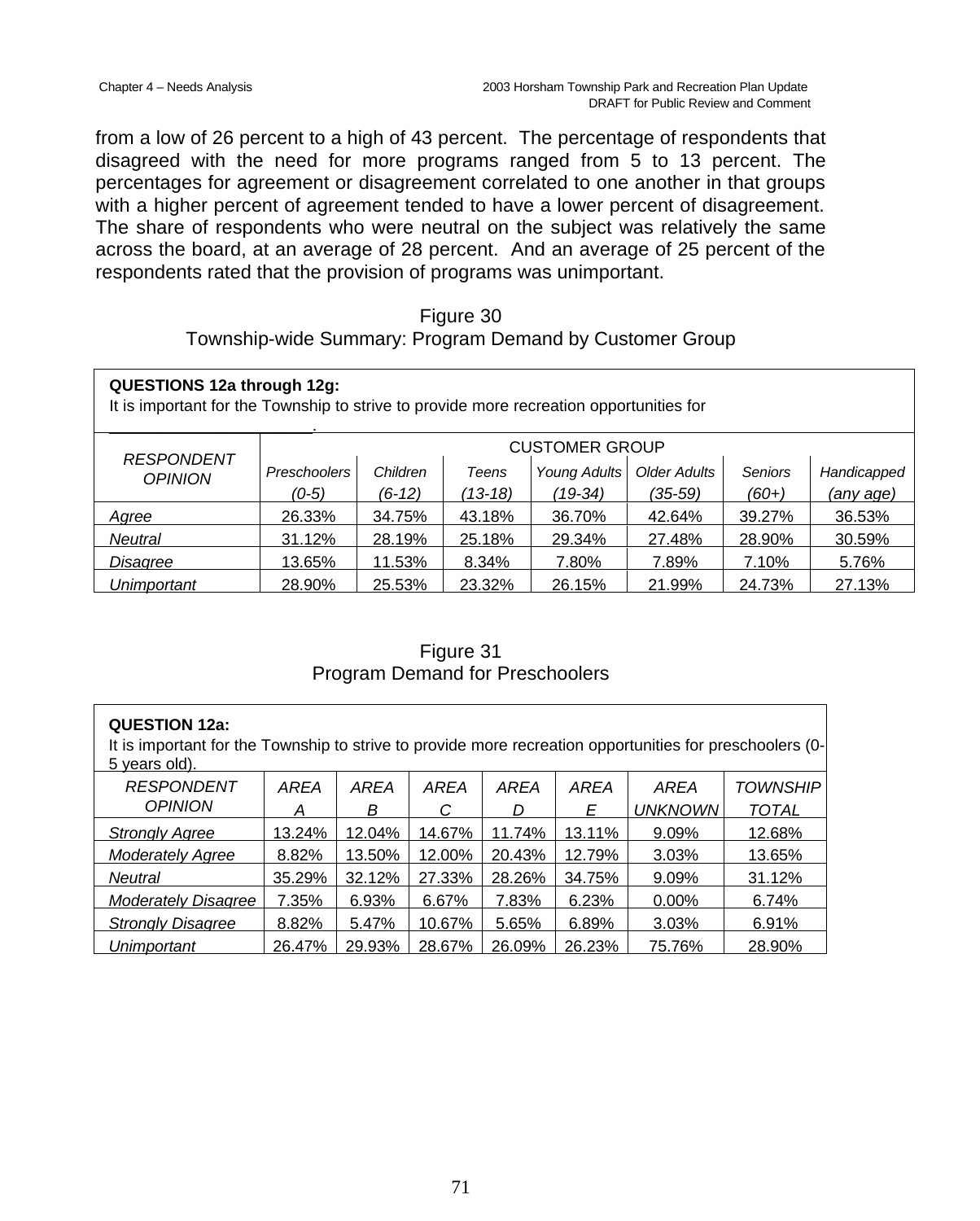L,

# Figure 32 Program Demand for Children

| <b>QUESTION 12b:</b><br>It is important for the Township to strive to provide more recreation opportunities for children (6-12<br>years old). |        |             |        |        |             |                |                 |  |
|-----------------------------------------------------------------------------------------------------------------------------------------------|--------|-------------|--------|--------|-------------|----------------|-----------------|--|
| <b>RESPONDENT</b>                                                                                                                             | AREA   | <b>AREA</b> | AREA   | AREA   | <b>AREA</b> | AREA           | <i>TOWNSHIP</i> |  |
| <b>OPINION</b>                                                                                                                                | A      | В           | С      | D      | Ε           | <b>UNKNOWN</b> | <b>TOTAL</b>    |  |
| <b>Strongly Agree</b>                                                                                                                         | 16.18% | 13.87%      | 18.00% | 17.39% | 13.44%      | 6.06%          | 15.07%          |  |
| <b>Moderately Agree</b>                                                                                                                       | 13.97% | 19.34%      | 18.00% | 28.26% | 17.70%      | 12.12%         | 19.68%          |  |
| <b>Neutral</b>                                                                                                                                | 32.35% | 28.83%      | 26.67% | 22.17% | 33.44%      | 6.06%          | 28.19%          |  |
| <b>Moderately Disagree</b>                                                                                                                    | 5.88%  | 6.57%       | 6.67%  | 5.65%  | 5.90%       | $0.00\%$       | 5.94%           |  |
| <b>Strongly Disagree</b>                                                                                                                      | 7.35%  | 4.74%       | 7.33%  | 5.22%  | 5.25%       | 3.03%          | 5.59%           |  |
| Unimportant                                                                                                                                   | 24.26% | 26.64%      | 23.33% | 21.30% | 24.26%      | 72.73%         | 25.53%          |  |

Figure 33 Program Demand for Teens

| <b>QUESTION 12c:</b><br>It is important for the Township to strive to provide more recreation opportunities for teens (13-18)<br>years old). |        |        |        |        |        |                |          |  |  |
|----------------------------------------------------------------------------------------------------------------------------------------------|--------|--------|--------|--------|--------|----------------|----------|--|--|
| <b>RESPONDENT</b>                                                                                                                            | AREA   | AREA   | AREA   | AREA   | AREA   | AREA           | TOWNSHIP |  |  |
| <b>OPINION</b>                                                                                                                               | А      | В      | С      | D      | E      | <b>UNKNOWN</b> | TOTAL    |  |  |
| <b>Strongly Agree</b>                                                                                                                        | 21.32% | 22.99% | 22.00% | 24.78% | 20.00% | 9.09%          | 21.81%   |  |  |
| <b>Moderately Agree</b>                                                                                                                      | 18.38% | 19.71% | 18.67% | 27.83% | 21.64% | 12.12%         | 21.37%   |  |  |
| Neutral                                                                                                                                      | 29.41% | 25.55% | 24.00% | 21.30% | 28.52% | 6.06%          | 25.18%   |  |  |
| <b>Moderately Disagree</b>                                                                                                                   | 2.21%  | 5.11%  | 7.33%  | 2.61%  | 4.26%  | 0.00%          | 4.17%    |  |  |
| <b>Strongly Disagree</b>                                                                                                                     | 5.15%  | 3.65%  | 6.00%  | 3.48%  | 3.93%  | 3.03%          | 4.17%    |  |  |
| Unimportant                                                                                                                                  | 23.53% | 22.99% | 22.00% | 20.00% | 21.64% | 69.70%         | 23.32%   |  |  |

Figure 34 Program Demand for Young Adults

| <b>QUESTION 12d:</b><br>It is important for the Township to strive to provide more recreation opportunities for young adults<br>(19-34 years old). |        |        |        |        |             |                |                 |  |  |
|----------------------------------------------------------------------------------------------------------------------------------------------------|--------|--------|--------|--------|-------------|----------------|-----------------|--|--|
| <b>RESPONDENT</b>                                                                                                                                  | AREA   | AREA   | AREA   | AREA   | <b>AREA</b> | AREA           | <b>TOWNSHIP</b> |  |  |
| <b>OPINION</b>                                                                                                                                     | А      | В      | C      | D      | Ε           | <b>UNKNOWN</b> | <b>TOTAL</b>    |  |  |
| <b>Strongly Agree</b>                                                                                                                              | 18.38% | 14.60% | 13.33% | 15.65% | 15.41%      | 6.06%          | 15.07%          |  |  |
| <b>Moderately Agree</b>                                                                                                                            | 18.38% | 25.18% | 20.00% | 24.78% | 19.34%      | 12.12%         | 21.63%          |  |  |
| Neutral                                                                                                                                            | 32.35% | 24.09% | 31.33% | 28.70% | 34.43%      | 9.09%          | 29.34%          |  |  |
| <b>Moderately Disagree</b>                                                                                                                         | 5.15%  | 4.74%  | 3.33%  | 3.04%  | 2.95%       | $0.00\%$       | 3.63%           |  |  |
| <b>Strongly Disagree</b>                                                                                                                           | 3.68%  | 5.47%  | 4.00%  | 3.04%  | 4.26%       | 3.03%          | 4.17%           |  |  |
| <b>Unimportant</b>                                                                                                                                 | 22.06% | 25.91% | 28.00% | 24.78% | 23.61%      | 69.70%         | 26.15%          |  |  |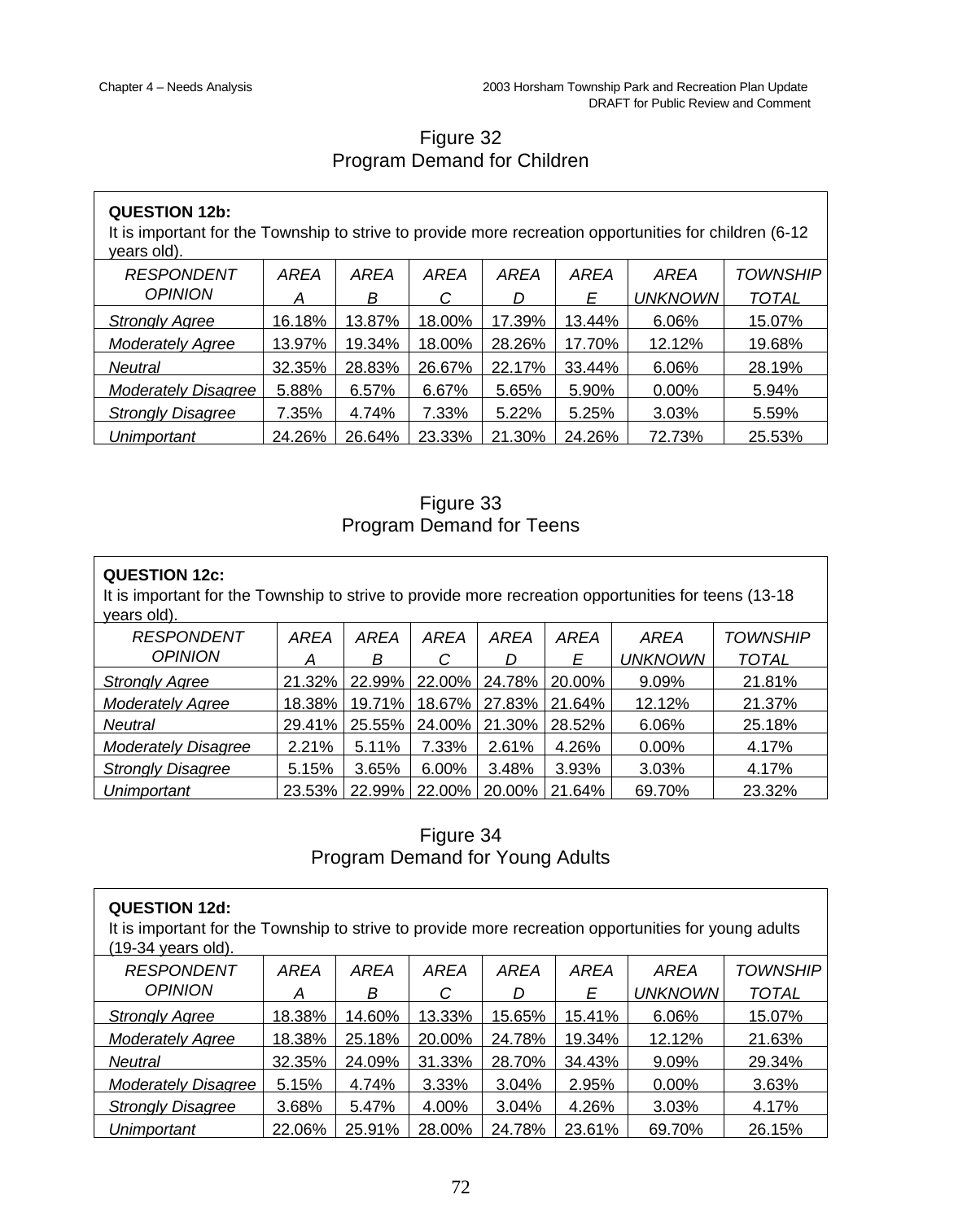# Figure 35 Program Demand for Older Adults

| <b>QUESTION 12e:</b><br>It is important for the Township to strive to provide more recreation opportunities for older adults (35-<br>59 years old). |        |        |        |        |             |                |                 |
|-----------------------------------------------------------------------------------------------------------------------------------------------------|--------|--------|--------|--------|-------------|----------------|-----------------|
| <b>RESPONDENT</b>                                                                                                                                   | AREA   | AREA   | AREA   | AREA   | <b>AREA</b> | AREA           | <b>TOWNSHIP</b> |
| <b>OPINION</b>                                                                                                                                      | А      | В      | С      | D      | Ε           | <b>UNKNOWN</b> | <b>TOTAL</b>    |
| <b>Strongly Agree</b>                                                                                                                               | 17.65% | 16.06% | 15.33% | 15.65% | 19.02%      | $0.00\%$       | 16.40%          |
| <b>Moderately Agree</b>                                                                                                                             | 22.79% | 26.28% | 21.33% | 33.91% | 25.90%      | 12.12%         | 26.24%          |
| Neutral                                                                                                                                             | 32.35% | 23.36% | 30.67% | 26.52% | 30.16%      | 9.09%          | 27.48%          |
| <b>Moderately Disagree</b>                                                                                                                          | 4.41%  | 5.47%  | 2.00%  | 3.48%  | 3.28%       | $0.00\%$       | 3.72%           |
| <b>Strongly Disagree</b>                                                                                                                            | 4.41%  | 4.74%  | 5.33%  | 3.04%  | 3.93%       | 3.03%          | 4.17%           |
| Unimportant                                                                                                                                         | 18.38% | 24.09% | 25.33% | 17.39% | 17.70%      | 75.76%         | 21.99%          |

Figure 36 Program Demand for Seniors

| <b>QUESTION 12f:</b><br>It is important for the Township to strive to provide more recreation opportunities for seniors (60<br>years old and older). |                                                             |        |        |        |        |                |              |  |  |
|------------------------------------------------------------------------------------------------------------------------------------------------------|-------------------------------------------------------------|--------|--------|--------|--------|----------------|--------------|--|--|
| <b>RESPONDENT</b><br><b>AREA</b><br>AREA<br>AREA<br>AREA<br>AREA<br>AREA<br><b>TOWNSHIP</b>                                                          |                                                             |        |        |        |        |                |              |  |  |
| <b>OPINION</b>                                                                                                                                       | А                                                           | В      | С      | D      | Е      | <b>UNKNOWN</b> | <b>TOTAL</b> |  |  |
| <b>Strongly Agree</b>                                                                                                                                | 13.24%                                                      | 26.28% | 20.00% | 11.74% | 21.31% | 6.06%          | 18.97%       |  |  |
| <b>Moderately Agree</b>                                                                                                                              | 23.28%<br>18.98%<br>17.33%<br>23.91%<br>17.65%<br>3.03%     |        |        |        |        |                | 20.30%       |  |  |
| Neutral                                                                                                                                              | 24.82%<br>35.29%<br>29.33%<br>30.43%<br>30.49%<br>9.09%     |        |        |        |        |                | 28.90%       |  |  |
| <b>Moderately Disagree</b>                                                                                                                           | 1.47%                                                       | 4.38%  | 2.67%  | 3.48%  | 1.97%  | $0.00\%$       | 2.84%        |  |  |
| <b>Strongly Disagree</b>                                                                                                                             | 4.41%<br>4.74%<br>4.00%<br>3.91%<br>4.26%<br>3.03%<br>4.26% |        |        |        |        |                |              |  |  |
| Unimportant                                                                                                                                          | 27.94%                                                      | 20.80% | 26.67% | 26.52% | 18.69% | 78.79%         | 24.73%       |  |  |

Figure 37 Program Demand for Handicapped Persons

| <b>QUESTION 12g:</b><br>It is important for the Township to strive to provide more recreation opportunities for handicapped<br>persons (any age). |             |             |        |        |        |                |                 |  |
|---------------------------------------------------------------------------------------------------------------------------------------------------|-------------|-------------|--------|--------|--------|----------------|-----------------|--|
| <b>RESPONDENT</b>                                                                                                                                 | <b>AREA</b> | <b>AREA</b> | AREA   | AREA   | AREA   | AREA           | <b>TOWNSHIP</b> |  |
| <b>OPINION</b>                                                                                                                                    | A           | В           | C      | D      | Ε      | <b>UNKNOWN</b> | <b>TOTAL</b>    |  |
| <b>Strongly Agree</b>                                                                                                                             | 11.76%      | 21.53%      | 12.67% | 20.87% | 20.98% | 12.12%         | 18.62%          |  |
| <b>Moderately Agree</b>                                                                                                                           | 10.29%      | 17.88%      | 18.67% | 20.87% | 20.33% | 3.03%          | 17.91%          |  |
| Neutral                                                                                                                                           | 41.18%      | 28.83%      | 32.67% | 27.83% | 30.82% | 9.09%          | 30.59%          |  |
| <b>Moderately Disagree</b>                                                                                                                        | 1.47%       | 3.28%       | 1.33%  | 1.30%  | 1.64%  | $0.00\%$       | 1.86%           |  |
| <b>Strongly Disagree</b>                                                                                                                          | 2.21%       | 4.38%       | 4.67%  | 3.48%  | 4.26%  | 3.03%          | 3.90%           |  |
| Unimportant                                                                                                                                       | 33.09%      | 24.09%      | 30.00% | 25.65% | 21.97% | 72.73%         | 27.13%          |  |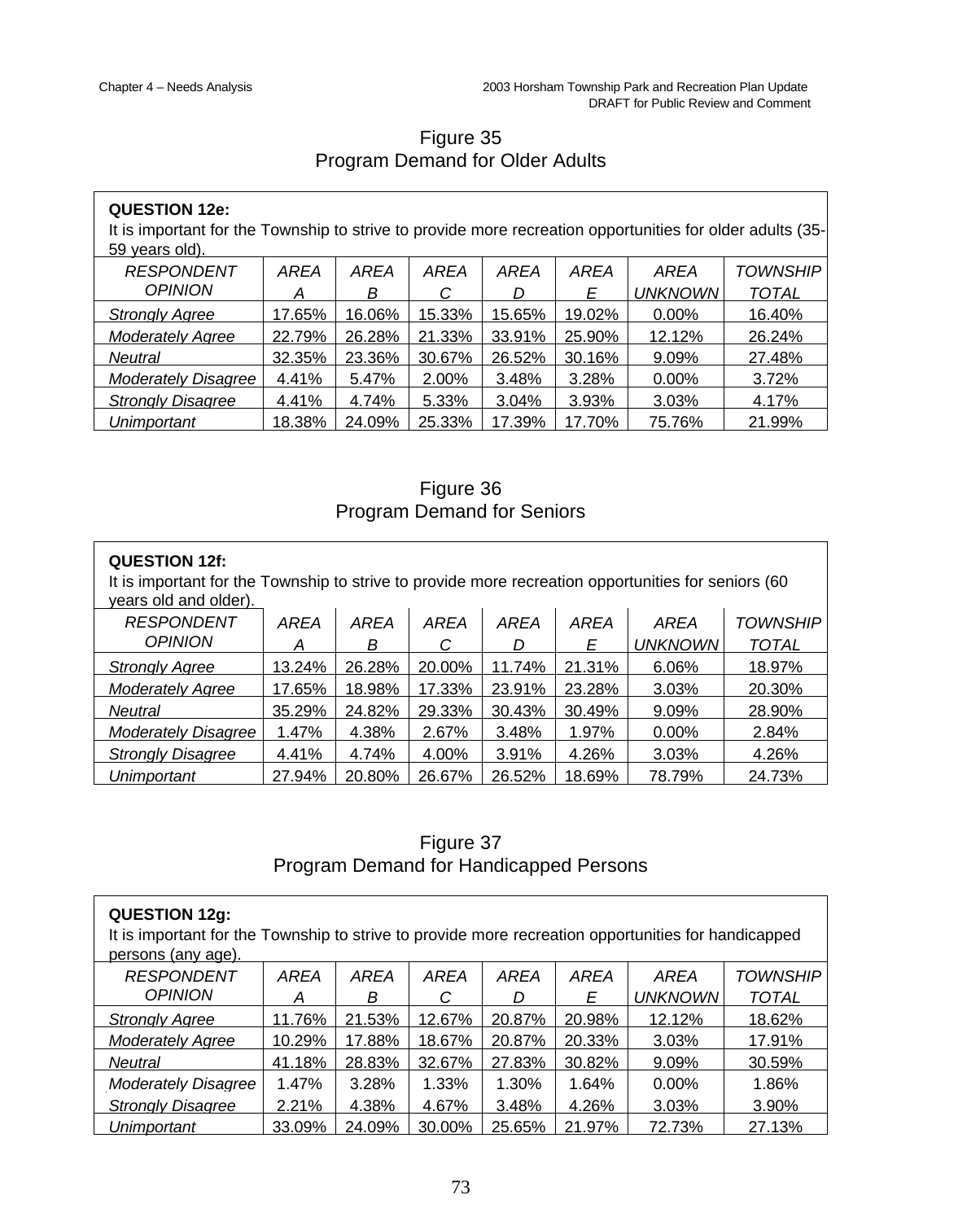Programs for non-active recreation, such as bus trips/tours, adult education, arts and crafts/hobbies, and drama, were considered to be of importance to more than half (51%) of all respondents (refer to Figure 38). Slightly over one-fourth (27%) of all respondents expressed a neutral opinion regarding the provision of more non-active recreation programs. A total of 12 percent disagreed, while one-tenth (10%) felt that it is unimportant to offer these types of programs.

#### Figure 38 Demand for Non-active Recreation Programs

| <b>QUESTION 18:</b>                                                                                                                                                   |        |        |        |        |                |              |                 |  |
|-----------------------------------------------------------------------------------------------------------------------------------------------------------------------|--------|--------|--------|--------|----------------|--------------|-----------------|--|
| It is important for the Township to offer more recreation programs for non-active recreation (i.e., bus<br>trips/tours, adult education, arts/crafts/hobbies, drama). |        |        |        |        |                |              |                 |  |
| <b>RESPONDENT</b>                                                                                                                                                     | AREA   | AREA   | AREA   | AREA   | AREA           | AREA         | <b>TOWNSHIP</b> |  |
| <b>OPINION</b><br>В<br>С<br>Ε<br>D                                                                                                                                    |        |        |        |        | <b>UNKNOWN</b> | <b>TOTAL</b> |                 |  |
| <b>Strongly Agree</b>                                                                                                                                                 | 22.06% | 24.09% | 25.33% | 23.48% | 25.90%         | 12.12%       | 24.02%          |  |
| 30.66%<br>27.94%<br>19.33%<br>26.52%<br><b>Moderately Agree</b>                                                                                                       |        |        | 31.80% | 6.06%  | 27.57%         |              |                 |  |
| 27.21%<br>26.28%<br>32.67%<br>30.43%<br>24.26%<br>15.15%<br><b>Neutral</b>                                                                                            |        |        |        |        | 27.22%         |              |                 |  |
| Moderately Disagree                                                                                                                                                   | 8.09%  | 5.11%  | 7.33%  | 5.65%  | 5.90%          | $0.00\%$     | 5.94%           |  |
| <b>Strongly Disagree</b><br>4.41%<br>4.01%<br>4.67%<br>4.59%<br>6.09%<br>$0.00\%$<br>4.61%                                                                            |        |        |        |        |                |              |                 |  |
| Unimportant                                                                                                                                                           | 10.29% | 9.85%  | 10.67% | 7.83%  | 7.54%          | 66.67%       | 10.64%          |  |

## Program Preferences

As was done for facilities, the survey questionnaire included a needs assessment exercise for a list of recreation programs. Respondents were asked to identify which of 42 programs are needed to serve their recreation needs:

- Part  $1$  Respondents identified the types of programs that they currently participate in.
- Part 2 Respondents rated how important it is for the Township to expand the availability of the programs to serve their future needs.

Figure 39 lists the findings relative to both parts of the program needs exercise. The fourth column of the table presents the results of Part 1. The percentage of respondents who participate in each type of program is presented in conjunction with its ranking based on percentage (ranking in parentheses). For example, 35 percent of the respondents indicated that they currently attend concerts, and this was the most popular response. And 27 percent of the respondents stated that they participate in swimming programs, which ranked third based on population participation. The ten favorite programs, in order according to participation, include:

- concerts;
- holiday events/community parties;
- swimming;
- aerobics/adult exercise;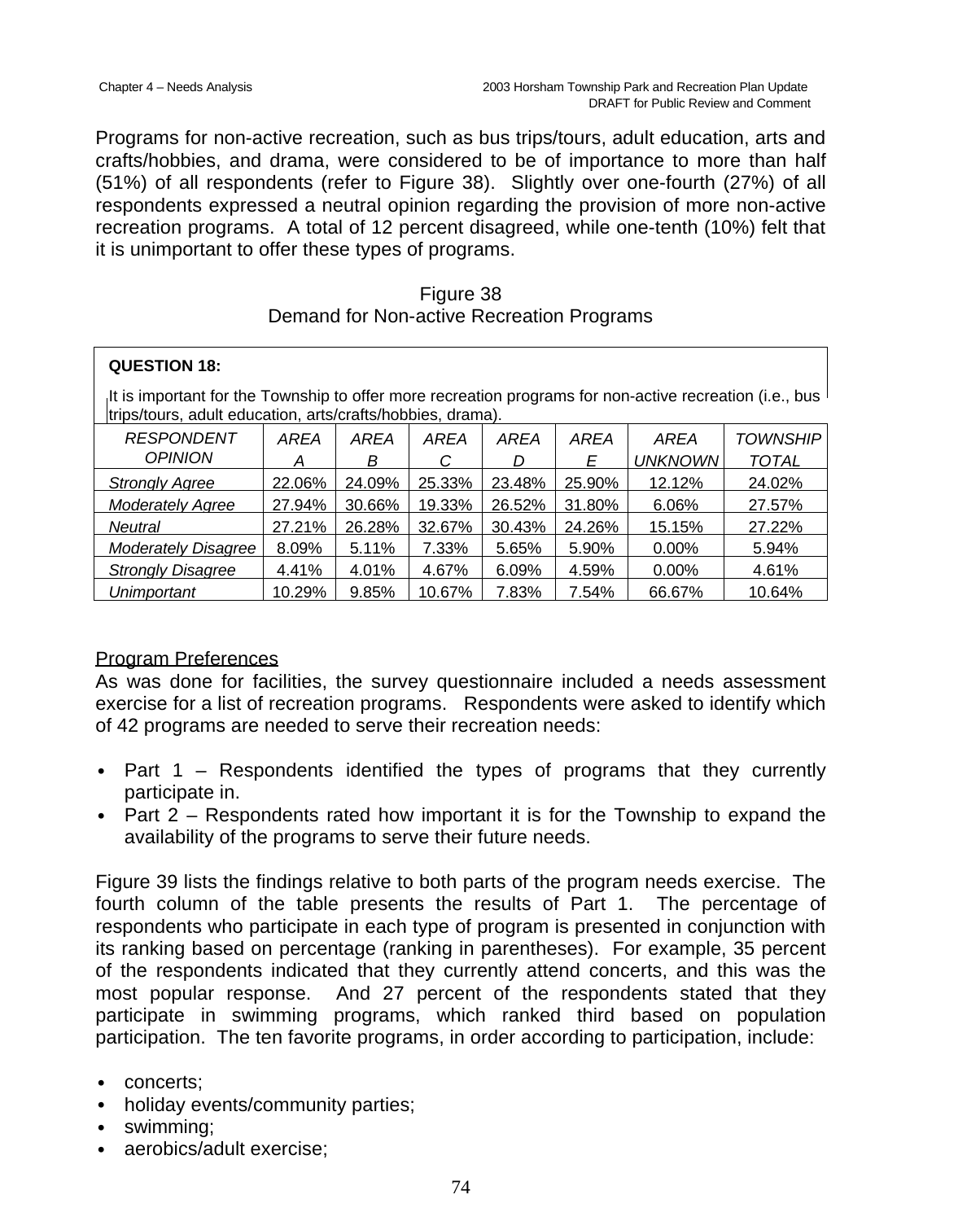# Page Reserved for:

Figure 39 Township-wide Program Demand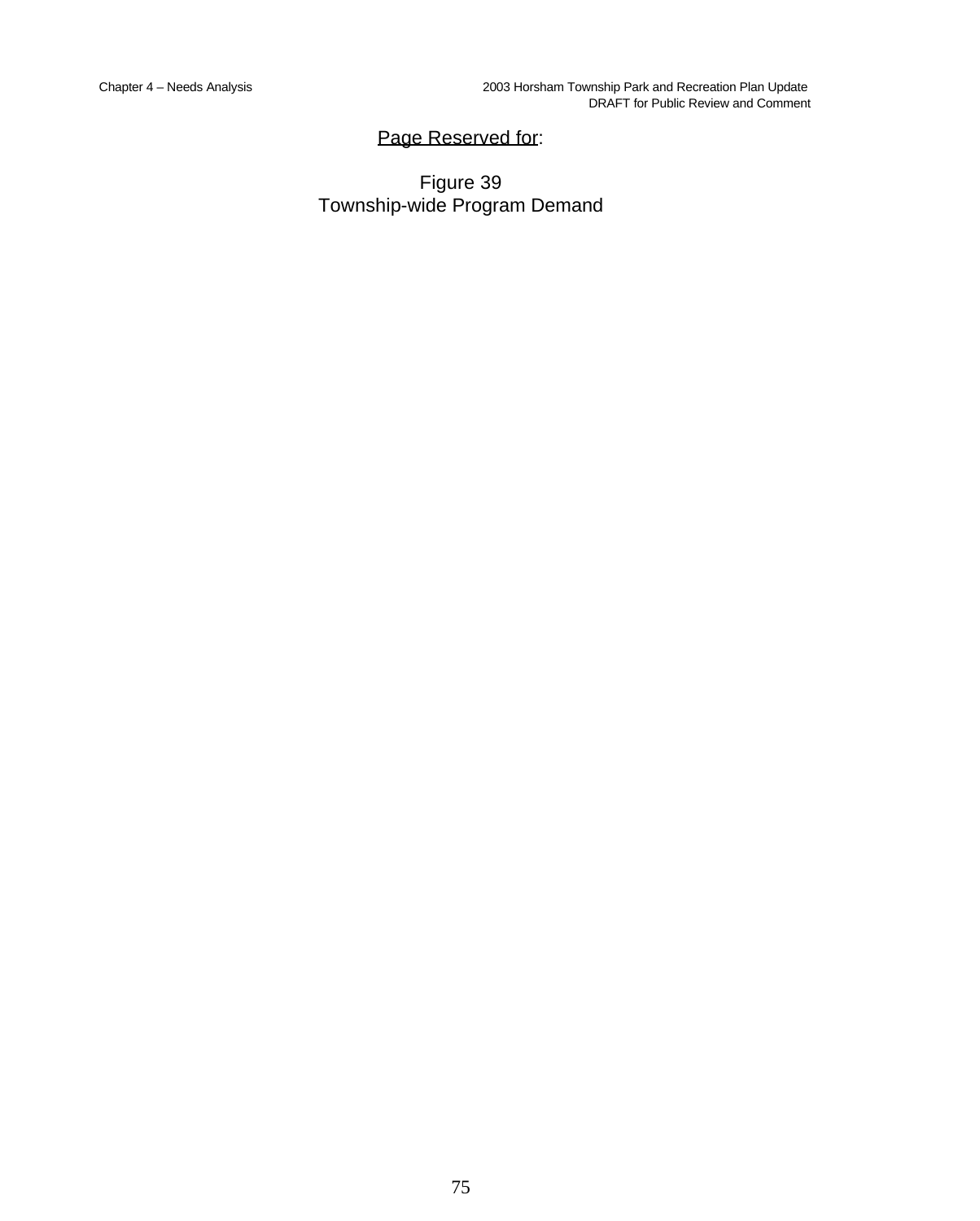- group trips/tours;
- arts and crafts and hobbies:
- golf:
- fishing;
- basketball; and
- family fun nights.

The fifth through the tenth columns in Figure 39 present data obtained from Part 2 of the program needs exercise. The columns show the percentage of respondents indicating the degree of importance to provide more of each program in the future. The priority identification methodology in Appendix C was again used, however, this time to reveal the relative importance of each program to serve respondents' needs. The programs in the table are listed in order of priority from  $1<sup>st</sup>$  through 42<sup>nd</sup>, with the programs in greatest demand at the top of the list and those in least demand at the bottom. The top ten programs that respondents most need are listed below in order of preference:

- concerts:
- swimming:
- arts and crafts and hobbies;
- aerobics/adult exercise:
- group trips/tours;
- holiday events/community parties;
- family fun nights;
- senior citizen programs;
- ice skating; and
- environmental education.

The second column of Figure 39 presents the priority ranking that each program had received as a result of the 1990 survey. By comparing the present rankings to those from 1990, it can be seen that the top five program preferences have remained the same with the exception of "playground programs" and "group trips/tours" which practically reversed positions. Playground programs were ranked 3<sup>rd</sup> in 1990, but are now 12<sup>th</sup>, whereas group trips/tours were 11<sup>th</sup> and are now 5<sup>th</sup>. The drop in the priority of playground programs can be attributed to the fact that the Township has increased the number of organized activities for children and youth at its local parks, which now better satisfy the needs of the population. Shifting demographics and a greater public interest in travel probably is the reason for the increase in priority for group trips/tours. Interestingly, a comparison of the priority ranking to current use shows that the top five rankings almost match.

Program demands and preferences by customer service area are presented in Figure 40. There are variations in what people of different geographic areas need, differences that can be attributed to the unique recreational interests of the customers and to the varied supply of programs available to each population subset. Once again, a good example that illustrates this relationship is the need for swimming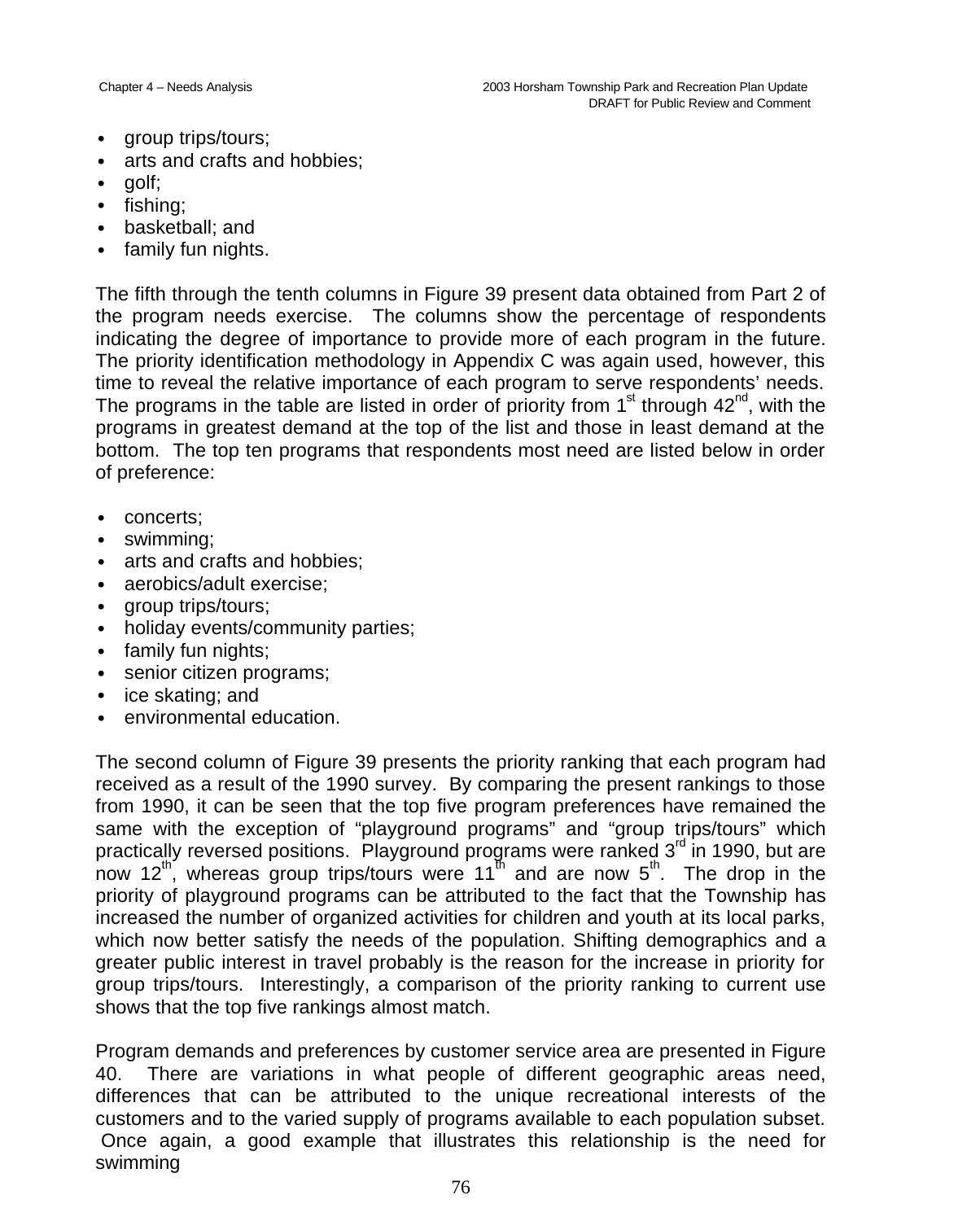# Page Reserved for:

# Figure 40 Program Demand and Preference by Area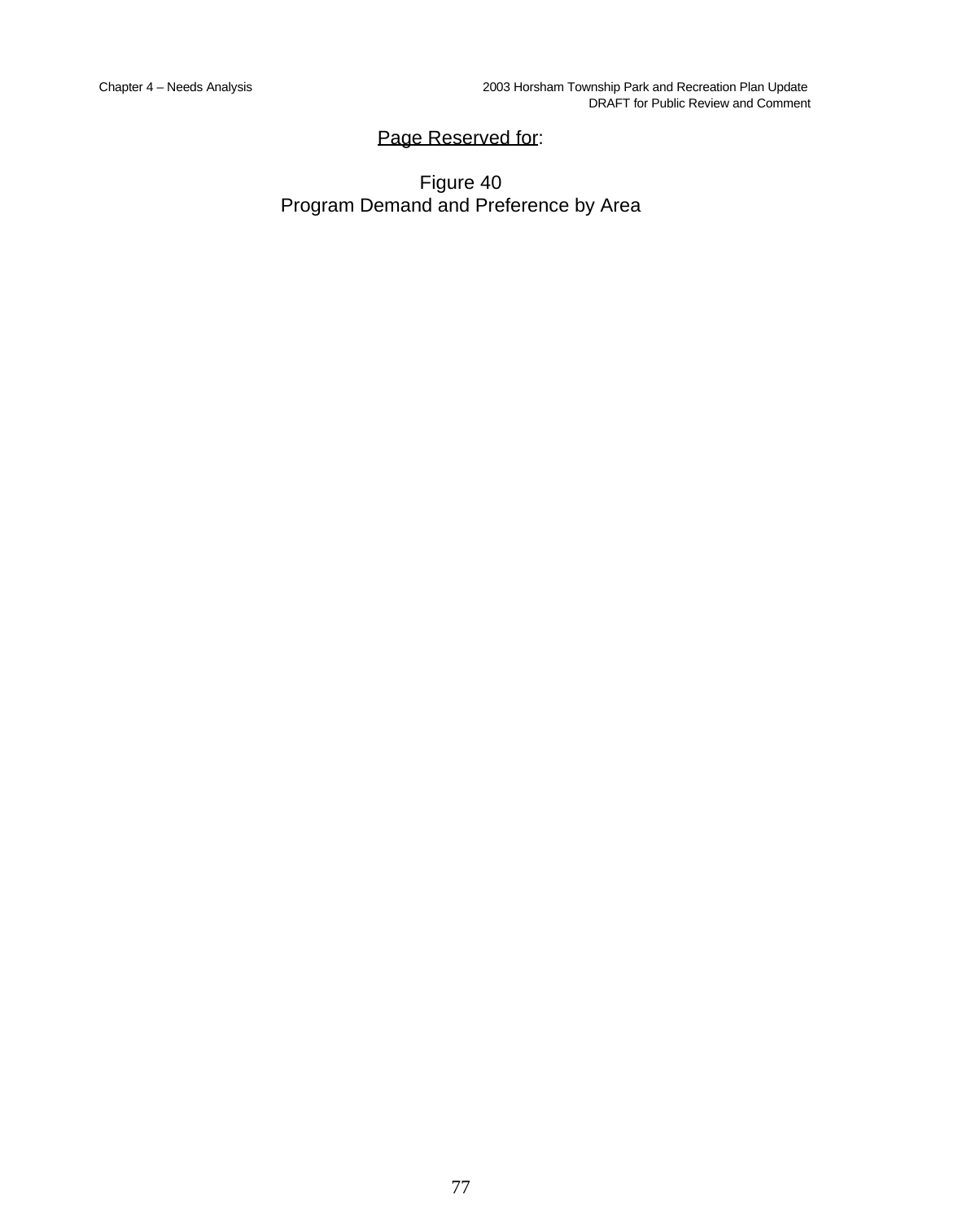programs. The priority for swimming ranks at least  $2^{nd}$  in all but customer service areas B and C, where it ranks  $6^{th}$  and  $7^{th}$ , respectively. The logical reason for swimming not to be in greater demand in area B is due to the fact the Hideaway Swim Club offers swimming opportunities. Why swimming is not higher in area C is more of a mystery, except that residents in this area may have their own private pools or access to a common facility, such as the Talamore at Oak Terrace Swim Club.

### Reaffirmed Program Needs

Four (4) tables in Appendix D present respondents' written answers related to program needs:

- Table D-1 Questions 19 and 20 resulted in written responses that reinforced the importance of providing certain programs as a way for the Township to better meet customers' recreation needs. Many of the respondents' answers were merely reiterations of needs addressed in other parts of the survey. Forty (40) programs covering a diversity of recreation interests were specified. Programs that had been mentioned more than once are listed below:
	- o group trips/tours (7 responses);
	- o concerts (4 responses);
	- o children's programs (3 responses);
	- o community-based events/celebrations (3 responses);
	- o senior citizen programs (3 responses);
	- o teen programs (3 responses); and
	- o cost-effective/affordable programs (2 responses).
- Table D-5 If respondents indicated that sports camps are needed, Question 87 permitted them to specify the type of such program they need. A total of 108 written responses were provided. Six (6) respondents expressed that there is a need for a broad spectrum of customers to have access to a wide variety of sports. Other write-ins having at least two responses were distributed among 13 more defined categories of sports:
	- o soccer (28 responses);
	- o basketball (18 responses)
	- o baseball (10 responses)
	- o lacrosse (7 responses);
	- o preschool-oriented sports (6 responses);
	- o field hockey (4 responses);
	- o softball (3 responses);
	- o tennis (3 responses);
	- o track/running (3 responses);
	- o volleyball (3 responses);
	- o football (2 responses);
	- o golf (2 responses); and
	- o hockey (2 responses).
- Table D-6 Questions 95 and 96 gave survey respondents the opportunity to specify programs that they need even though they were not listed. Fifty-five (55) responses were received covering a wide range of programs. A few received two or more responses, making them worthy of mentioning: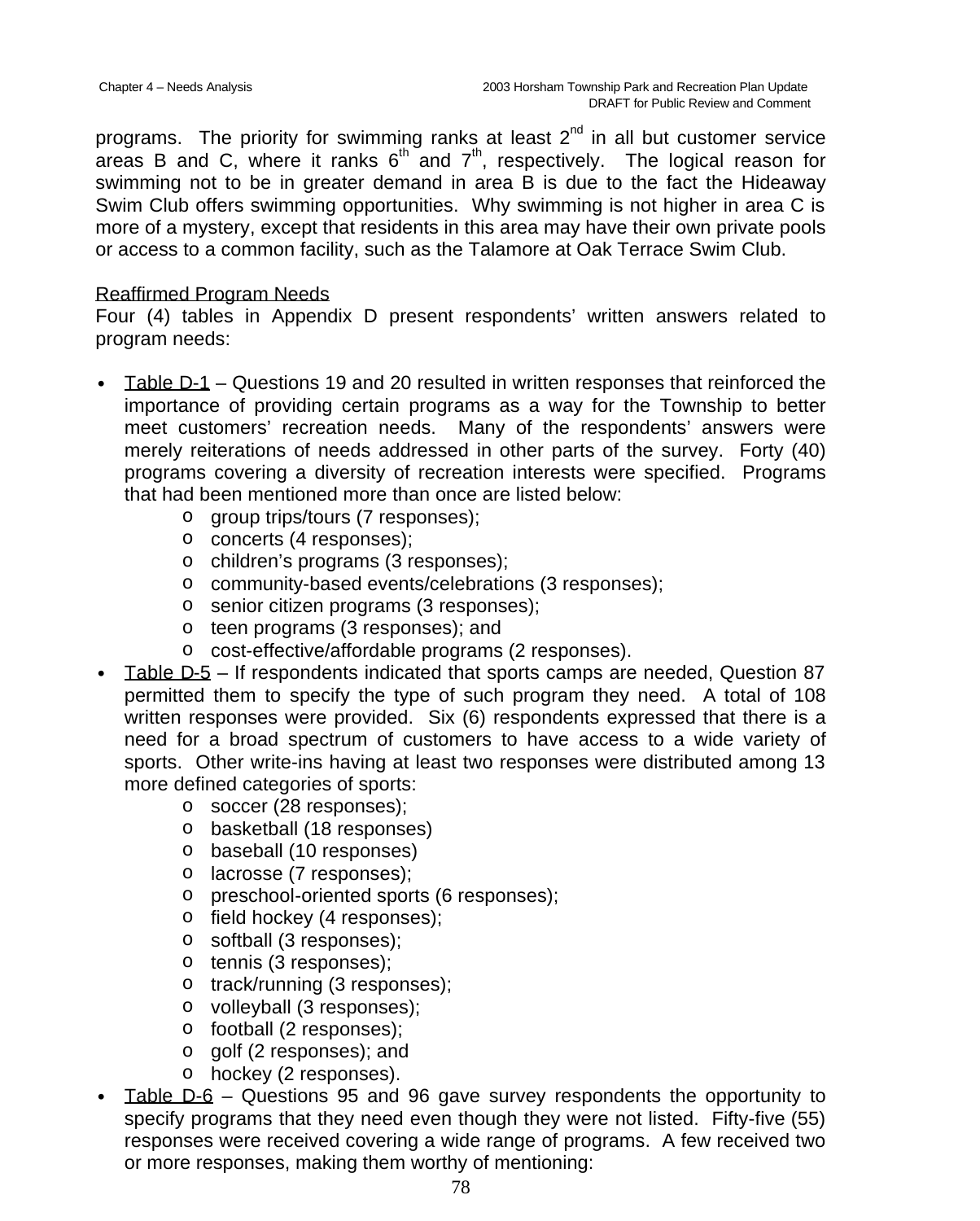- o in-line skating / skateboarding programs (5 responses);
- o walking club programs (4 responses)
- o dog programs (3 responses); and
- o racquetball programs (2 responses).
- Table  $D-Z$  The last question of the survey (unnumbered) was yet another opportunity for respondents to offer comments and recommendations regarding recreation programs in addition to other park or recreation issues that they had on their minds. A total of 105 respondents wrote something related to programs. Many write-ins (24) addressed a diversity of recreation interests, whereas 81 comments had other commonalities to be organized into the following 17 groups:
	- o adult programs (12 responses);
	- o teen programs (11 responses);
	- o senior citizen programs (9 responses);
	- o sports camps (7 responses);
	- o group trips/tours (7 responses);
	- o concerts (6 responses);
	- o children's programs (5 responses)
	- o family-oriented programs (4 responses);
	- o handicapped programs (3 responses);
	- o volleyball (3 responses).
	- o community-based events/celebrations (2 responses);
	- o arts and crafts and hobbies (2 responses);
	- o girls programs (2 responses);
	- o lacrosse (2 responses);
	- o preschool-oriented programs (2 responses);
	- o in-line skating (2 responses); and
	- o walking club programs (2 responses).

# **Publicity Needs**

The recreation survey questionnaire was designed to serve two purposes. First and foremost, it posed questions for the Township to gather data about customers' recreation needs. Second, the questionnaire served as a publicity tool – a means of informing the customers of the parks and facilities available to them.

A map and an inventory of Horsham's parks and facilities were printed on the pages of the survey preceding the questions. This was done so that all respondents would have a common understanding of the park system and to help them in answering the questions. Before the survey was released, the Township's quarterly newsletter, the *Horsham Township Report*, described the local parks and recreation facilities and informed customers of the importance of the upcoming survey.

The survey asked respondents to indicate whether they were aware of all the Township's parks and recreation facilities prior to receiving the inventory supplied in the Township newsletter and the survey. Only slightly more than one-third (36%) said that they were familiar with all of the recreation resources offered by the Township (refer to Figure 41. Sixty (60) percent said that they were not aware of everything. Less than 3 percent did not respond.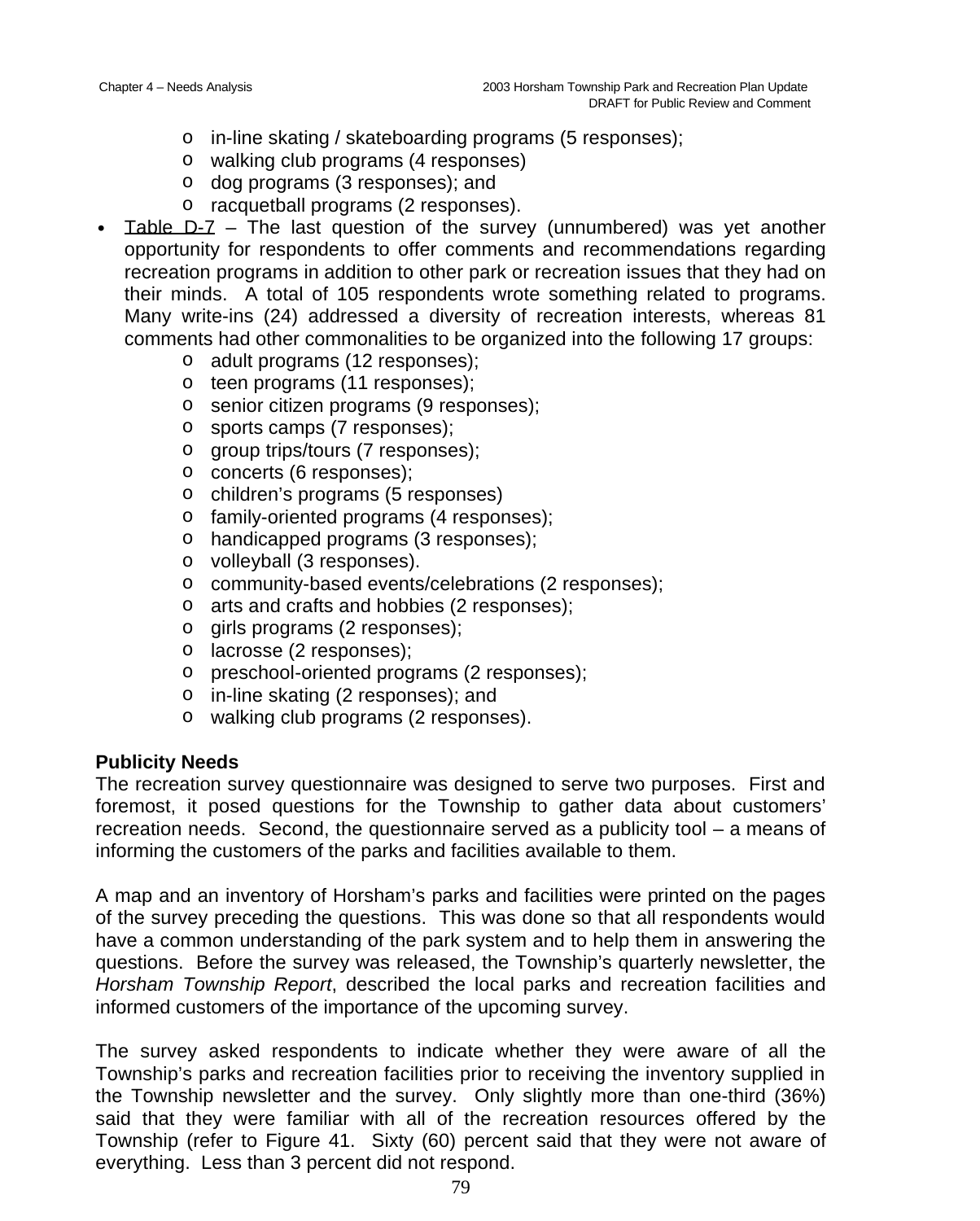| Figure 41                                  |  |  |  |  |  |  |
|--------------------------------------------|--|--|--|--|--|--|
| Awareness of Township Parks and Facilities |  |  |  |  |  |  |

| <b>QUESTION 4:</b>                                                                                                                                                                                              |           |           |           |           |           |                        |                                 |  |
|-----------------------------------------------------------------------------------------------------------------------------------------------------------------------------------------------------------------|-----------|-----------|-----------|-----------|-----------|------------------------|---------------------------------|--|
| Before you received the brochure included in the recent Horsham Township Report or the Parks Map $\mathsf{I}$<br>insert to this survey, were you aware of all Township parks and facilities that are available? |           |           |           |           |           |                        |                                 |  |
| <b>RESPONDENT</b><br><b>OPINION</b>                                                                                                                                                                             | AREA<br>А | AREA<br>B | AREA<br>C | AREA<br>D | AREA<br>F | AREA<br><b>UNKNOWN</b> | <b>TOWNSHIP</b><br><b>TOTAL</b> |  |
| Yes                                                                                                                                                                                                             | 39.71%    | 35.77%    | 36.00%    | 40.00%    | 35.74%    | 15.15%                 | 36.52%                          |  |
| No                                                                                                                                                                                                              | 60.29%    | 62.77%    | 62.67%    | 59.57%    | 63.61%    | 15.15%                 | 60.64%                          |  |
| Unknown/unanswered                                                                                                                                                                                              | $0.00\%$  | 1.46%     | 1.33%     | 0.43%     | 0.66%     | 69.70%                 | 2.84%                           |  |

Respondents were asked to express their opinions regarding publicity of the Township's recreation opportunities (refer to Figure 42). Fifty-eight (58) percent expressed that they are in favor of improved publicity and advertising in order to learn more about what is offered. About one-fifth (21%) was undecided whether they agreed or disagreed with being better informed. Less than one-tenth (9%) were not in favor of increased publicity efforts.

### Figure 42 Importance of Improving Publicity

| <b>QUESTION 13:</b>                                                                                                                                           |        |        |          |        |        |                |                 |  |
|---------------------------------------------------------------------------------------------------------------------------------------------------------------|--------|--------|----------|--------|--------|----------------|-----------------|--|
| It is important for the Township to improve publicity to better inform your address about the<br>recreation opportunities offered by the Township and others. |        |        |          |        |        |                |                 |  |
| <b>RESPONDENT</b>                                                                                                                                             | AREA   | AREA   | AREA     | AREA   | AREA   | AREA           | <b>TOWNSHIP</b> |  |
| <b>OPINION</b>                                                                                                                                                | A      | В      | С        | D      | E      | <b>UNKNOWN</b> | <b>TOTAL</b>    |  |
| <b>Strongly Agree</b>                                                                                                                                         | 29.41% | 29.56% | 25.33%   | 23.04% | 29.18% | 12.12%         | 27.04%          |  |
| <b>Moderately Agree</b>                                                                                                                                       | 32.35% | 32.12% | 33.33%   | 34.78% | 29.51% | 15.15%         | 31.65%          |  |
| <b>Neutral</b>                                                                                                                                                | 22.06% | 17.88% | 19.33%   | 25.22% | 23.93% | 3.03%          | 21.28%          |  |
| <b>Moderately Disagree</b>                                                                                                                                    | 4.41%  | 7.30%  | $6.00\%$ | 5.22%  | 4.59%  | 3.03%          | 5.50%           |  |
| 4.41%<br>3.04%<br>3.28%<br><b>Strongly Disagree</b><br>3.28%<br>5.33%<br>3.03%<br>3.63%                                                                       |        |        |          |        |        |                |                 |  |
| Unimportant                                                                                                                                                   | 7.35%  | 9.85%  | 10.67%   | 8.70%  | 9.51%  | 63.64%         | 10.90%          |  |

To understand which methods of publicity and advertising would be best for getting the word out to customers, respondents were asked to identify those that work well for them. Figure 43 presents the priority order of 6 methods that were listed and identifies 9 other ways of notifying people that were specified as write-in responses:

- Posters/signs and seasonal newsletters received the highest response, with more than four-fifths of all respondents voting for each of them.
- Over half (54%) think advertising on the Township's cable television channel would work well.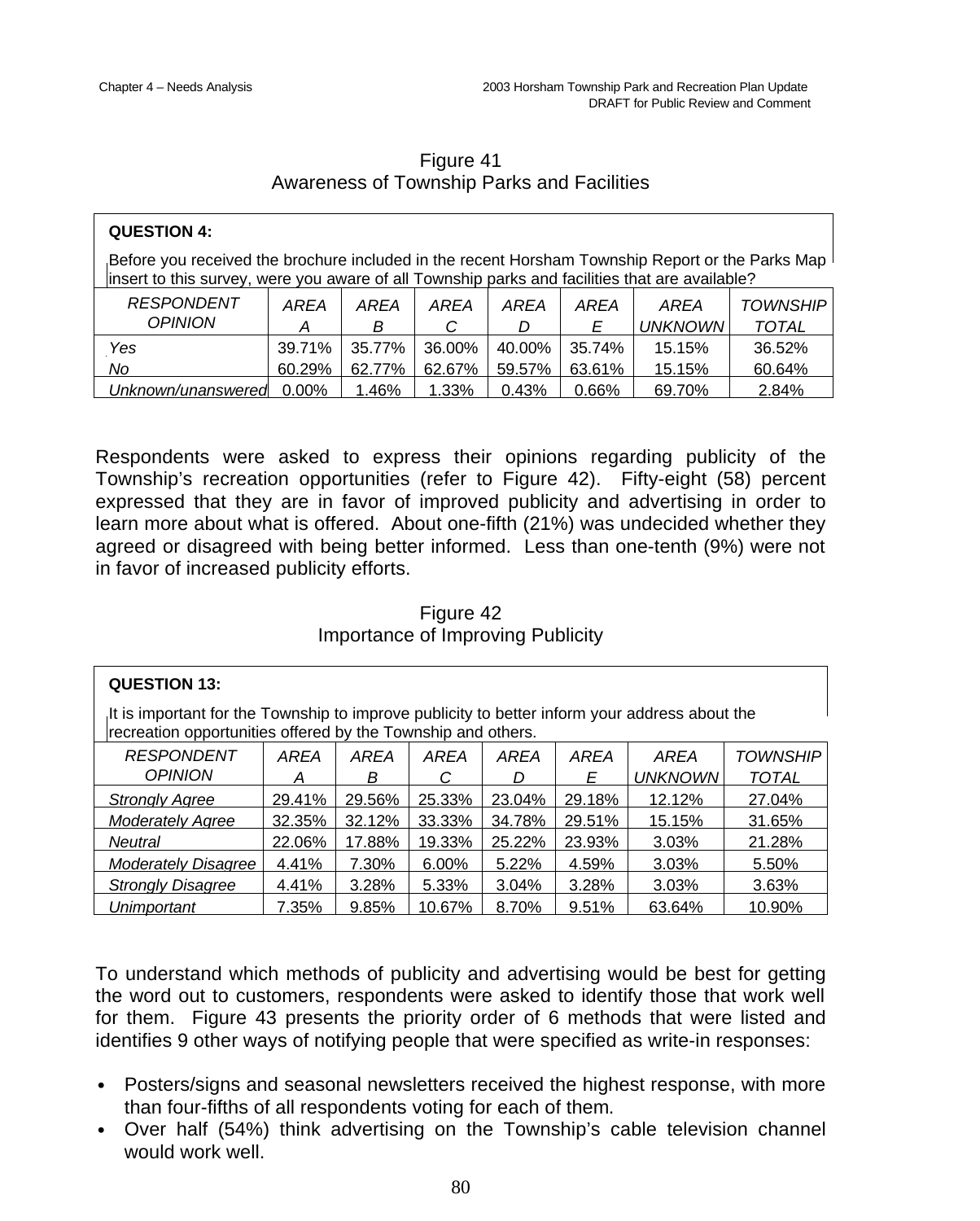- Local newspapers came in fifth place with nearly half (47%) responding in favor of this method of publicity.
- Basically one third (33%) voted for using the Township web page as a vehicle to inform customers.
- A little less than one-quarter (22%) felt that school handouts are effective.
- The write-in responses received interest from less than 2 percent of all respondents.

Where the survey provided spaces available for written responses, the perceived need for improved publicity again was revealed as follows:

- Questions 19 and 20 (Table D-1) 2 related responses; and
- Last Question; unnumbered (Table D-7) 26 related responses.

Figure 43 Publicity Preferences

### **QUESTION 5:**

Are the following good ways for the Township to provide your address with information about parks and recreation opportunities in the Township?

| RESPONDENT OPINION          | AREA   | AREA   | <b>AREA</b> | <b>AREA</b> | AREA   | AREA           | <b>TOWNSHIP</b> |
|-----------------------------|--------|--------|-------------|-------------|--------|----------------|-----------------|
|                             | A      | В      | С           | D           | E      | <b>UNKNOWN</b> | <b>TOTAL</b>    |
| Posters/Signs               | 83.82% | 84.31% | 86.67%      | 87.39%      | 83.61% | 90.91%         | 85.55%          |
| <b>Seasonal Newsletters</b> | 83.09% | 79.56% | 90.67%      | 87.39%      | 81.97% | 12.12%         | 82.45%          |
| Cable TV Channel            | 56.62% | 54.74% | 62.67%      | 43.91%      | 52.46% | 87.88%         | 54.26%          |
| <b>Local Newspapers</b>     | 43.38% | 53.28% | 37.33%      | 47.39%      | 53.11% | 15.15%         | 47.70%          |
| <b>Township Web Page</b>    | 33.09% | 32.48% | 34.00%      | 35.22%      | 31.80% | 6.06%          | 32.45%          |
| <b>School Handouts</b>      | 27.94% | 16.06% | 23.33%      | 37.39%      | 18.03% | 3.03%          | 22.96%          |
| Other (Write-in Responses): |        |        |             |             |        |                |                 |
| E-mail                      | na     | na     | na          | na          | na     | na             | 1.86%           |
| Direct Mail                 | na     | na     | na          | na          | na     | na             | 1.51%           |
| <b>General Flyers</b>       | na     | na     | na          | na          | na     | na             | 0.27%           |
| <b>Seniors Meetings</b>     | na     | na     | na          | na          | na     | na             | 0.18%           |
| <b>Park Events</b>          |        |        |             |             |        |                |                 |
| Announcement                | na     | na     | na          | na          | na     | na             | 0.18%           |
| <b>Church Bulletins</b>     | na     | na     | na          | na          | na     | na             | 0.18%           |
| <b>Township Meetings</b>    | na     | na     | na          | na          | na     | na             | 0.09%           |
| <b>Chamber of Commerce</b>  | na     | na     | na          | na          | na     | na             | 0.09%           |
| Radio                       | na     | na     | na          | na          | na     | na             | 0.09%           |

## **Maintenance Needs**

Some respondents recommended through write-in responses that parks and facilities should be better maintained for reasons of improving aesthetics, safety, or security:

• Questions 19 and 20 (Table D-1) – 9 related responses; and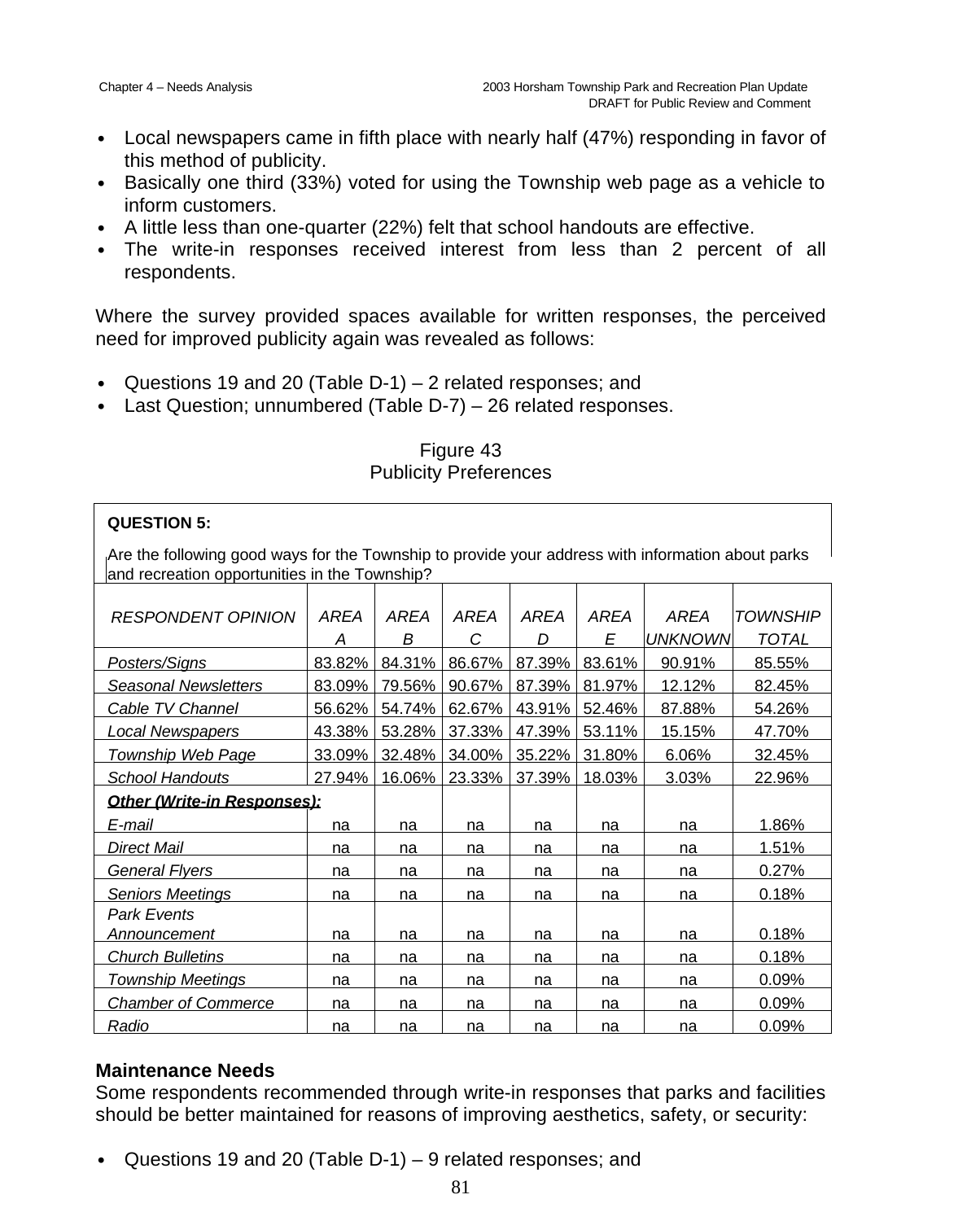• Last Question; unnumbered (Table D-7) – 41 related responses.

### **Preservation Needs**

Some respondents recommended through write-in responses that more land should be protected and preserved. Preservation comments covered all types of features such as natural resources, woodlands, native plants, wildlife habitat, farmland, areas for passive recreation pursuits, and other lands set aside simply to curb the loss of open space from development:

- Questions 19 and 20 (Table D-1) 23 related responses; and
- Last Question: unnumbered (Table D-7) 39 related responses.

## **Proponents and Opponents**

In the last question of the survey (unnumbered; Table D-7), some respondents wrote comments that did not specifically address facility, program, publicity, maintenance, or preservation issues. However, many of these miscellaneous responses clearly conveyed either a positive or a negative viewpoint toward the provision of parks and recreation services in the township:

- Proponents (66 responses) are those who offered supportive comments by praising what has been accomplished thus far as well as commending the efforts of the Township to better satisfy the needs and interests of its customers. Below are examples of the content of these comments:
	- o We have a wonderful park system already.
	- o Horsham has done a great job.
	- o I applaud the Township.
	- o Things have improved a lot.
	- o Wonderful parks and recreation.
- Opponents (35 responses) are those whose comments expressed some degree of dissatisfaction with the idea of expanding the Township's parks and recreation services. Below are examples of the content of these comments:
	- o Keep taxes down.
	- o Enough is enough.
	- o No more parks.
	- o There is too much money spent on parks and recreation.

# **KEY PERSON INTERVIEWS**

## **Overview**

As part of the information gathering process for the plan, input directly from selected civic leaders, organizations and businesses that are influential in the community was sought. Sixteen invitations to participate in a key person interview were extended. Because schedules did not permit GMAC and the Hatboro-Horsham High School Student Council to participate, fourteen interviews were conducted, as follows:

1. Boy Scout Troop 3;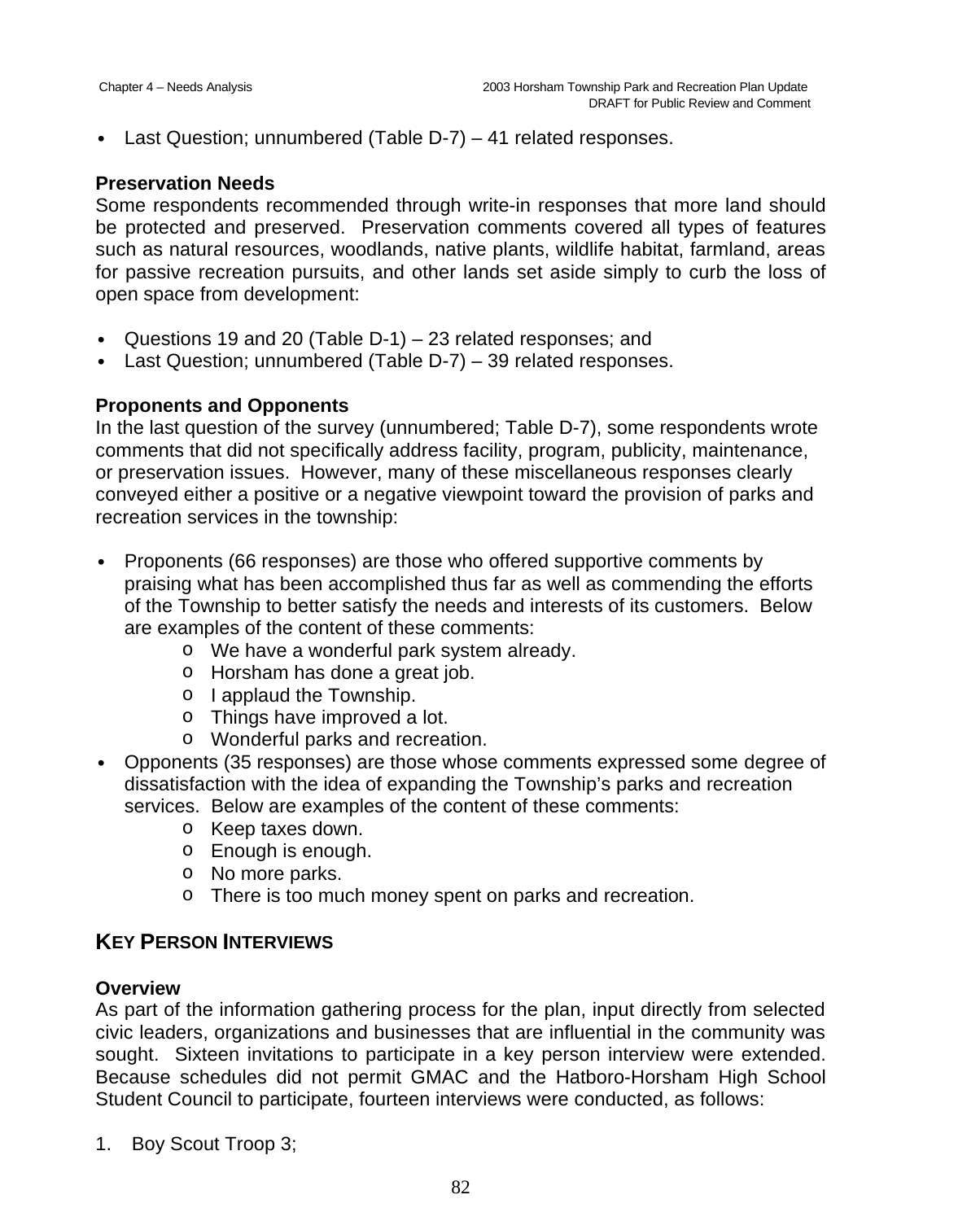- 2. College Settlement Camp;
- 3. Hatboro-Horsham Education Foundation;
- 4. Hatboro-Horsham Youth Basketball Association;
- 5. Horsham Hawks Football and Cheerleading;
- 6. Horsham Lions Club;
- 7. Horsham Little League Association;
- 8. Horsham Rotary Club;
- 9. Horsham Soccer Association;
- 10. Horsham Township Chamber of Commerce;
- 11. Horsham Township Seniors Club;
- 12. Liberty Property Trust;
- 13. Naval Air Joint Reserve Station Willow Grove; and
- 14. Suburban Cyclists Unlimited.

The purpose of the interviews was to gather opinions, ideas, and comments to help the study committee make informed decisions. A standard set of questions to which the Study Committee sought a response was sent to the key persons in advance of the interview date so that they could address the topics ahead of time with others from their organization to form responses that truly represented their constituency. Key persons were given the opportunity to interview face-to-face, over the telephone, or by filling out and returning the questionnaire.

It is important to note that the interviews were intended to supplement the survey findings, which served as the primary tool for estimating customers' recreation needs. It is not possible to treat the responses from the interviews as a data set that can be merged with the survey data to create a collective prioritized list of needs. Although the responses must be considered individually, they confirm many of the recreation preferences revealed previously. The following facilities were identified as needed by the entities that were interviewed:

- a multi-purpose building serving many groups, with meeting space and kitchen facilities;
- an outdoor amphitheater for performing arts;
- indoor basketball courts (multi-purpose gym);
- baseball fields;
- active recreation (more emphasis);
- a swimming pool;
- soccer fields;
- a dog park;
- a golf course;
- bikeable roads;
- lacrosse fields;
- neighborhood park development (Chestnut Creek Park, playground & walking trail); and
- a camping area.

A question-by-question breakdown of the answers gathered during the interviews is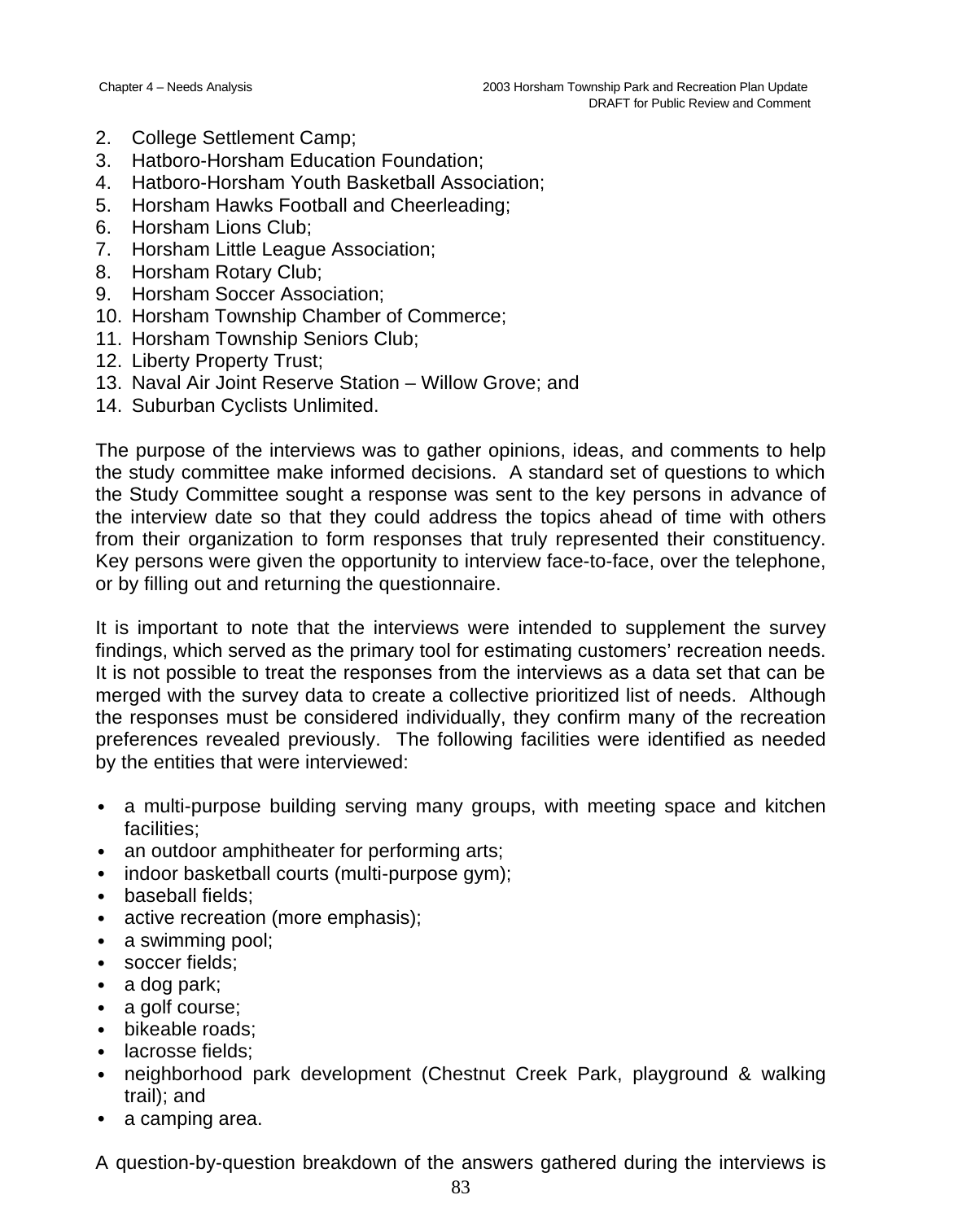presented in Appendix E.

# **STANDARDS COMPARISON**

#### **Overview**

The survey findings revealed a wealth of information about customers' recreational interests and preferences. Although a survey is perhaps the best way of analyzing public recreational needs, other methods of analysis can be used in conjunction with a survey to refine the findings and conclusions.

The second method used, in part, to assess public recreational needs in this chapter involves population ratio standards. Population ratio standards are numerical expressions that relate population size to recreational demand.

Standards had been widely used in the past by governmental jurisdictions across the country to quantify the amount of needed public parkland. And they continue to be used as generic guidelines to this day. For decades, the National Recreation and Park Association (NRPA), a national organization of persons in the parks and recreation and allied professions, advocated the use of standards as a tool for helping to frame what a community's park and recreation land requirements should be.

Standards were not intended to serve as a definitive yardstick against which to measure the adequacy and size of a park system. Instead, the NRPA suggested that standards be adapted to suit community-specific conditions and unique and changing needs from one community to the next. However, in practice, standards were misused as they often were applied indiscriminately regardless of local factors and modifications that should have been made.

Current practice recommended by the NRPA for municipal recreation planning, and more specifically for quantifying the amount of parkland needed, no longer relies on standards but rather involves a complex process of determining levels of service for facilities. The level of service approach basically identifies the types and numbers of facilities that are in demand and then translates the demand into the amount of land (acreage) needed to accommodate the facilities. The requirements for undertaking this approach precluded it from being applied for this plan, as not enough baseline data were available to support the methodology. Therefore, standards remain as one of the tools used to assess the overall supply of parkland acreage in Horsham Township.

NRPA's former standards called on communities to provide a minimum total of 7.5 to 12.6 acres of parkland for every 1,000 residents. These numbers reflected a 20 percent contingency built into the acreages to account for unexpected increases in recreation activity that could subsequently require more parkland than would commonly be needed for 1,000 people. Because it is presumed that most communities would be unable to satisfy their customers' parkland needs simply by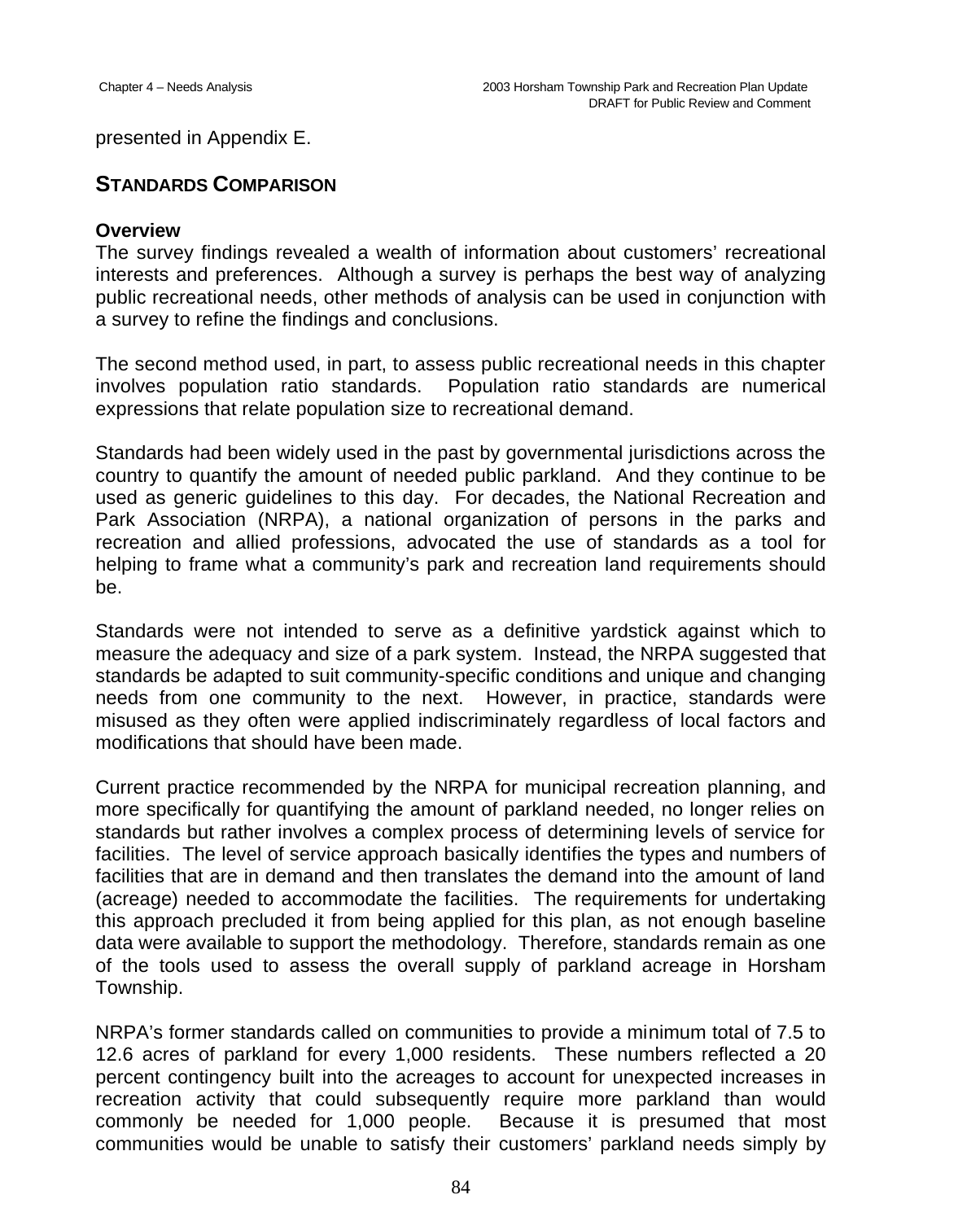providing a single large park, the standards further recommended that the total parkland acreage be distributed with 76 percent of the acreage devoted to neighborhood parks and the remaining 24 percent allocated to community parks.

Since there is a 5.1-acre difference between the high and low acreages of the range, a decision had to be made locally as to what number should be used to conduct a standards comparison. Rather than apply the low acreage or take a middle-of-theroad approach by using the midpoint of the range, it was decided to use the top of the range – 12.6 acres. Because Township officials strive to meet public parkland needs to a high degree, using the upper end of the range reflects that philosophy. In terms of the decision to use a standard of 12.6 acres per 1,000 customers, the distribution among neighborhood parks and community parks becomes 9.6 and 3.0 acres, respectively.

A second decision also had to be made. Since standards are traditionally applied as per the population of the community (i.e., primary customers, as noted in Chapter 2), thought had to be given as to how to factor in the secondary customers that the Township acknowledges will also be served by the parks. It was decided that demand for parkland generated by nonresidents who work in the township is expected to be one-quarter as much as the demand from the primary customers. In other words, the parkland standard of 12.6 acres per 1,000 persons would apply to the primary customer population, but a lesser standard of 3.15 acres per 1,000 persons would apply to the secondary customer population.

By using standards in conjunction with population data, it is possible to estimate how much community and neighborhood parkland should be provided both now and in the future. Then, by comparing these estimates to the existing parkland supply, the extent to which needs are not being met now or will not be met in the future can be measured. The following hypothetical example illustrates how a "standards comparison" is conducted:

- *10 (the number of acres needed to serve a given population)*
- *6 (the number of acres that exist)*
- *= 4 (the unmet need or deficit in the supply of acreage)*

When conducting a standards comparison, two factors must be considered. First, only parkland that is Township-owned or under a formal use agreement with the Township can be counted as meeting recreation needs. Parks and recreation areas must be unrestricted and open to the public before they can be considered as part of the "supply" base. Though school, quasi-public, and private recreation areas serve limited sectors of the population, the lack of consistency regarding public accessibility to these sites requires that they not be counted towards meeting needs as suggested by standards.

The second factor or criterion used to select qualifying "supply" resources relates to parkland acreage. Community parks serve as dual-purpose recreation areas in that they typically not only serve as larger areas offering facilities of interest to all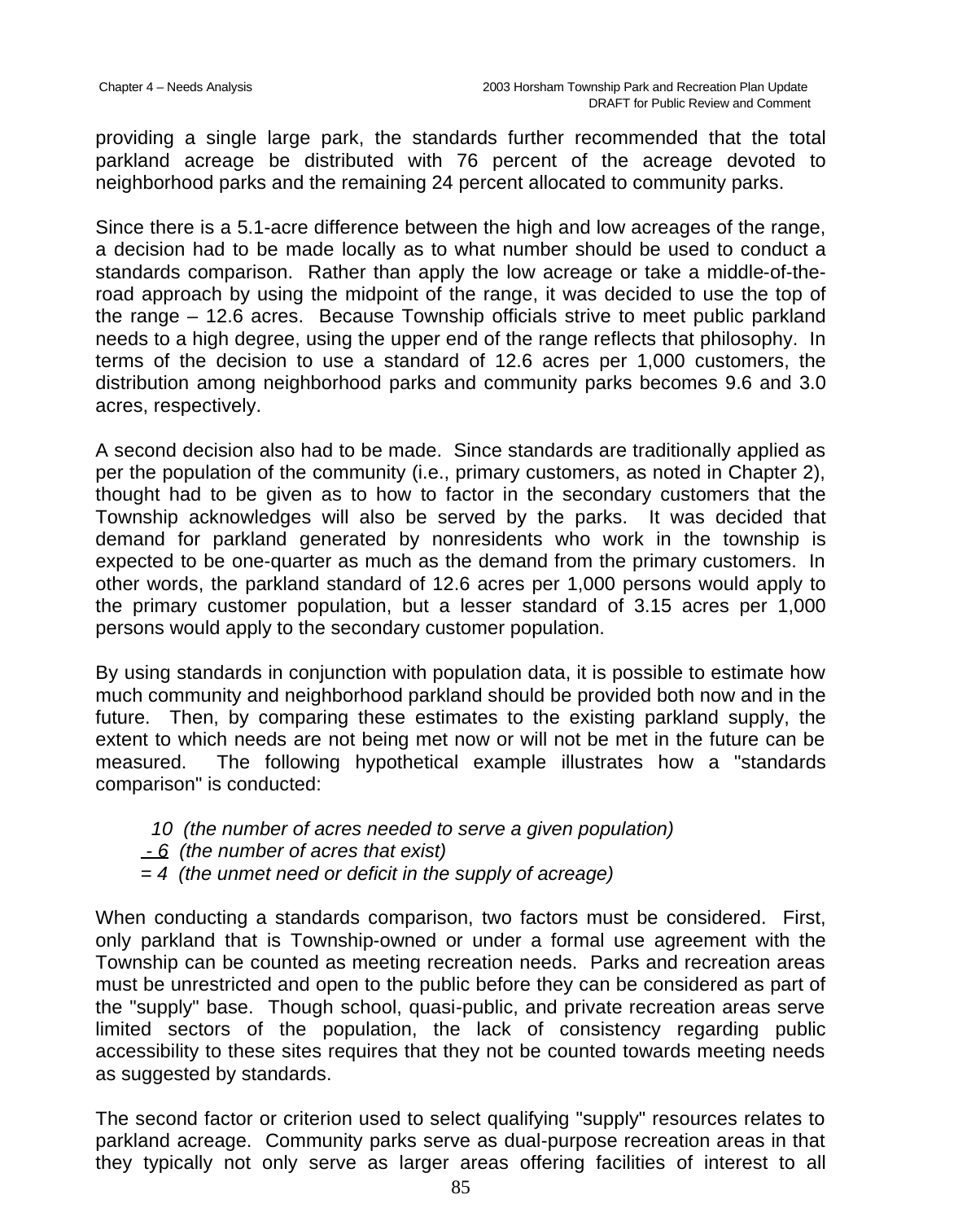customers township-wide, but they also function as neighborhood parks for residents who live nearby. For this reason, a community park can be counted twice as meeting acreage requirements. The entire acreage is counted once toward meeting community park acreage needs, and up to 10 acres (the typical recommended size of a neighborhood park) is counted a second time toward meeting neighborhood park acreage needs.

A table of the current supply of parkland that qualifies for the standards is shown in Figure 44. The following observations are made about the parks relative to the criteria for the standards comparison:

- All but one of the seven community parks also function as neighborhood parks. Chestnut Creek Park, which does not offer a diversity of recreation facilities to attract local resident use from the "neighborhood," is the exception.
- The Power Line Trail straddles two customer service areas, with approximately one-half of its distance in area D and the other half in area E. While the 7.5-acre corridor functions as a community park, the acreage can be equally divided between the two areas (i.e., 3.75 acres each) for meeting neighborhood parkland needs.

|                | <b>Site Name and Classification</b> | <b>Community</b><br>Parkland<br>(acreage) | <b>Neighborhood</b><br>Parkland<br>(acreage) |
|----------------|-------------------------------------|-------------------------------------------|----------------------------------------------|
|                | <b>COMMUNITY PARKLAND:</b>          |                                           |                                              |
| C1             | <b>Chestnut Creek Park</b>          | 64.60                                     | na                                           |
| C <sub>2</sub> | Cedar Hill Road Park                | 87.00                                     | 10.00                                        |
| C <sub>3</sub> | Kohler Park                         | 71.42                                     | 10.00                                        |
| C4             | Deep Meadow Park                    | 51.88                                     | 10.00                                        |
| C5             | <b>Samuel Carpenter Park</b>        | 30.98                                     | 10.00                                        |
| C <sub>6</sub> | <b>Power Line Trail</b>             | 7.50                                      | 7.50 (note 1)                                |
| C7             | Lukens Park at Dresher Road         | 50.68                                     | 10.00                                        |
|                | <b>NEIGHBORHOOD PARKLAND:</b>       |                                           |                                              |
| N1             | Hideaway Hills Park                 | na                                        | 2.86                                         |
| N2             | <b>Jarrett Road Park</b>            | na                                        | 2.31                                         |
| N <sub>3</sub> | Sawyers Way Park                    | na                                        | 11.66                                        |
| N4             | Whetstone Tot-Lot                   | na                                        | 1.32                                         |
| N <sub>5</sub> | Saw Mill Lane Tot-Lot               | na                                        | 1.97                                         |
| N6             | <b>Maple Park</b>                   | na                                        | 7.46                                         |
| N7             | <b>Meetinghouse Park</b>            | na                                        | 6.50                                         |
| N <sub>8</sub> | Wavne Avenue Park                   | na                                        | 1.40                                         |
| N <sub>9</sub> | <b>Blair Mill Park</b>              | na                                        | 3.35                                         |

# Figure 44 Qualifying Supply Resources

Note:

1. Neighborhood acreage divided equally between customer service areas D and E.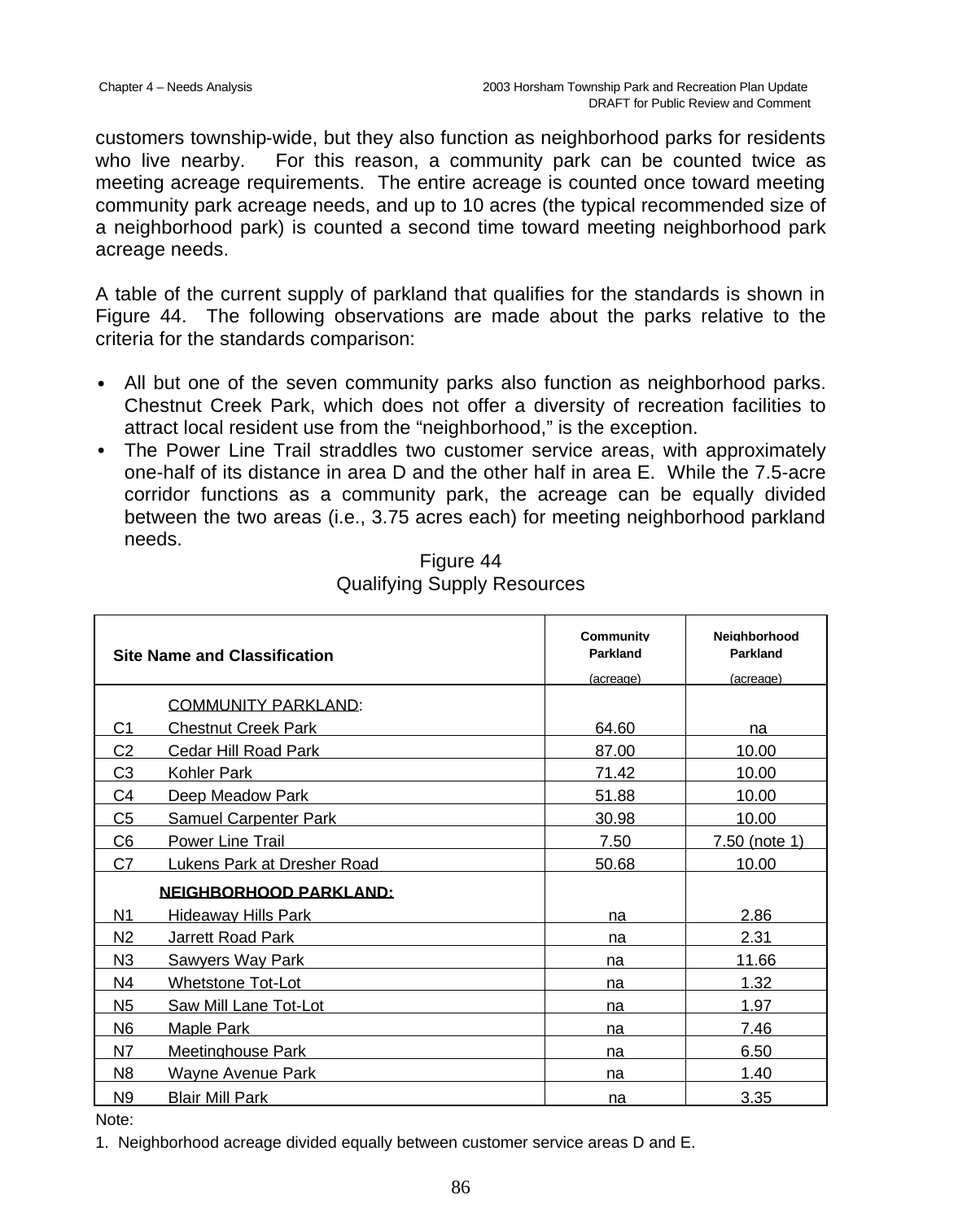Figure 45 estimates parkland needs using two dates in time – the years 2000 and 2025. A column for the population of each of the two customer groups, primary and secondary, is provided for both years. The breakdown of the year 2000 populations for the customer service areas was derived from:

- primary customers Bureau of Census data, block level analysis; and
- secondary customers Township estimates as to the geographic distribution of workers in the community.

The 2025 population forecasts were derived by assuming that the distribution of residents and workers among the customer service areas would remain the same into the future. Therefore, the township-wide projections for both customer groups were divided between the five areas in accordance with the same percentage breakdowns as existed in 2000.

| Geographic Area and Year        | Primary<br>Customer<br>Population | Secondary<br>Customer<br>Population | Total<br>Customer<br>Base<br>(note 1) | Total<br>Acreage<br>Needed | Current<br>Acreage<br>Supplied | <b>Surplus</b><br>or<br>Deficit |
|---------------------------------|-----------------------------------|-------------------------------------|---------------------------------------|----------------------------|--------------------------------|---------------------------------|
|                                 |                                   |                                     |                                       |                            |                                |                                 |
| <b>COMMUNITY PARKS:</b>         |                                   |                                     |                                       |                            |                                |                                 |
| Township-wide:                  |                                   |                                     |                                       |                            |                                |                                 |
| <b>Year 2000</b>                | 24,232                            | 26,050                              | 30,745                                | 295.15                     | 364.06                         | 68.91 surplus                   |
| Year 2025                       | 30,890                            | 31,000                              | 38,640                                | 370.94                     | 364.06                         | -6.88 deficit                   |
| NEIGHBORHOOD PARKS:             |                                   |                                     |                                       |                            |                                |                                 |
| <b>Customer Service Area A:</b> |                                   |                                     |                                       |                            |                                |                                 |
| <b>Year 2000</b>                | 1,303                             | 2,605                               | 1,954                                 | 5.86                       | 20                             | 14.14 surplus                   |
| <b>Year 2025</b>                | 1,661                             | 3,100                               | 2,436                                 | 7.31                       | 20                             | 12.69 surplus                   |
| <b>Customer Service Area B:</b> |                                   |                                     |                                       |                            |                                |                                 |
| <b>Year 2000</b>                | 7,457                             | 1,824                               | 7,913                                 | 23.74                      | 18.71                          | -5.03 deficit                   |
| <b>Year 2025</b>                | 9,506                             | 2,170                               | 10,048                                | 30.15                      | 18.71                          | $-11.44$ deficit                |
| <b>Customer Service Area C:</b> |                                   |                                     |                                       |                            |                                |                                 |
| <b>Year 2000</b>                | 3,872                             | 1,303                               | 4,198                                 | 12.59                      | 12.86                          | 0.27 surplus                    |
| <b>Year 2025</b>                | 4,936                             | 1,550                               | 5,323                                 | 15.97                      | 12.86                          | -3.11 deficit                   |
| <b>Customer Service Area D:</b> |                                   |                                     |                                       |                            |                                |                                 |
| <b>Year 2000</b>                | 4,347                             | 7,294                               | 6,171                                 | 18.51                      | 16.06                          | -2.45 deficit                   |
| <b>Year 2025</b>                | 5,541                             | 8,680                               | 7,711                                 | 23.13                      | 16.06                          | -7.07 deficit                   |
| <b>Customer Service Area E:</b> |                                   |                                     |                                       |                            |                                |                                 |
| <b>Year 2000</b>                | 7,253                             | 13,025                              | 10,509                                | 31.53                      | 28.7                           | -2.83 deficit                   |
| <b>Year 2025</b>                | 9,246                             | 15,500                              | 13,121                                | 39.36                      | 28.7                           | -10.66 deficit                  |

### Figure 45 Standards Comparison

Note: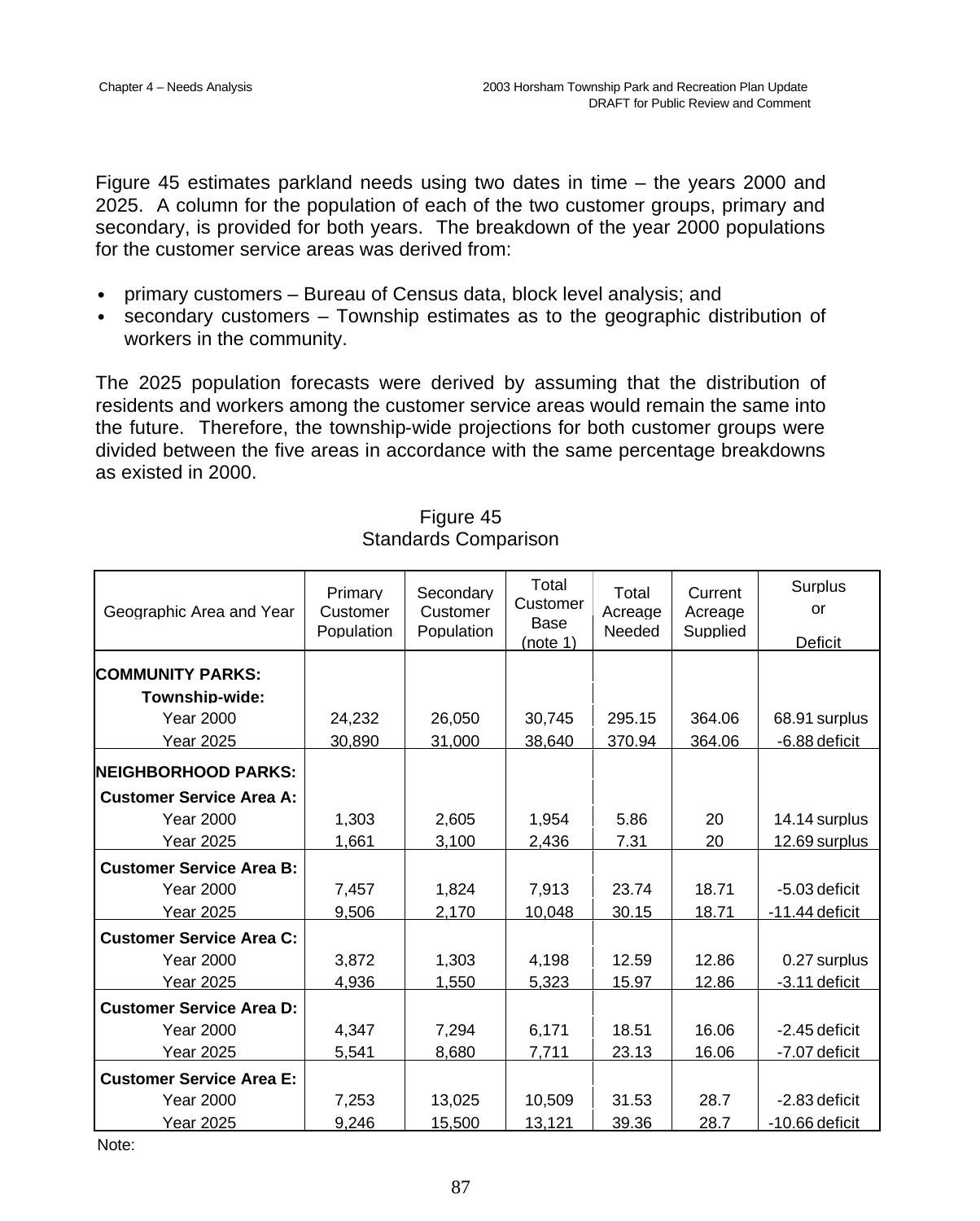1. Sum total of 100% of the primary customers and 25% of the secondary customers.

The sixth column of Figure 45 shows the current parkland supply in the township as a The sixth column of Figure 45 shows the current parkland supply in the township as a whole and for each customer service area. The standards are then applied for the current population and the forecasted population to show the total demand and how it is affected by projected changes in the customer base.

### **Community Park Needs**

Comparing how many acres the township should have (as per the locally-tailored standards) to the existing supply reveals that there in now a surplus of 68.91 acres of community parkland. The surplus is projected to turn into a deficit as the customer population grows, ultimately peaking at almost 7 acres in the year 2025. The acreage deficit is not large enough to warrant the provision of another community park based on size alone. Other factors, such as whether the community parks are equitably distributed throughout the community to serve the population, will need to be studied to confirm or deny this conclusion.

### **Neighborhood Park Needs**

Neighborhood parks are meant to provide spaces and facilities for residents close to their homes. These parks should be tied into nearby residential areas by sidewalks, trails, and bicycle-friendly roads to assure safe pedestrian and bicycle access. The concept of safe accessibility suggests that each customer service area should have well-placed parks to satisfy its own populations. For this reason, an analysis of the supply and the need for neighborhood parks is organized by customer service area.

Customer Service Area A – Deep Meadow Park and Samuel Carpenter Park qualify as neighborhood parks offering 10 acres each to the supply base for this area. The population is estimated to increase from 1,954 to 2,436, a gain of only 484 persons. According to standards, there is enough acreage to meet the current need as well as the projected 2025 need for this area. The current surplus of 14.1 acres is estimated to drop to 12.7 acres for 2025.

Customer Service Area B – Maple Park, Meetinghouse Park, Wayne Avenue Park, and Blair Mill Park contribute a total of 18.71 acres to the neighborhood park supply. Standards suggest that there should be 23.7 acres of neighborhood parkland to satisfy the year 2000 customer base of 7,913 persons. Furthermore, an additional 6.4 acres will be needed to serve the projected increase of 2,135 customers between now and 2025. With 18.7 acres of existing neighborhood parkland, these needs translate into deficits of 5.0 for 2000 and 11.4 acres for 2025. Using guidelines as to the average size of a neighborhood park, these deficits translate into a need for one more park.

Customer Service Area  $C -$  The entirety of Hideaway Hills Park and 10 acres of Cedar Hill Road Park result in a combined 12.86 acres of neighborhood parkland supplied in area C. Deducting this acreage from the amount of parkland needed now (12.6 acres) and in 2025 (16.0 acres) results in a slight surplus for now but leaves a deficit of 3.1 acres into the future. The customer base is expected to increase by 1,125 persons. According to the acreage numbers, the customer base of this area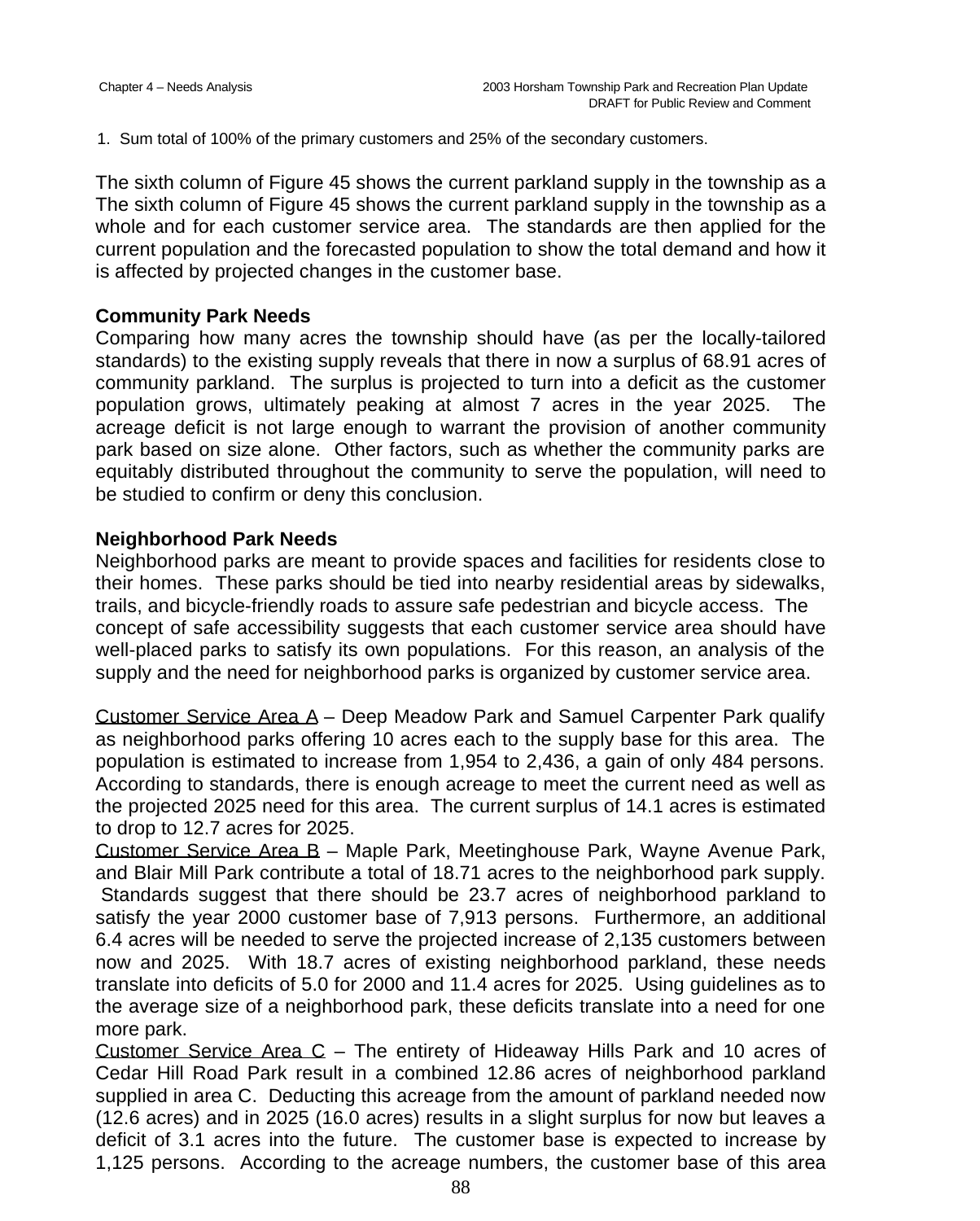seems to be well served without the need to provide another park.

Customer Service Area  $D -$  Three recreation areas totaling 16.06 acres serve neighborhood parkland needs in this customer service area. These include two community parks (i.e., Kohler Park at 10 acres and the Power Line Trail at 3.75 acres) and the 2.31-acre Jarrett Road Park. With a projected growth of 1,540 additional customers, Seven (7) acres of neighborhood parkland should be acquired between now and 2025 to satisfy the deficiencies in the supply for this area. This acreage, based on site size guidelines, is not great enough to warrant another park. Customer Service Area E – Lukens Park at Dresher Road and the Power Line Trail provide 10 acres and 3.75 acres, respectively, to the supply of neighborhood parkland in this area. The neighborhood parks of Sawyer's Way Park (11.66 acres), Whetstone Tot-Lot (1.32 acres), and Sawmill Lane Tot Lot (1.97 acres) add another 14.95 acres. Comparing the total supply of 28.7 acres to the acreage needs reveals that this area has a current deficit that will grow to 10.66 acres in 2025 when the customer base reaches 13,121 persons. There was a deficit of 2.8 acres for 2000. The size of the deficit suggests the need for one more neighborhood park.

# **SERVICE AREA ASSESSMENT**

### **Overview**

The distance that a park is located from the population determines, to a large extent, its ability to satisfy public needs. A park should be located within a reasonable distance from the population it is intended to serve. In addition, communities need to have numerous parks distributed throughout the community to ensure that all residential areas are served.

To judge whether existing parks are well-distributed and if residential areas of the township are underserved by community and neighborhood parkland, "service area guidelines" can be used. These guidelines prescribe how far away residents can live from a park and yet be considered to be served by it. They are expressed in terms of straight-line distances (radii) from park boundaries. For example, it is suggested that a community park should ideally serve no more than a population living within a 2-mile radius of the park's boundaries. For a neighborhood park, a .5-mile service radius from the park applies.

It should be noted that service radii distances are based on professional judgment reflecting typical patterns and probabilities of park use. For example, the ability of a park to service the average person would be diminished if the ideal distance were exceeded. This does not preclude, however, the possibility that people may travel farther to reach a park. Because of this limitation, the radii should serve as general yardsticks against which to measure the ability of a park to service the people, but should be adjusted as necessary to suit unique local conditions.

The same list of recreation areas that qualify as community and neighborhood parks for the standards comparison can be used to conduct a service area assessment (refer to Figure 46). Once again, community parks, except for Chestnut Creek Park,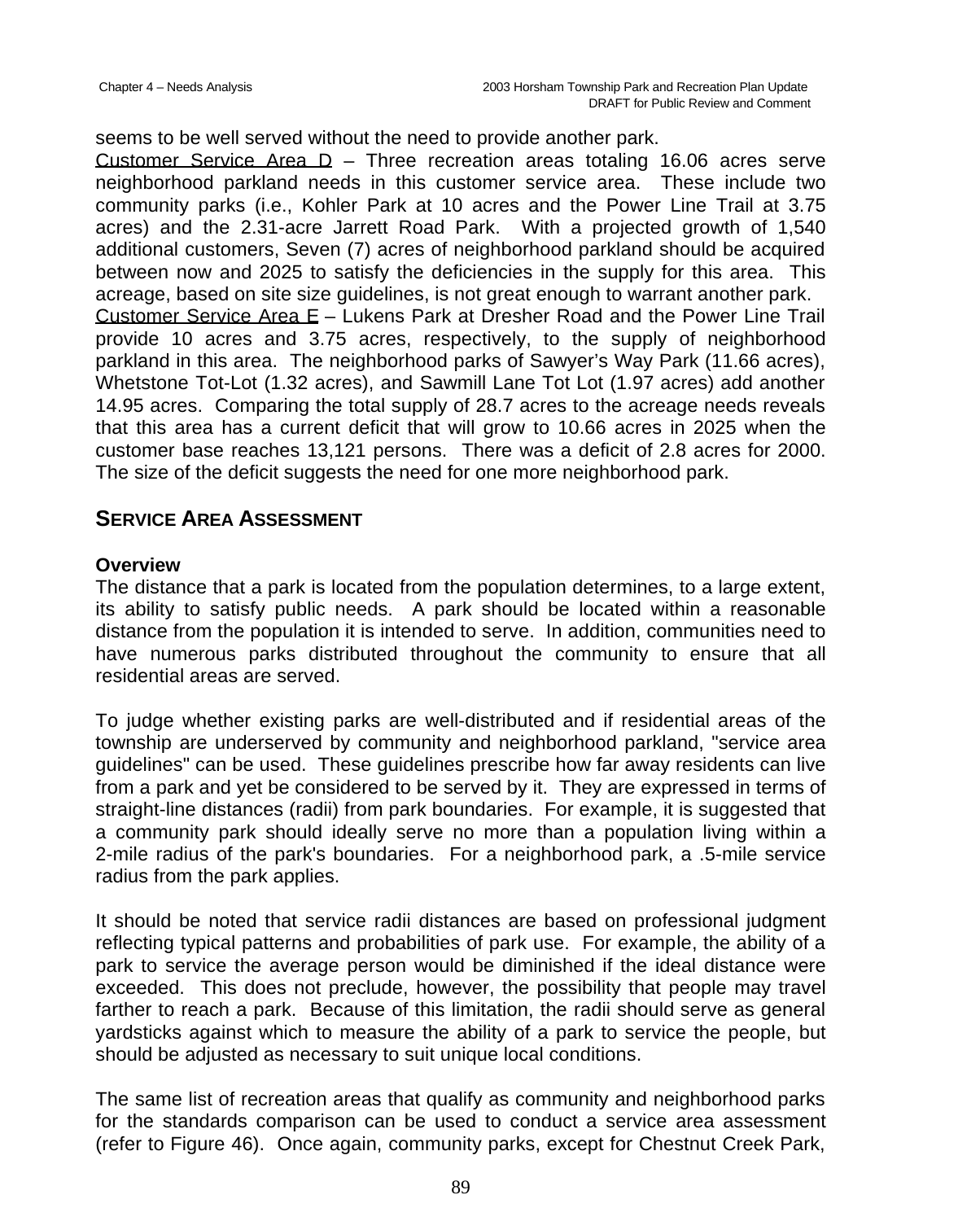function as dual-purpose recreation areas. Service areas for these 6 parks include geographic areas equivalent to .5-mile and 2-mile radii emanating from their park boundaries. Only a 2-mile service area radius applies to Chestnut Creek Park, as it functions solely as a community park. And only a .5-mile service area radius applies to the 9 neighborhood parks.

|                | <b>Site Name and Classification</b>   | <b>Neighborhood</b><br>Park | Community<br>Park |
|----------------|---------------------------------------|-----------------------------|-------------------|
|                |                                       | .5-mile distance            | 2-mile distance   |
|                | <b>COMMUNITY PARKS:</b>               |                             |                   |
| C <sub>1</sub> | <b>Chestnut Creek Park</b>            |                             | X                 |
| C <sub>2</sub> | Cedar Hill Road Park                  | X                           | X                 |
| C <sub>3</sub> | Kohler Park                           | X                           | X                 |
| C4             | Deep Meadow Park                      | X                           | X                 |
| C <sub>5</sub> | <b>Samuel Carpenter Park</b>          | X                           | X                 |
| C <sub>6</sub> | <b>Power Line Trail</b>               | X                           | X.                |
| C <sub>7</sub> | Lukens Park at Dresher Road           | <b>X</b>                    | X.                |
|                | <b>NEIGHBORHOOD PARKS:</b>            |                             |                   |
| N1             | <b>Hideaway Hills Park</b>            | X                           |                   |
| N <sub>2</sub> | Jarrett Road Park                     | X                           |                   |
| N <sub>3</sub> | Sawyers Way Park                      | X                           |                   |
| N4             | Whetstone Tot-Lot                     | X                           |                   |
| N <sub>5</sub> | Saw Mill Lane Tot-Lot                 | X                           |                   |
| N <sub>6</sub> | Maple Park                            | X                           |                   |
| N7             | Meetinghouse Park                     | X                           |                   |
| N8             | Wayne Avenue Park                     | X                           |                   |
| N9             | <b>Blair Mill Park</b>                | X                           |                   |
|                | <b>SCHOOL PARKS:</b>                  |                             |                   |
| S <sub>1</sub> | Limekiln Simmons Elementary School    | X                           |                   |
| S <sub>2</sub> | Dorothea H. Simmons Elementary School | X                           | X                 |
| S <sub>3</sub> | Hatboro-Horsham High School           | X                           | x                 |
| S4             | <b>Hallowell Elementary School</b>    | X                           |                   |
| S <sub>5</sub> | Keith Valley Middle School            | X                           | x                 |
| S <sub>6</sub> | <b>Blair Mill Elementary School</b>   | X                           |                   |

Figure 46 Park Service Areas

Recreation areas that qualify for inclusion in the service area assessment differ somewhat from the standards comparison in that schools that are accessible for public recreation can also be factored into this analysis. Chapter 3 noted the importance of the Hatboro-Horsham School District in offering recreation facilities to meet the basic recreational needs of customers. Of the 6 school parks in the township, 3 are large enough and offer a diversity of recreation facilities to qualify as sites for both neighborhood- and community-oriented recreation and, therefore, can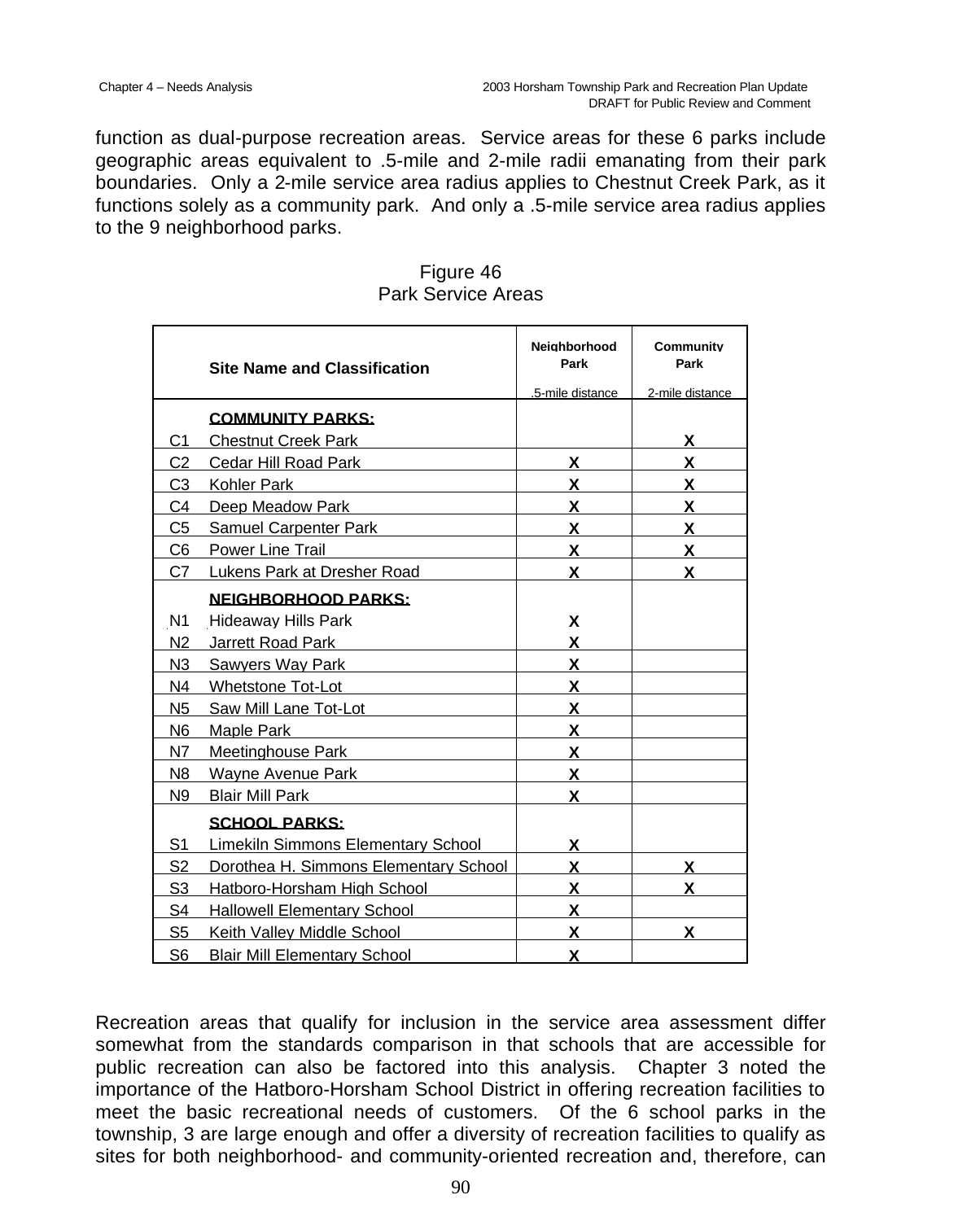have both .5-mile and 2-mile radii emanating from them:

- Dorothea H. Simmons Elementary School;
- Hatboro-Horsham High School: and
- Keith Valley Middle School.

The Limekiln Simmons Elementary, Hallowell Elementary, and Blair Mill Elementary schools are classified as neighborhood park resources serving customers within onehalf mile from them.

Figure 47 is a map showing how the service area guidelines apply to the township. The map graphically represents two geographic areas: 1) a "blob" for the area that is collectively served by neighborhood parks as well as community parks, and 2) other areas served only by community parks. A basic interpretation of the map is that the distribution of community parks appears to be adequate. There is no part of the township that does not lie within the service area of a qualifying "community park." In terms of the provision of closer-to-home recreation opportunities, the distribution of qualifying "neighborhood parks" is focused in the core of the township where the greatest number of primary customers live. The areas not served by a neighborhood park are generally along the fringes of the community, within the confines of the naval air station, and in the northern portion of the township.

From a location and spatial perspective, customers could be better served by parks. Additional analysis of customers' recreation facility (i.e., ball fields, ball courts, etc.) needs will indicate whether there are shortfalls of available facilities within the parks. Another analysis that is important to consider is the accessibility of the parks for pedestrians and bicyclists.

The service area guidelines imply the need for good pedestrian and bicycle access to parks. For driving, there is little difference between a .5-mile and a 2-mile distance. However, for residents who wish to walk or bike rather than drive to parks, quick, safe and easy access and ideal travel times are recommended. Generally speaking, reasonable goals are for the travel time to a community park to be 30 minutes for walking and 15 minutes for bicycling. The travel time to a neighborhood park for walking and bicycling should be 15 minutes and 5 minutes, respectively. Rather than try to provide parks within these timing parameters, it is much more beneficial to ensure that customers have safe routes through their neighborhoods and connecting to the parks that are intended to serve them.

The concept of safe accessibility suggests that each customer service area should have well-placed parks to satisfy its own customer base. This is not to say, however, that some people will not decide to travel to a park outside of the park zone in which they live. As such, the Township should plan its park system so that persons that choose to walk, jog, or bicycle to parks will not be expected to travel along unsafe roads with dangerous crossings. Sidewalks, bicycle-friendly roads, and trails throughout the community will make this possible.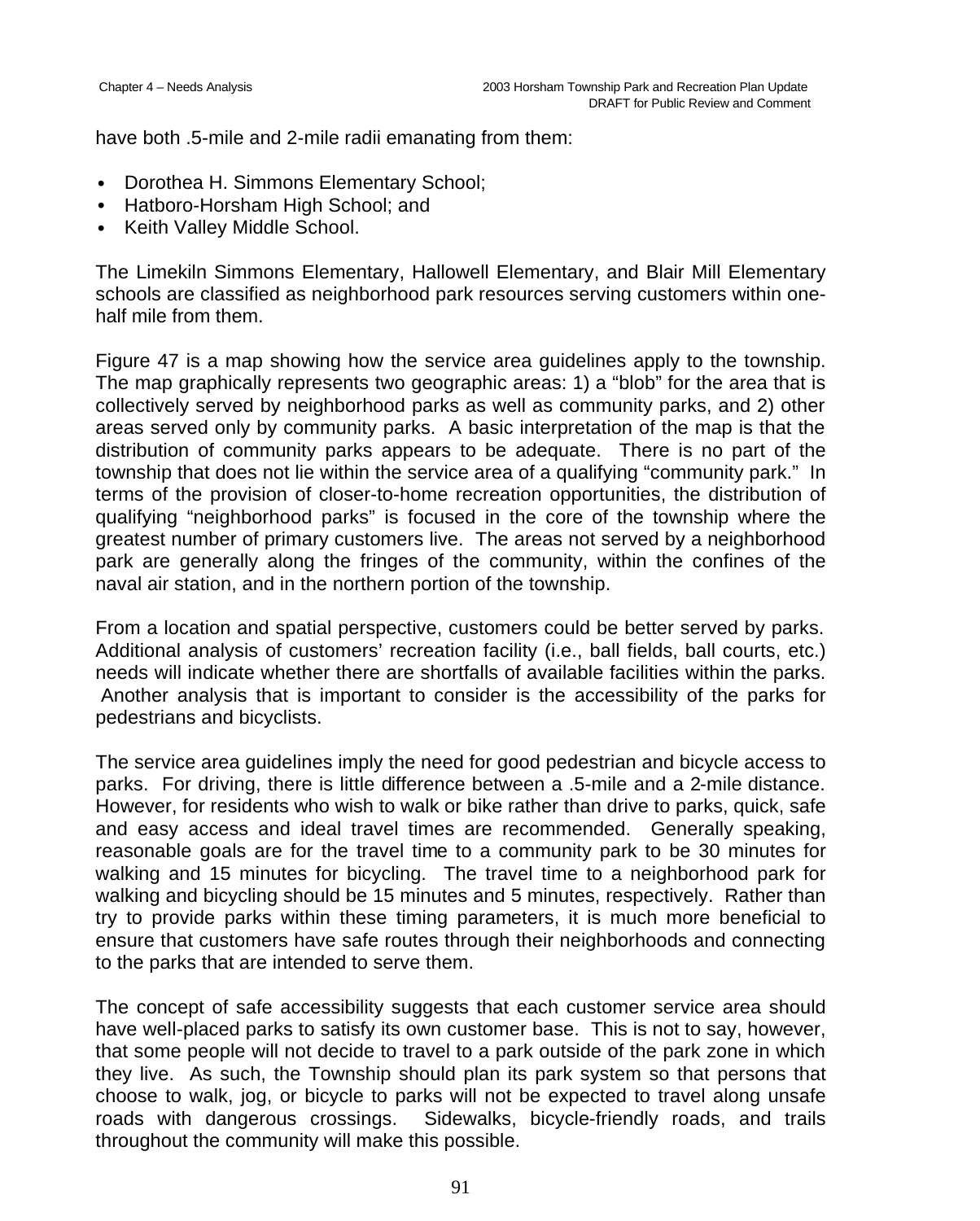Figure 48 maps the existing pedestrian and bicycle network in the township. The location of sidewalks and trails are shown, but roads that accommodate bicyclists are not. Bicyclists have the legal right under State law to ride on any public road in the township, which theoretically makes all portions of the community and all parks accessible by bike. However, making roads more conducive to bicycling requires the removal of basic bike hazards and, in some cases, special accommodations such as striping, signage, and dedicated bike lanes. Horsham Township does not have any special on-road bike facilities at this time.

An alternative method of mapping roads suited to bicycling is to identify the roads that are not suitable: where the average bicyclist would not feel comfortable sharing the road with motorists. There is an extensive system of low-volume traffic roads in Horsham that are generally safe and compatible for bicycling – for example, the typical residential street with a low posted speed limit and primarily local motorists. Roads in the township that are classified as arterials and collectors are mapped in Figure 48. These carry heavier traffic at higher speeds and are less likely to be used by bicyclists other than those that are experienced riders who can confidently operate under most traffic conditions.

Recommendations in subsequent chapters of this plan will address specific roads that should be retrofitted to better accommodate bicyclists. Certain roads will be designated as fundamental routes for bicycling transportation and access. Those that provide a direct link between key parks where connectivity is either limited or can be greatly enhanced by on-road bicycle facilities will be identified. Recommendations to improve the sidewalk and trails systems will be recommended, too, with an attempt to achieve an interconnected network among the three components.

## **PUBLIC MEETING INPUT**

#### **Overview**

The Study Committee conducted the following meetings as part of the planning process, all of which were open to attendance by the general public:

- September 18, 2002;
- October 16, 2002;
- November 20, 2002;
- January 15, 2003;
- February 19, 2003;
- April 30, 2003;
- June 18, 2003;
- July 16, 2003;
- August 20, 2003;
- September 3, 2003
- September 17, 2003
- October 1, 2003;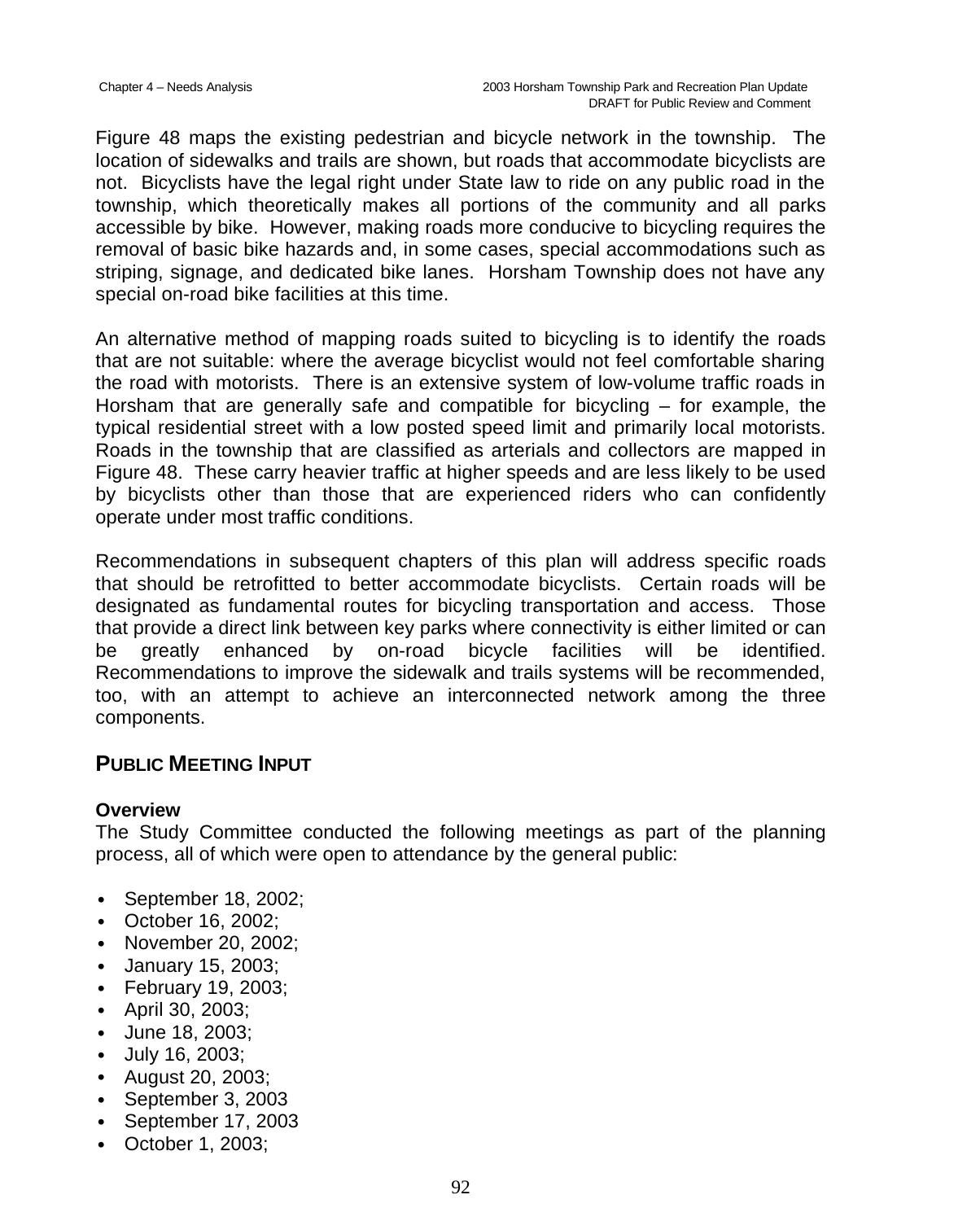- October 15, 2003; and
- November 19, 2003.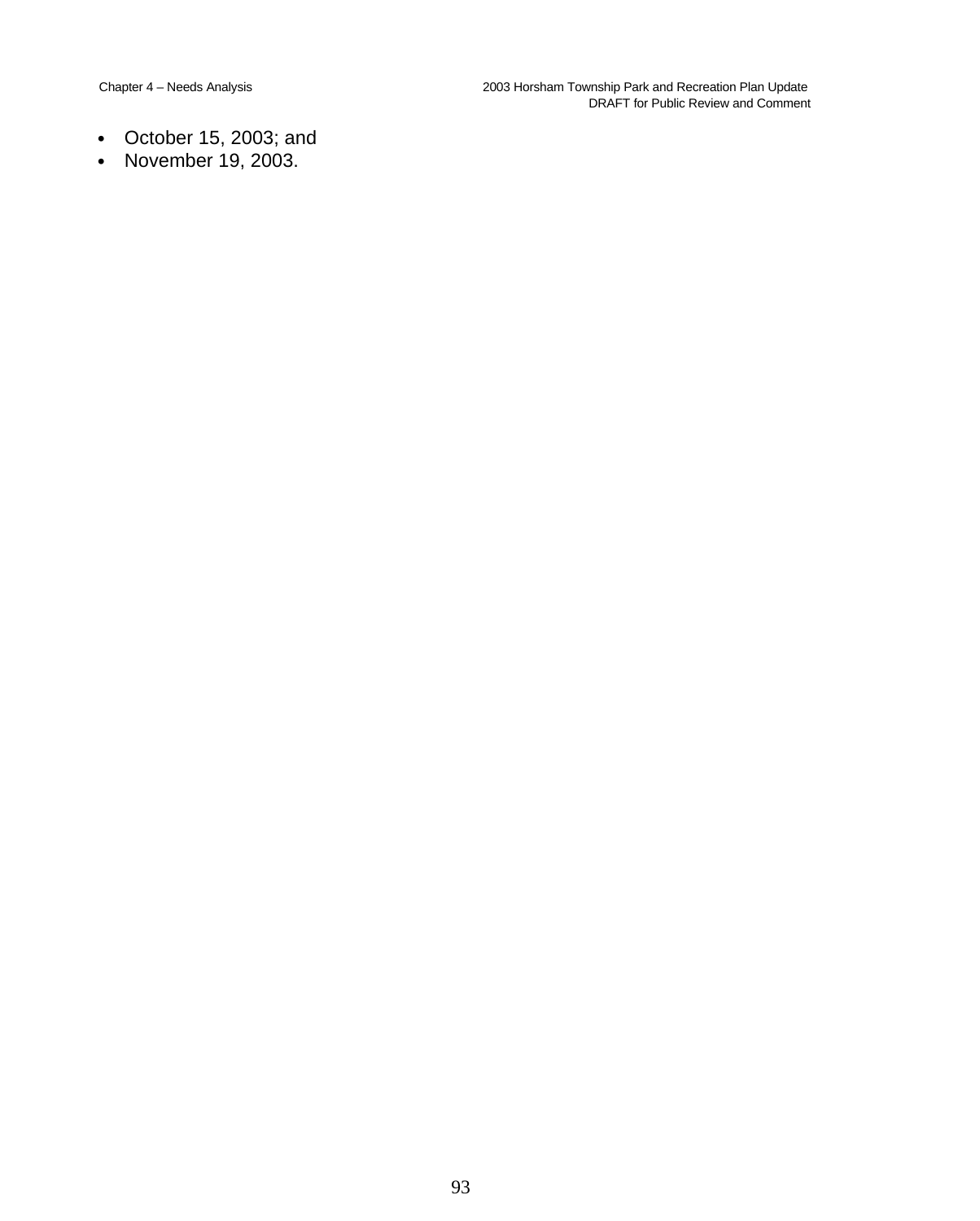**Page reserved for:** Figure 47 **Park Service Area Map** (11x17 front side)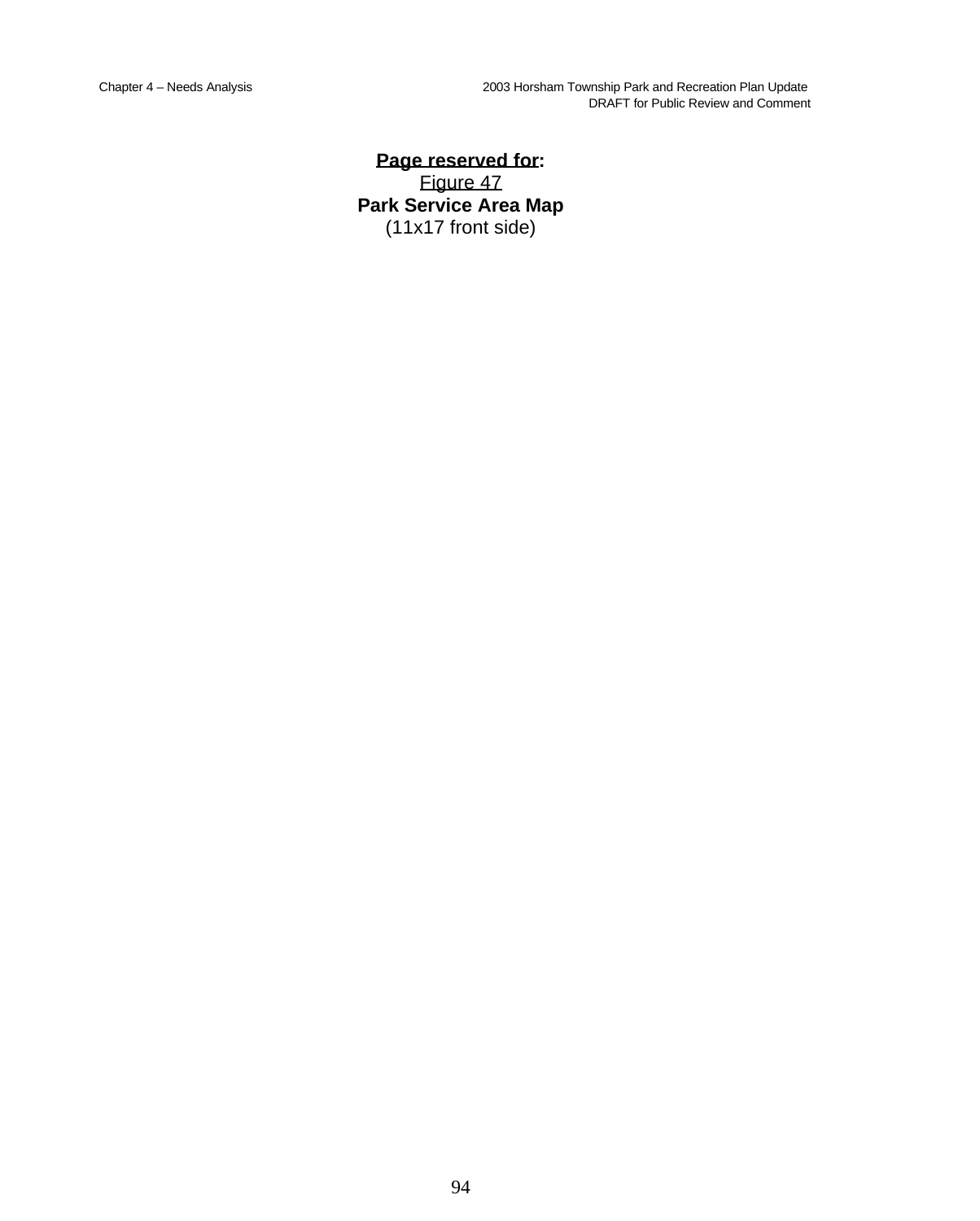**Page reserved for:** Figure 47 **Park Service Area Map** (11x17 reverse side)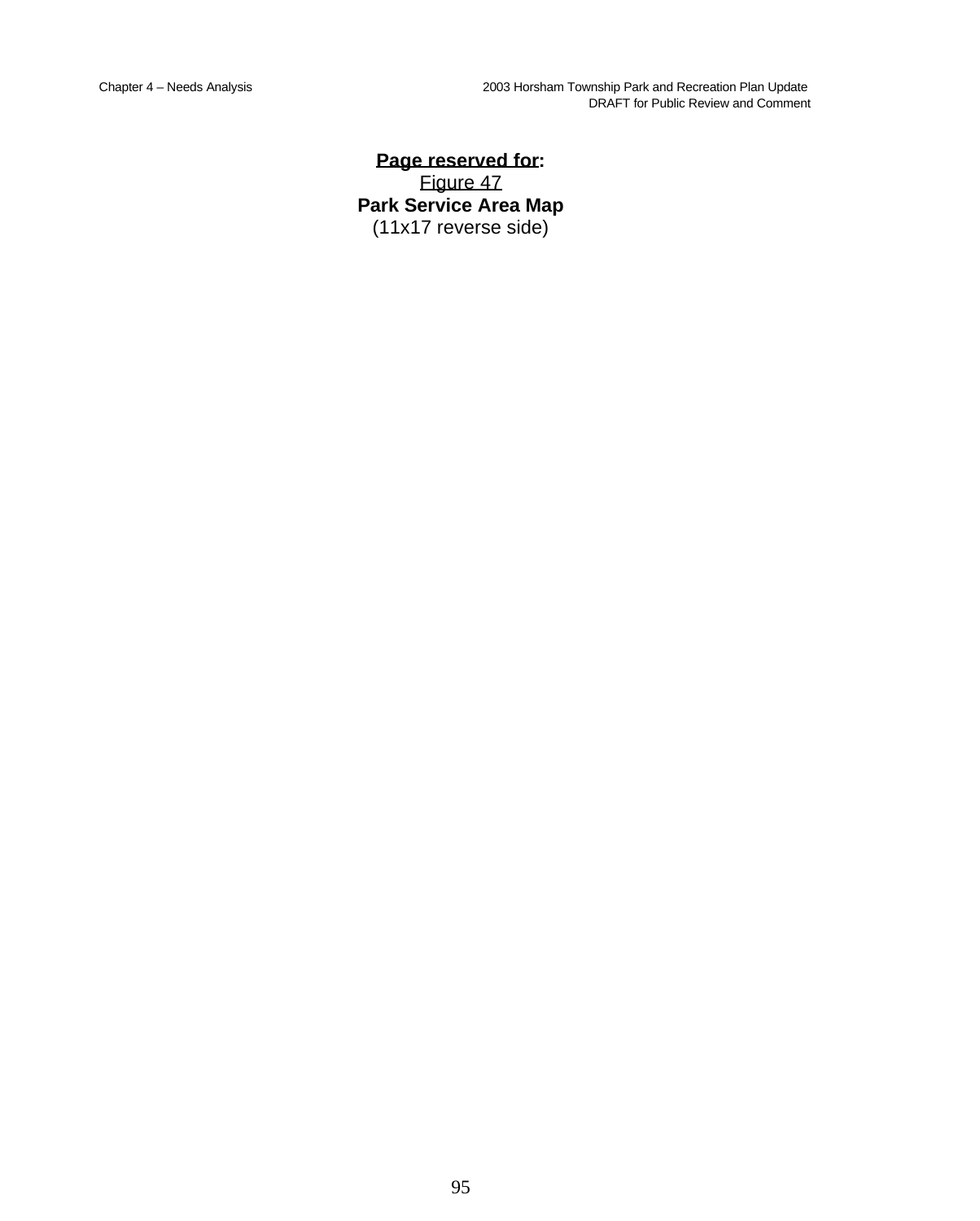## **Page reserved for:** Figure 48 **Pedestrian and Bicycle Facilities Map** (11x17 front side)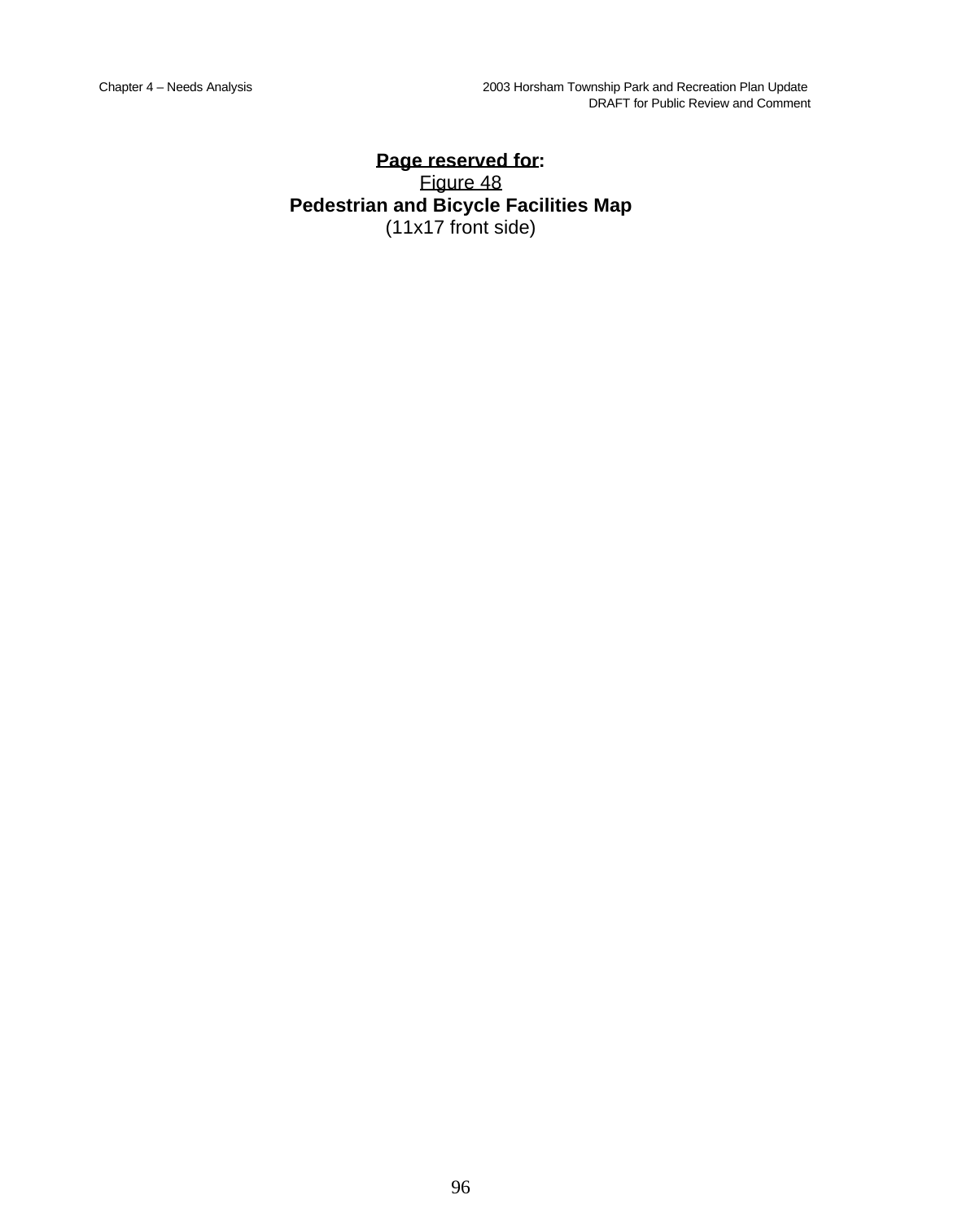## **Page reserved for:** Figure 48 **Pedestrian and Bicycle Facilities Map** (11x17 reverse side)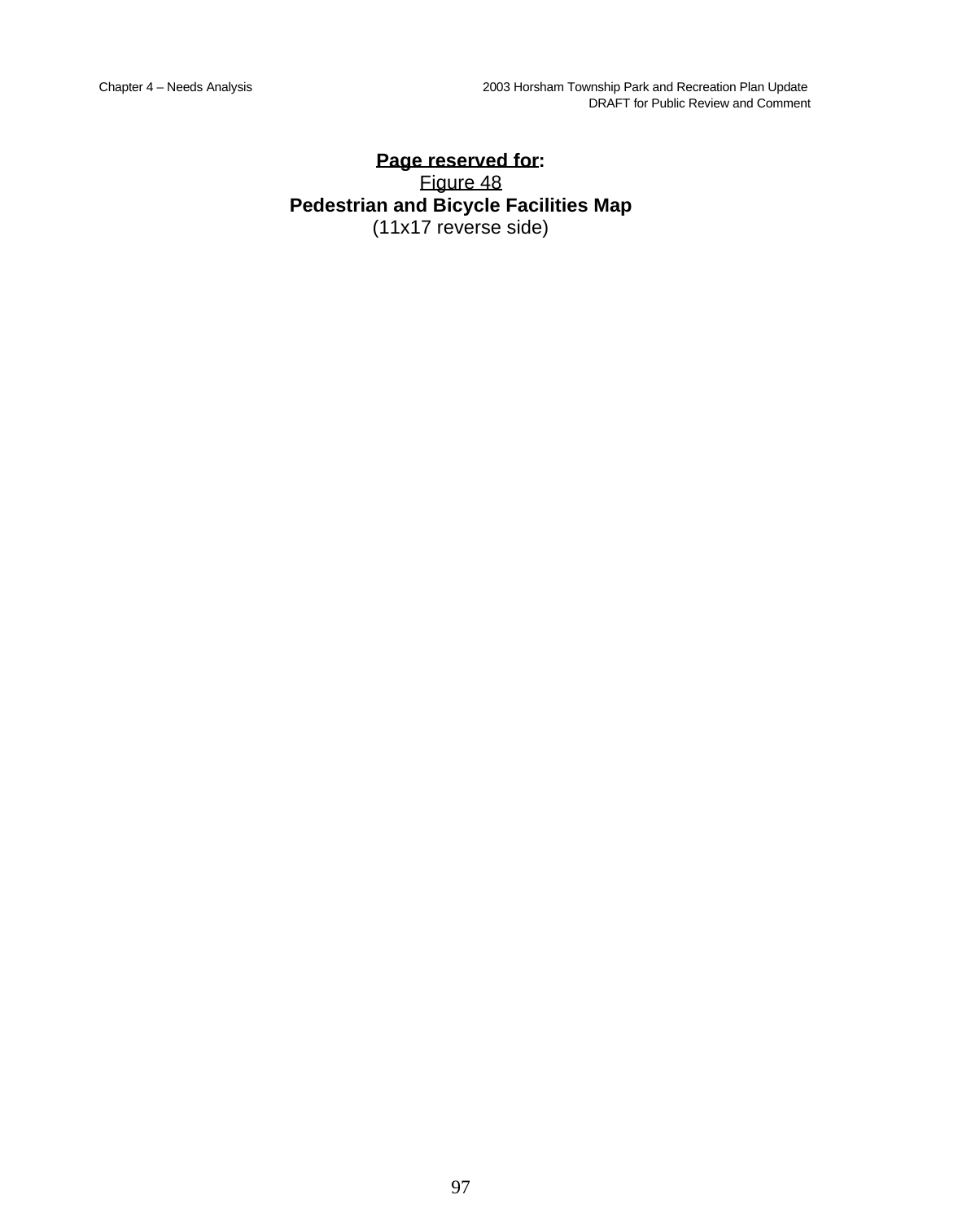These meetings, which were forums designed to review parts of the plan as it was being prepared and to discuss, debate, and resolve related issues, provided citizens in attendance the chance to address their questions and concerns. The minutes of the meetings, including the comments made by the public during them, are a matter of public record. The minutes are available for viewing at the Township administrative offices.

## **CONCLUSION**

This chapter presented the recreation needs of the community. It studied existing conditions and made general conclusions regarding deficiencies in the existing supply of recreation opportunities. The challenge of Horsham Township is to formulate strategies to remedy the deficiencies and better satisfy customers' recreation needs.